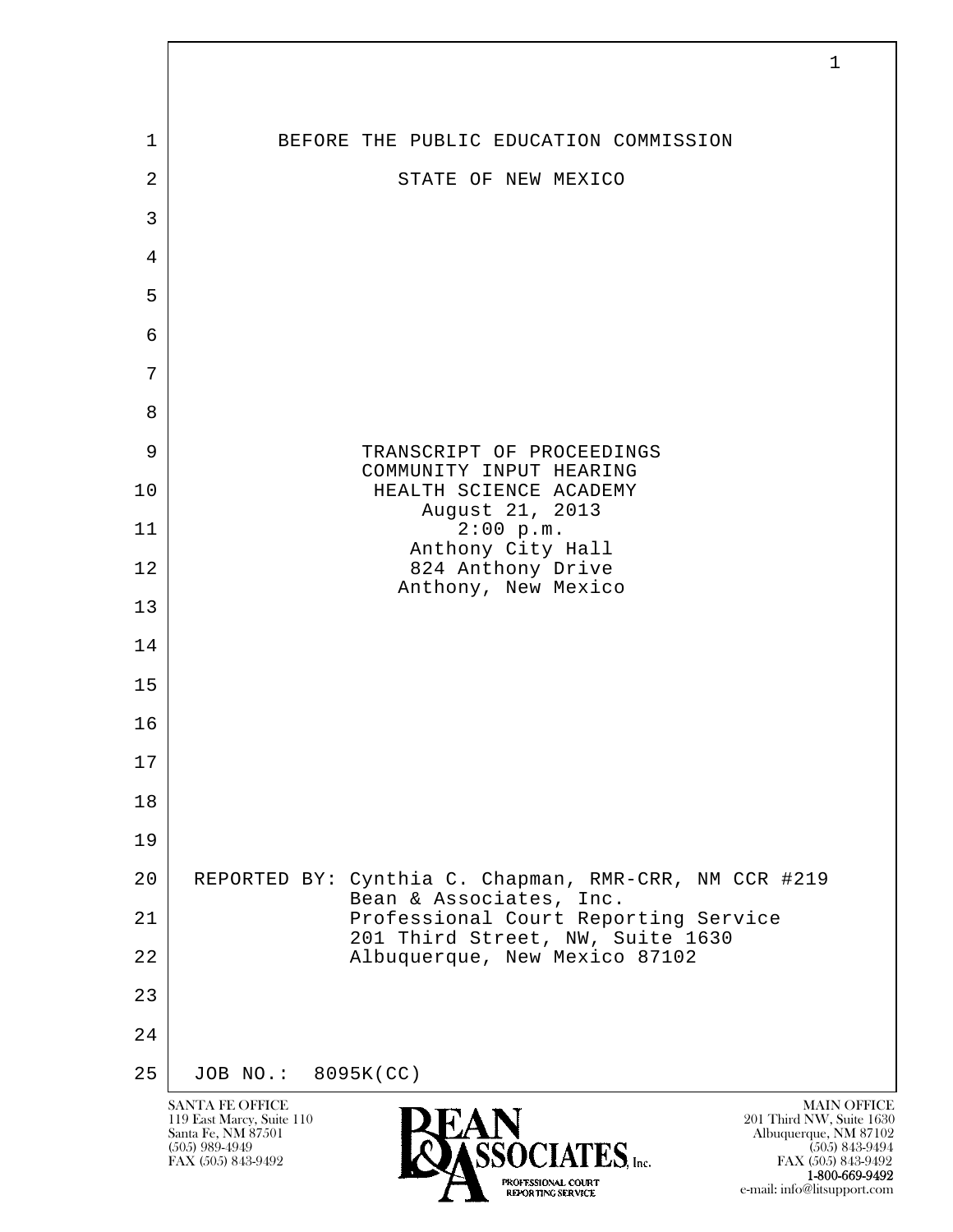|                | $\overline{2}$                                                                                                                                               |
|----------------|--------------------------------------------------------------------------------------------------------------------------------------------------------------|
|                |                                                                                                                                                              |
| $\mathbf 1$    | A P P E A R A N C E S                                                                                                                                        |
| $\overline{a}$ | COMMISSIONERS:                                                                                                                                               |
| $\mathsf{3}$   | MS. CAROLYN SHEARMAN, Chair<br>MR. EUGENE GANT, Vice Chair                                                                                                   |
| 4              | MR. JAMES CONYERS, Member<br>MS. CARMIE TOULOUSE, Member                                                                                                     |
| 5              | STAFF:                                                                                                                                                       |
| 6              | MR. TONY GERLICZ, Director, Options for Parents                                                                                                              |
| 7              | MR. BRAD RICHARDSON                                                                                                                                          |
| 8              |                                                                                                                                                              |
| 9              |                                                                                                                                                              |
| 10             |                                                                                                                                                              |
| 11             |                                                                                                                                                              |
| 12             |                                                                                                                                                              |
| 13             |                                                                                                                                                              |
| 14             |                                                                                                                                                              |
| 15             |                                                                                                                                                              |
| 16             |                                                                                                                                                              |
| 17             |                                                                                                                                                              |
| $18$           |                                                                                                                                                              |
| 19             |                                                                                                                                                              |
| 20             |                                                                                                                                                              |
| 21             |                                                                                                                                                              |
| 22             |                                                                                                                                                              |
| 23             |                                                                                                                                                              |
| 24             |                                                                                                                                                              |
| 25             |                                                                                                                                                              |
|                | SANTA FE OFFICE<br><b>MAIN OFFICE</b><br><b>PEAN</b><br>119 East Marcy, Suite 110<br>201 Third NW, Suite 1630<br>Santa Fe, NM 87501<br>Albuquerque, NM 87102 |

 $\mathbf{I}$ 

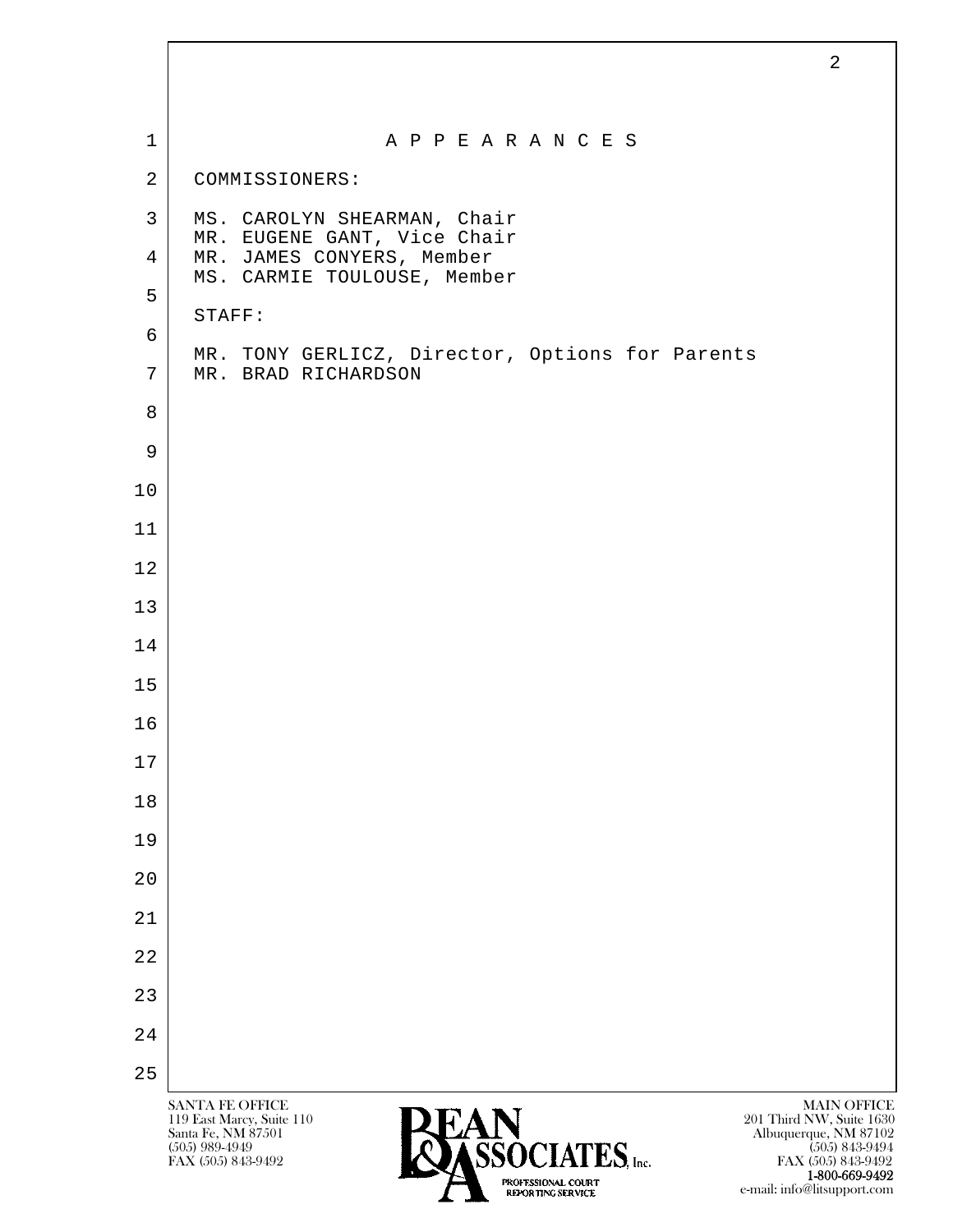| $\mathbf 1$ | THE CHAIR: Ladies and gentlemen, my                  |
|-------------|------------------------------------------------------|
| 2           | computer says it's 2:00. So let us get started.      |
| 3           | Before we do, I would ask that everyone, if you have |
| 4           | an electronic device, please turn it off so that it  |
| 5           | doesn't come on during the meeting and disturb       |
| 6           | anyone. This is a small room. It's going to get      |
| 7           | warm in here. We don't have microphones. So I        |
| 8           | would ask that everyone be very, very considerate of |
| 9           | each other, and let's be quiet while -- as much as   |
| 10          | possible while the speakers are speaking.            |
| 11          | We would also ask -- did you all bring an            |
| 12          | interpreter with you this year?                      |
| 13          | MS. SAMRAJ:<br>No.                                   |
| 14          | THE CHAIR: No?                                       |
| 15          | MS. SAMRAJ: We decided not to.                       |
| 16          | THE CHAIR: So we do not have an                      |
| 17          | interpreter. All right. Thank you very much.         |
| 18          | This is a continuation of the hearings the           |
| 19          | Public Education Commission began in Shiprock on     |
| 20          | Monday. We have an agenda, which we are continuing.  |
| 21          | We have had roll call at the other places.<br>But I  |
| 22          | would like to have it here to be sure that we have a |
| 23          | sufficient number of Commissioners to legally        |
| 24          | conduct this hearing.                                |
| 25          | So, Vice Chair Gant, if you would do that,           |

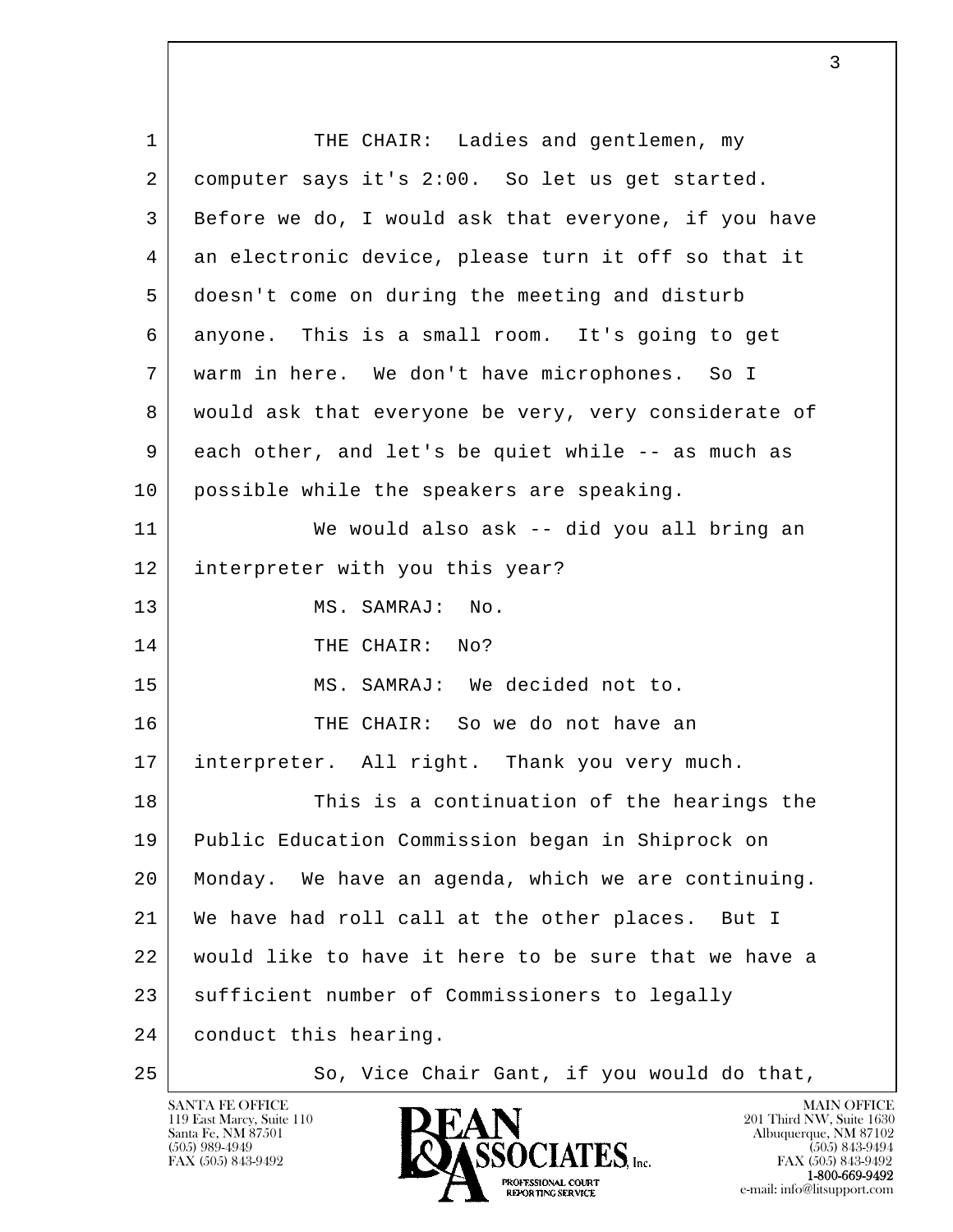l  $\overline{\phantom{a}}$  1 please. 2 COMMISSIONER GANT: Commissioner Conyers. 3 COMMISSIONER CONYERS: Here. 4 COMMISSIONER GANT: Commissioner Toulouse. 5 COMMISSIONER TOULOUSE: Present. 6 COMMISISONER GANT: Commissioner Shearman. 7 | THE CHAIR: Yes. 8 COMMISSIONER GANT: Commissioner Gant is 9 present. We have a quorum. 10 THE CHAIR: Thank you. We will move on to 11 the public hearing. And let me get general 12 information out of the way. 13 This meeting is being conducted pursuant 14 to New Mexico Statutes Annotated, Title 22, 15 Section 8B-6J 2009. The purpose of these community 16 input hearings that will be held from August 19 17 through August 21st, 2013, is to obtain information 18 from the applicant and to receive community input to 19 assist the Public Education Commission in its 20 decision whether to grant the proposed charter 21 applications. 22 | Recording to this section of the law, the 23 | Commission may appoint a subcommittee of no fewer  $24$  than three members to hold a public hearing. 25 According to law, these hearings are being

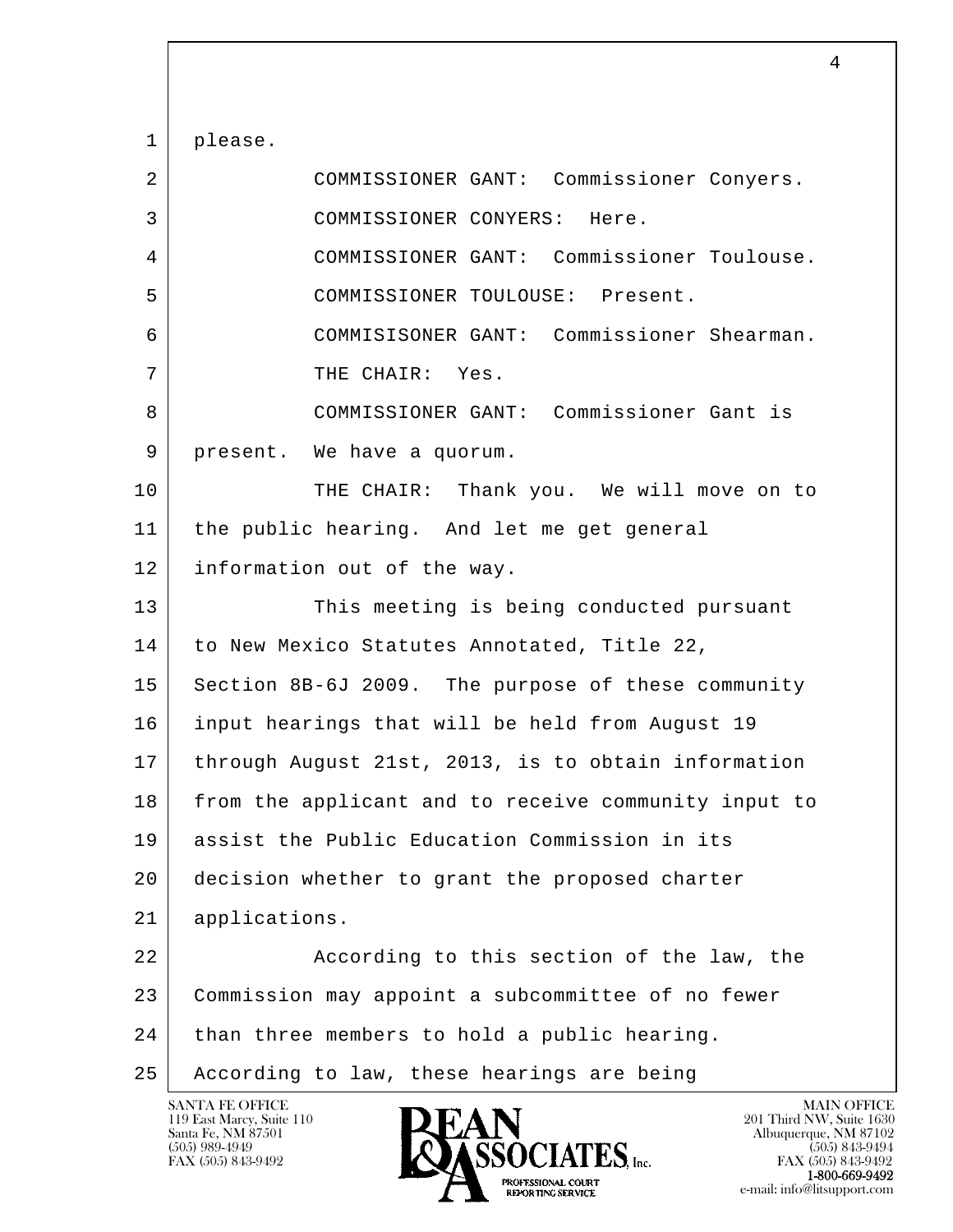1 transcribed by a professional court reporter, Cindy, 2 who is here. The total time allocated to each 3 application is 90 minutes, which will be timed to 4 ensure an equitable opportunity to present 5 applications.

 6 Thank you for the air conditioner coming 7 | on, but now it's even harder to hear.

8 Brad will be our official timer. During 9 the hearing, the Commission will allow for community 10 input about the charter application. The time for 11 public comments will be limited to 20 minutes. If 12 you wish to speak regarding the application, please 13 sign in, and we ask that you do it 15 minutes before 14 the applicant's presentation. However, the sign-in 15 sheet is still over there if you wish to sign in. 16 Please be sure that you indicate on the sign-in 17 sheet whether you are here in opposition or support 18 of the charter school.

l  $\overline{\phantom{a}}$ 19 The Commission Chair, based on the number 20 of requests to comment, will allocate time to those 21 wishing to speak. If there are a large number of 22 supporters or opponents, they are asked to select a 23 speaker to represent common opinions. We will try 24 to allocate an equitable amount of time to represent 25 the community accurately.

119 East Marcy, Suite 110<br>Santa Fe, NM 87501

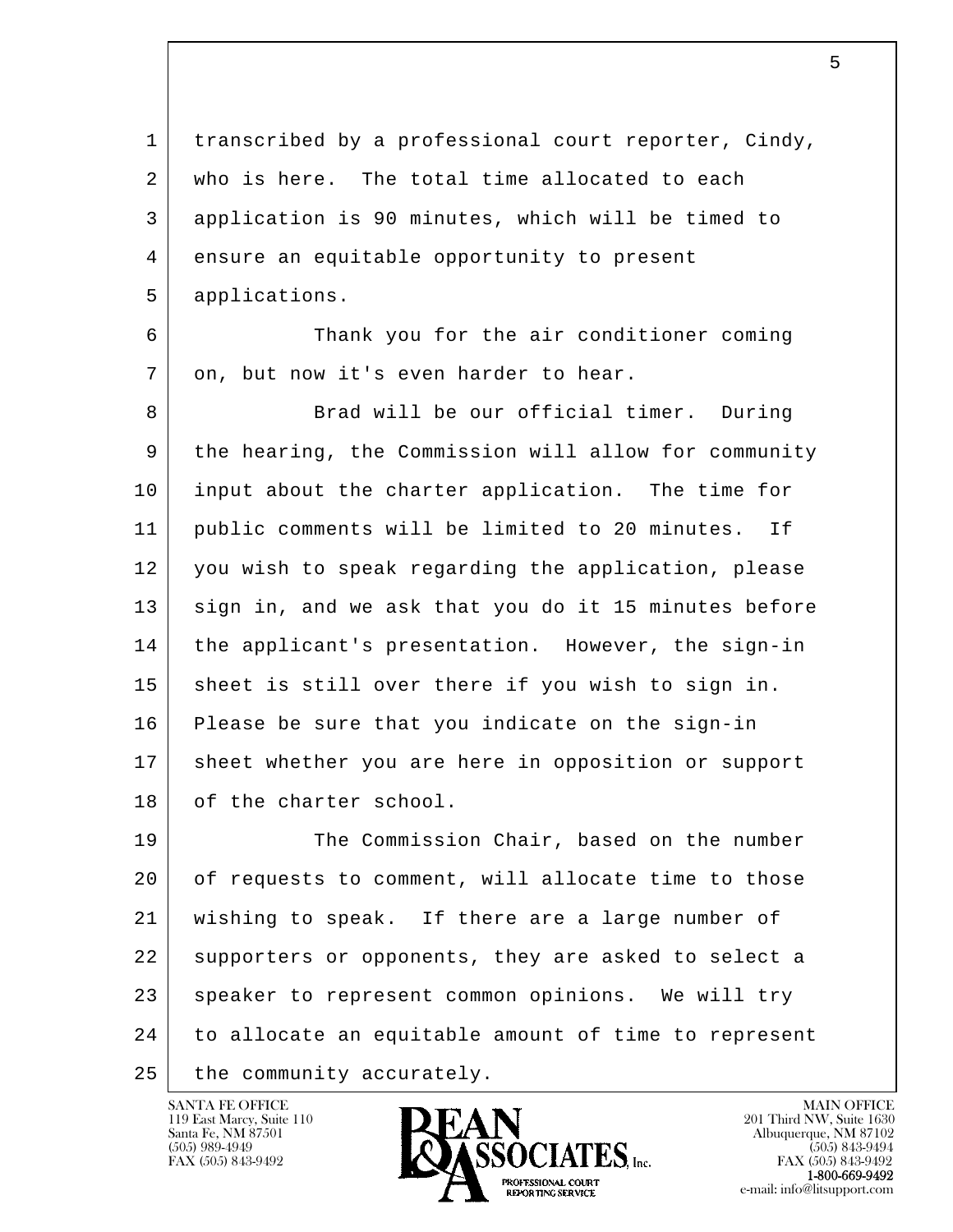l  $\overline{\phantom{a}}$ 1 The Commission will follow this process 2 for each community input hearing: 3 The Commission will ask each applicant or 4 group to present at the table in front. They will 5 be given 20 minutes to present their application in 6 the manner they deem appropriate. The Commission 7 will not accept any written documentation from the 8 applicant, but the applicant may use demonstrative 9 exhibits to describe their school, if necessary. 10 However, setup time for exhibits and so forth will 11 be included in the 20 minutes. 12 Following the applicant's presentation, 13 the local school district representatives, which 14 include the superintendent, administrators, and 15 board members, will be given ten minutes to comment. 16 Subsequently, the Commission will allow 20 minutes 17 for public comment, as described above. 18 Finally, the Commission will be given 19 40 minutes to ask questions of the applicants. 20 Commissioners, if you are ready, let us 21 begin. 22 | Replicants, I see you're at the table. 23 Thank you very much. 24 For the record, and loudly, please, state 25 the name of your school, the names of the founders

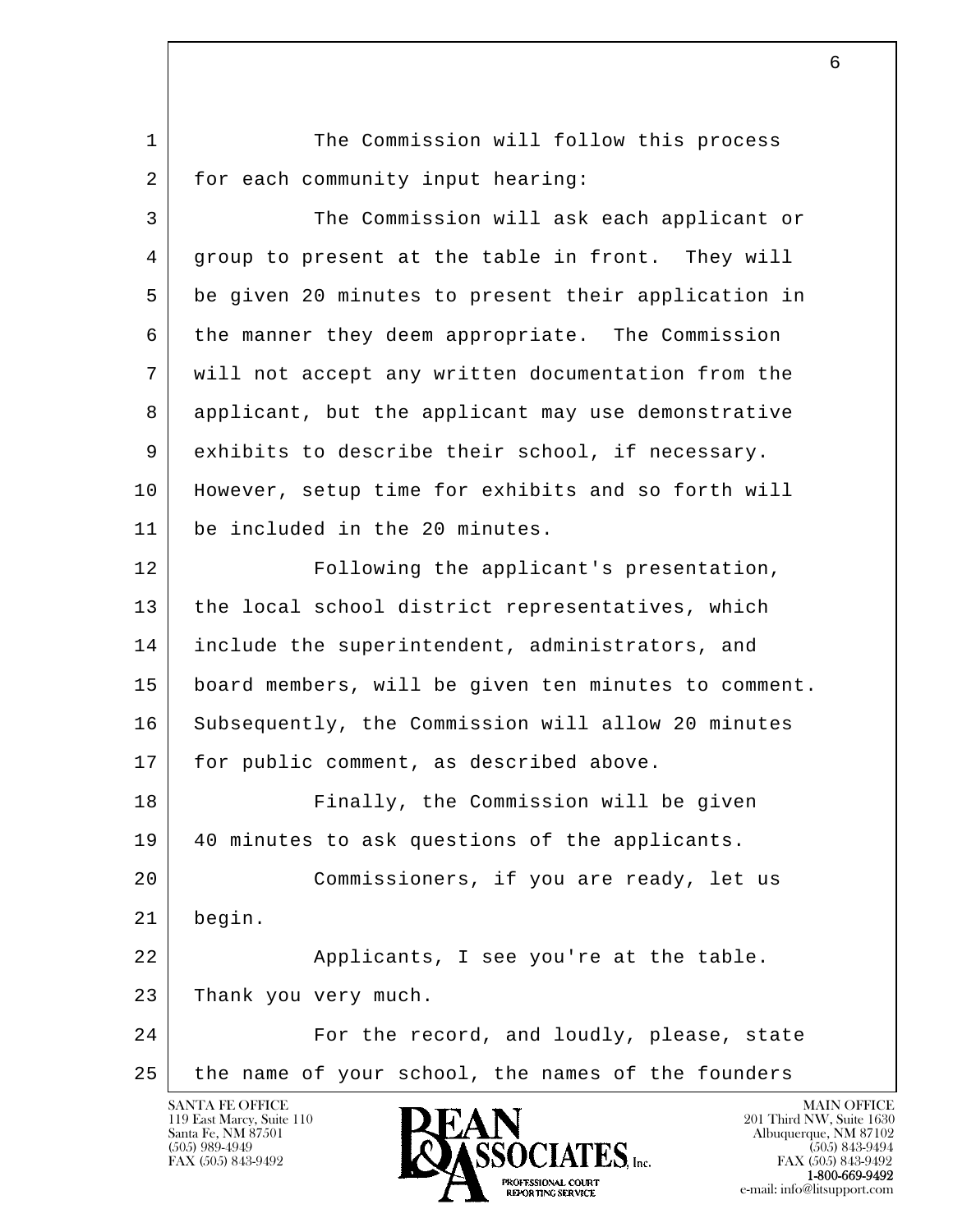l  $\overline{\phantom{a}}$ SANTA FE OFFICE MAIN OFFICE MAIN OFFICE MAIN OFFICE MAIN OFFICE 119 East Marcy, Suite 110<br>
Santa Fe, NM 87501<br>
201 Third NW, Suite 1630<br>
201 Third NW, Suite 1630 1 of the school, and any other person who is here 2 today on behalf of your school. You will have 3 20 minutes to present the information about your 4 application. 5 If you would keep an eye on Brad, he will 6 show you how much time you have left. And your 7 20 minutes will not start until after your 8 introductions for the reporter, please. Please 9 begin. 10 UNIDENTIFIED SPEAKER: Jaime, if you will? 11 MR. TAMEZ: I'm Jaime Tamez. I'm one of 12 the founders for the school. Can you hear me okay? 13 My name is Jaime Tamez, T-A-M-E-Z. I'm one of the 14 founders of the school. I'm a former teacher and 15 administrator with the Gadsden School District, and 16 my kids attended the Gadsden School District as 17 well. Thank you. 18 | MS. CARTER: My name is Mary Carter. I'm 19 a Board member and have previous -- a decade working 20 in a public school district in El Paso. 21 MS. SAMRAJ: My name is Lorna Samraj, 22 S-A-M-R-A-J. I'm one of the founders of Health 23 | Sciences Academy. 24 MR. NEVINS: My name is Raphael Nevins, 25 R-A-P-H-A-E-L; Nevins, N-E-V-I-N-S. I'm a founder

Santa Fe, NM 87501 Albuquerque, NM 87102  $\bullet$  (505) 989-4949 (505) 843-9494 FAX (505) 843-9492 FAX (505) 843-9492 FAX (505) 843-9492 **1-800-669-9492**<br> **EXALTERIONAL CN BT**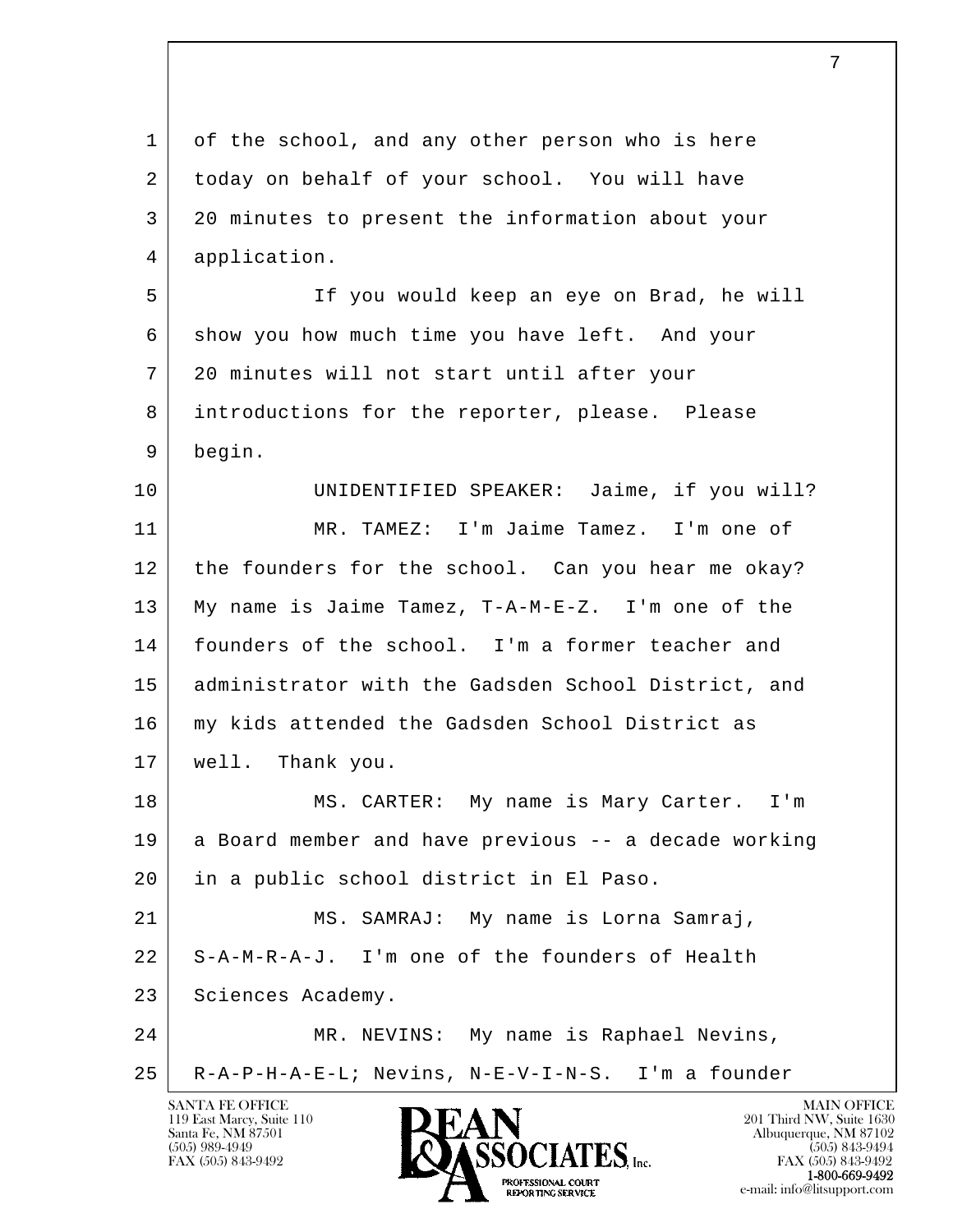1 and a Board member.

| $\overline{2}$ | MR. HAUGEN: My name is Ron Haugen. I've             |
|----------------|-----------------------------------------------------|
| 3              | been working with the organization on the           |
| 4              | administrative side to look at the aspects of the   |
| 5              | establishment of the school. H-A-U-G-E-N.           |
| 6              | THE CHAIR: Please begin.                            |
| 7              | MR. HAUGEN: I guess I'll go first. As I             |
| 8              | say, my name is Ron Haugen. And it's a pleasure to  |
| 9              | be here this afternoon. We thank you for the        |
| 10             | opportunity to present our information regarding    |
| 11             | this exciting opportunity for kids. I think this is |
| 12             | kind of what we're all about.                       |
| 13             | What we're talking about is establishment           |
| 14             | of a charter school. It's called the Health         |
| 15             | Sciences Academy, established within the boundaries |
| 16             | of the Gadsden Independent School District.         |
| 17             | Currently, for your information, I'm the            |
| 18             | Superintendent of Schools on the other side of      |
| 19             | Anthony, on the Texas side. But I have a tremendous |
| 20             | history and a tremendous love for what happens in   |
| 21             | the Gadsden School District, and I'll explain that  |
| 22             | later.                                              |
| 23             | Like I say, I'm not here today as a                 |
| 24             | superintendent. I'm here basically as an advocate   |
| 25             | for programs, basically, that provide opportunities |

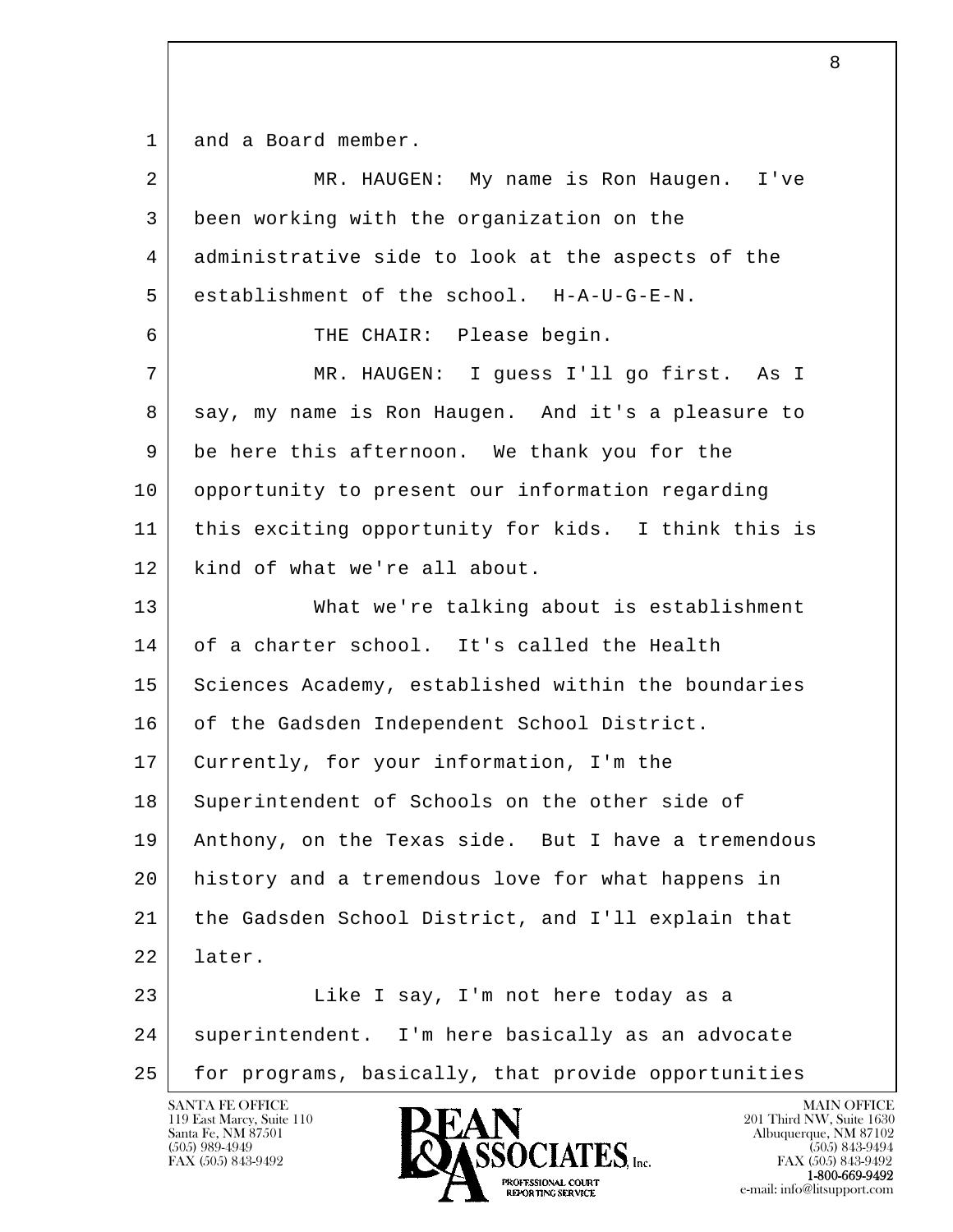| 1  | for kids, expanding their learning opportunities and |
|----|------------------------------------------------------|
| 2  | expanding their opportunities to look at careers and |
| 3  | potential possibilities in those particular areas.   |
| 4  | And in -- I've had a lot of experience in            |
| 5  | that, and I think this is -- we're in that day and   |
| 6  | age right now where careers and getting kids the     |
| 7  | opportunity is truly essential.                      |
| 8  | About four months ago, Mr. Nevins                    |
| 9  | contacted me and explained what they were looking at |
| 10 | as far as the founders of this particular program    |
| 11 | and setting up as a charter school. And I said,      |
| 12 | "You know" -- and they wanted to know if I would be  |
| 13 | interested, possibly, down the road, to be an        |
| 14 | administrator for the school.                        |
| 15 | So I told them, "Yes. Go ahead and send              |
| 16 | me the information, okay, so I can take a look and   |
| 17 | see what it is you're talking about and see how      |
| 18 | you're proposing it and how the setup is."           |
| 19 | And, so, he sent me that information.<br>And         |
| 20 | I looked it over, and it looked very exciting, okay? |
| 21 | As I say, it was an opportunity for kids that really |
| 22 | wasn't there, you know, at the present time.<br>In   |
| 23 | this particular area, you see other health science   |
| 24 | academies, particularly in El Paso, Isleta School    |
| 25 | District, the Texas side. But they serve those       |

е произведение в произведении с произведении в соответстве в действия в достаточность в действия в действия в д<br>В действия в действия в действия в действия в действия в действия в действия в действия в действия в действия

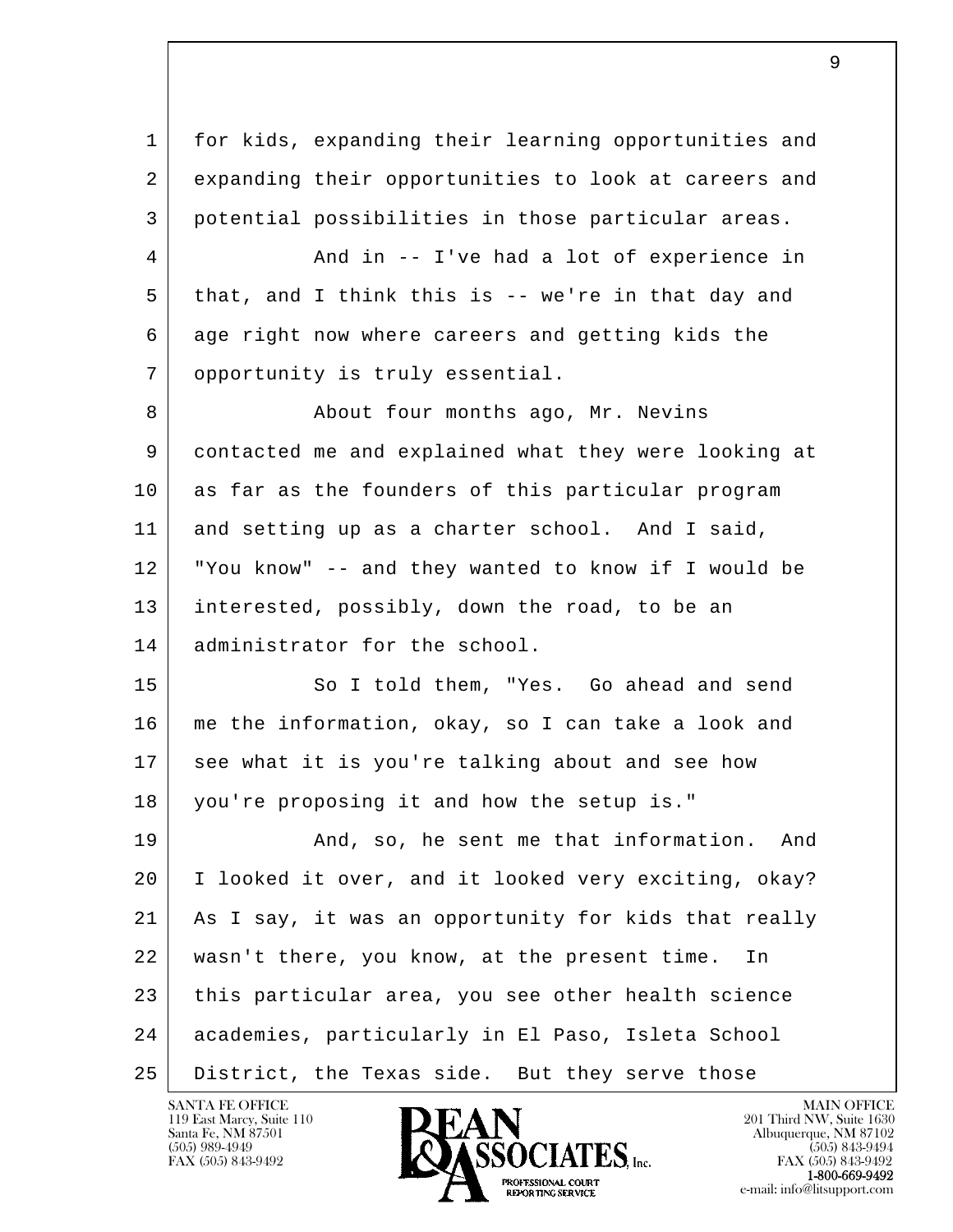1 children over there.

| $\overline{a}$ | But they have a good history as far as a            |
|----------------|-----------------------------------------------------|
| 3              | foundation in what they're trying to do. And this   |
| 4              | what we're proposing here is basically similar to   |
| 5              | the programs they already have established down     |
| 6              | there. So we have something to model kind of what   |
| 7              | we're looking at and the success they've had in     |
| 8              | these types of programs.                            |
| 9              | Like I say, after I looked through the              |
| 10             | proposal, what they were proposing for the charter  |
| 11             | school, as I say, it looked very interesting to me; |
| 12             | great potential for kids, a great opportunity for a |
| 13             | lot of people, not just kids, but adults as well,   |
| 14             | because there's an adult component in there.        |
| 15             | And I thought, it's just -- it's an                 |
| 16             | opportunity that really has to be jumped on.        |
| 17             | I also have a personal side to this as              |
| 18             | well. After I looked it over -- I have a son who    |
| 19             | graduated from Santa Teresa High School in          |
| 20             | graduate -- in Gadsden in 1997, went on to get his  |
| 21             | nursing degree at New Mexico State, his master's in |
| 22             | psychiatry -- nursing psychiatry, I guess it is, is |
| 23             | finishing up his Ph.D. in forensic psychiatry.      |
| 24             | I was kind of talking to him about this,            |
| 25             | and we were kind of going over it. He says, "Dad,   |

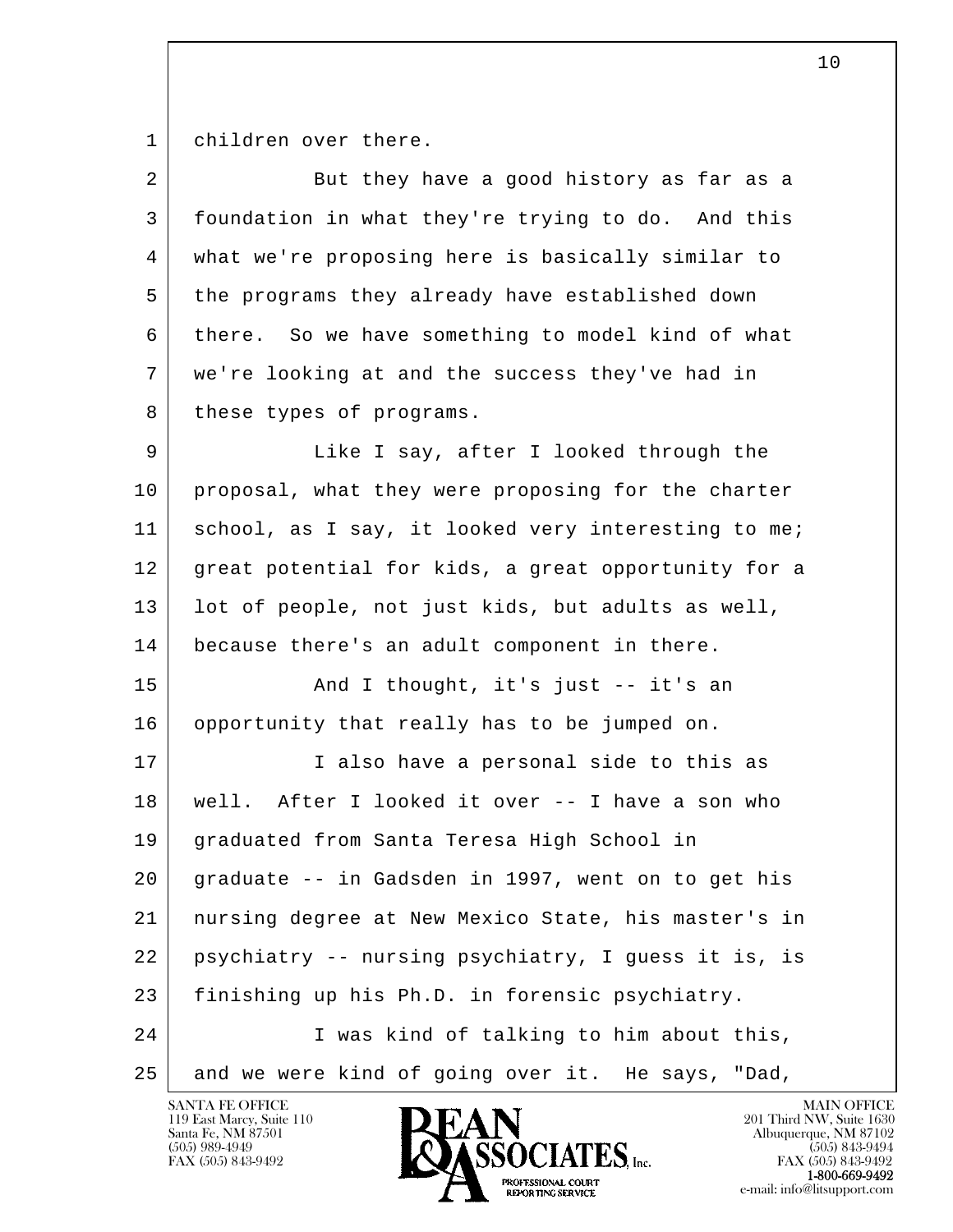1 this is great. This is a great opportunity. I wish 2 I would have had that opportunity when I was in 3 school, to get my foot in the door before I had to 4 walk out and go to college and get my feet wet."

5 So, on a personal side, listening to him 6 and what he thought the opportunities would be for 7 kids, it kind of hit home. So I think it's really 8 important for me, personally, to know that I can't 9 go back and do anything for my kids differently 10 right now, but we've got a lot of other ones out 11 | there in the wings that are waiting. So, basically, 12 you know, I said I had that conversation with him.

13 One of the other components I looked at 14 | for me, being very critical, as a superintendent, 15 you work with boards, okay? Governing boards of 16 different compositions, different personalities, 17 those types of things. And I looked over the 18 resumes of the individuals they had indicate would 19 be on the proposed Governing Board. And I was very 20 impressed by the professional resumes that were 21 expressed there.

l  $\overline{\phantom{a}}$ 22 You have a lot of people with different 23 background, not just all medical or educational, but  $24$  a variety of social, business-type people as well. 25 And that's very important if you're going to get a

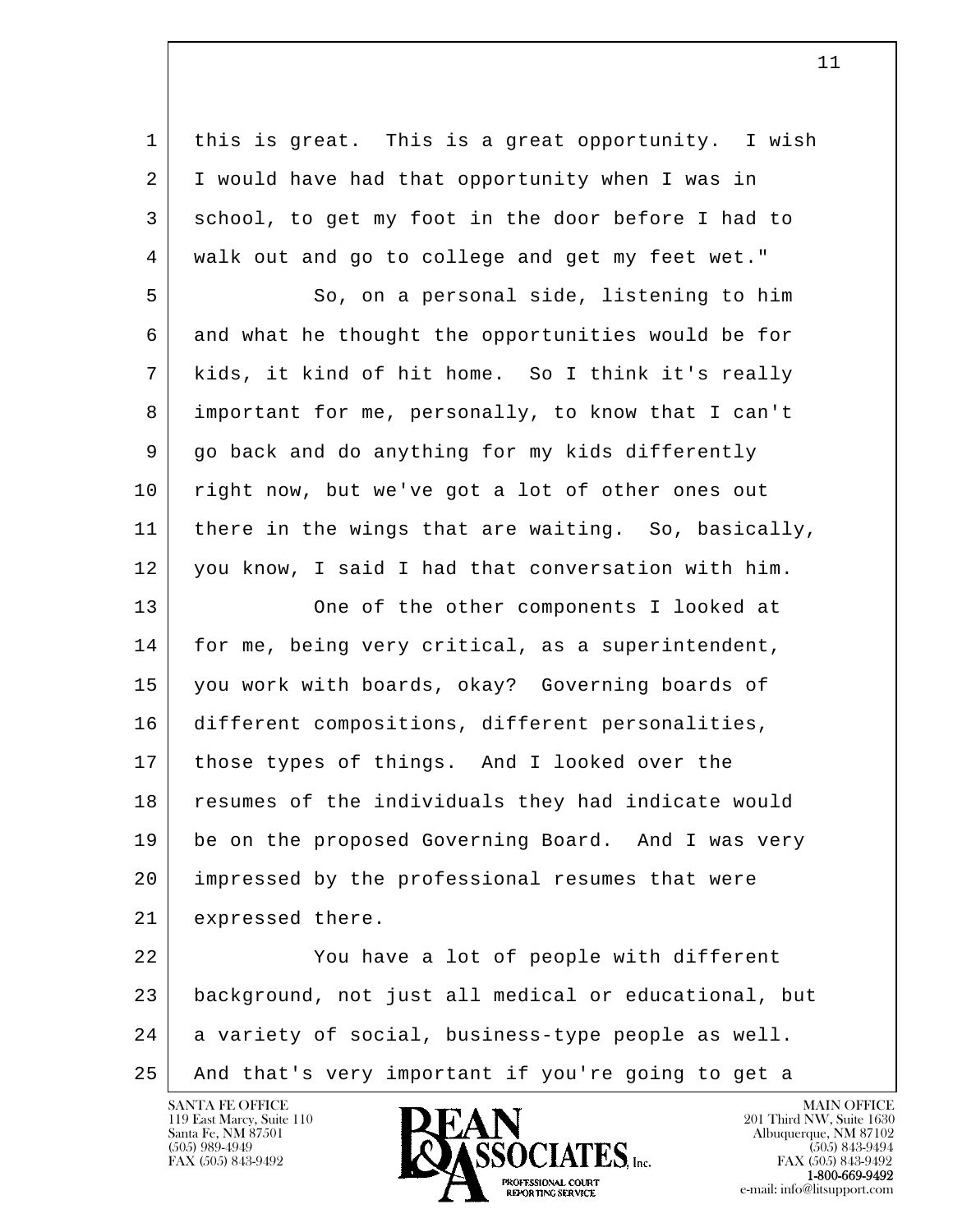l  $\overline{\phantom{a}}$  1 perspective on the operation of a school entity. A 2 lot of times, you know, it's important as far as the 3 administrator and the Board. They have to have that 4 relationship so everybody understands where 5 everybody's responsibilities lie and in whose 6 courts, you know. And, on the Board's side, it's 7 the, "What are going to do?" And, on the 8 administrative side, it's the "How are you going to 9 do it?" 10 So it's real critical, okay, to have 11 people that understand that concept, and, looking at 12 it, I think there are the people there that have a 13 true understanding of what the purpose is behind 14 this. 15 | Think we all realize today, probably, 16 the health industry is one of those things that 17 keeps growing and growing and growing, for obvious 18 reasons, you know. We're getting an older 19 generation, older population. It's going to require 20 more health services. But it's amazing how the 21 health industry has expanded, okay? 22 We're not just talking about making 23 doctors or dentists. I mean, there are so many 24 opportunities out there in different areas, whether 25 it's on the money side, the physical therapy side,

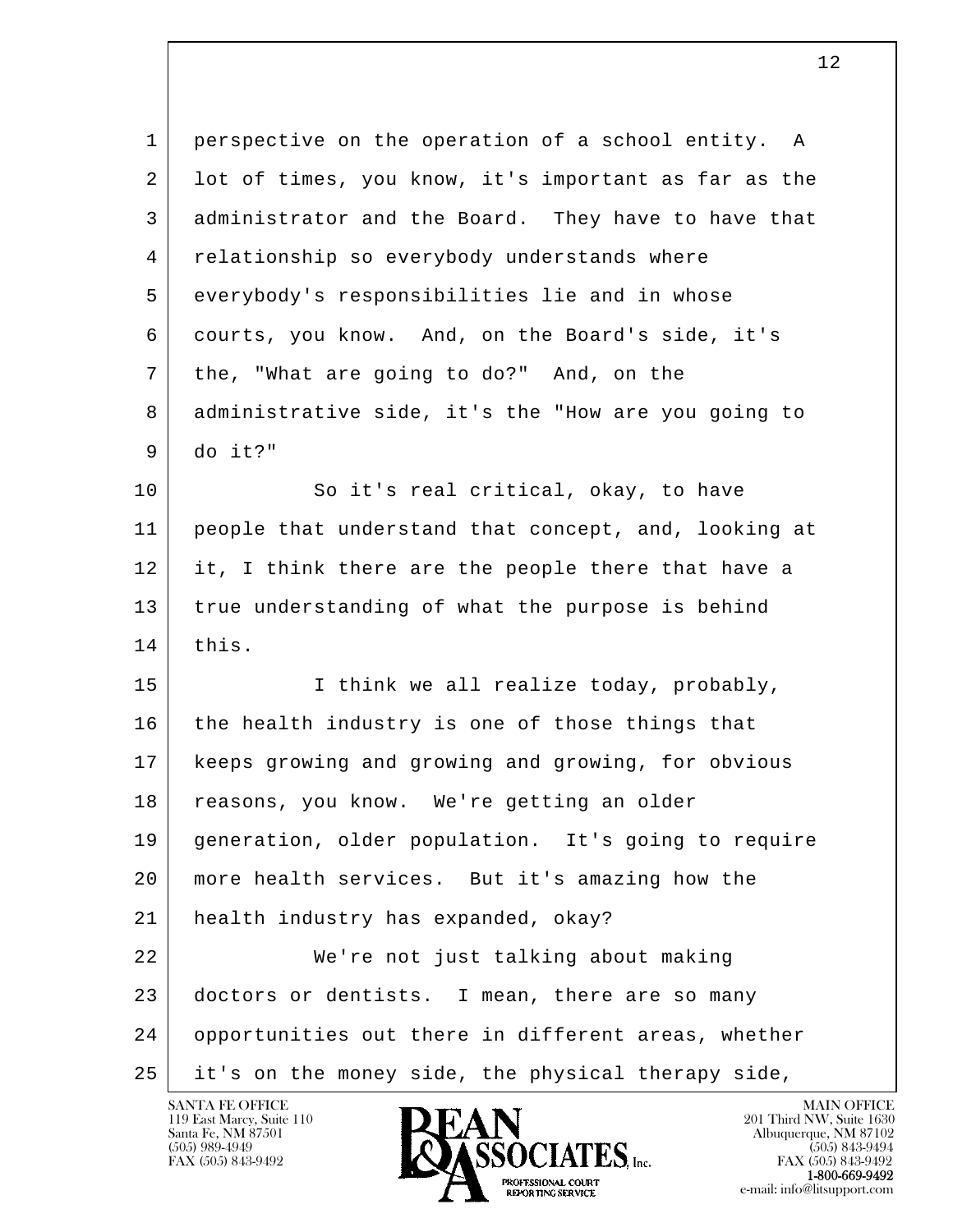1 | whatever else for people to -- for kids, students, 2 children, to get into. There's tremendous 3 opportunities. 4 I look at the El Paso papers on Sundays,

 5 and they list all the job availabilities in the 6 different areas. And, always, at the top, is the 7 health industry, health occupations. There's always 8 a need. I think New Mexico, in particular, probably 9 has significant needs for more people entering the 10 health industry and being able to provide those 11 services that are essential, you know, down the 12 road.

13 So, obviously, there is a need for these 14 types of people going into these types of careers. 15 And this is an opportunity for children, for 16 students, to get an early start, okay, and to 17 understand what it is that's going to be expected of 18 them and get an understanding of the needs out 19 | there.

l  $\overline{\phantom{a}}$  20 Just to give you an idea about my 21 background, this is my 39th year in public 22 education. I actually started in 1975 at -- down 23 the road at Gadsden Junior High as an eighth-grade 24 social studies teacher. I taught at Gadsden Middle 25 | School -- or Junior High and High School -- for

119 East Marcy, Suite 110<br>Santa Fe, NM 87501



**EXECUTE EXECUTE:**<br>REPORTING SERVICE e-mail: info@litsupport.com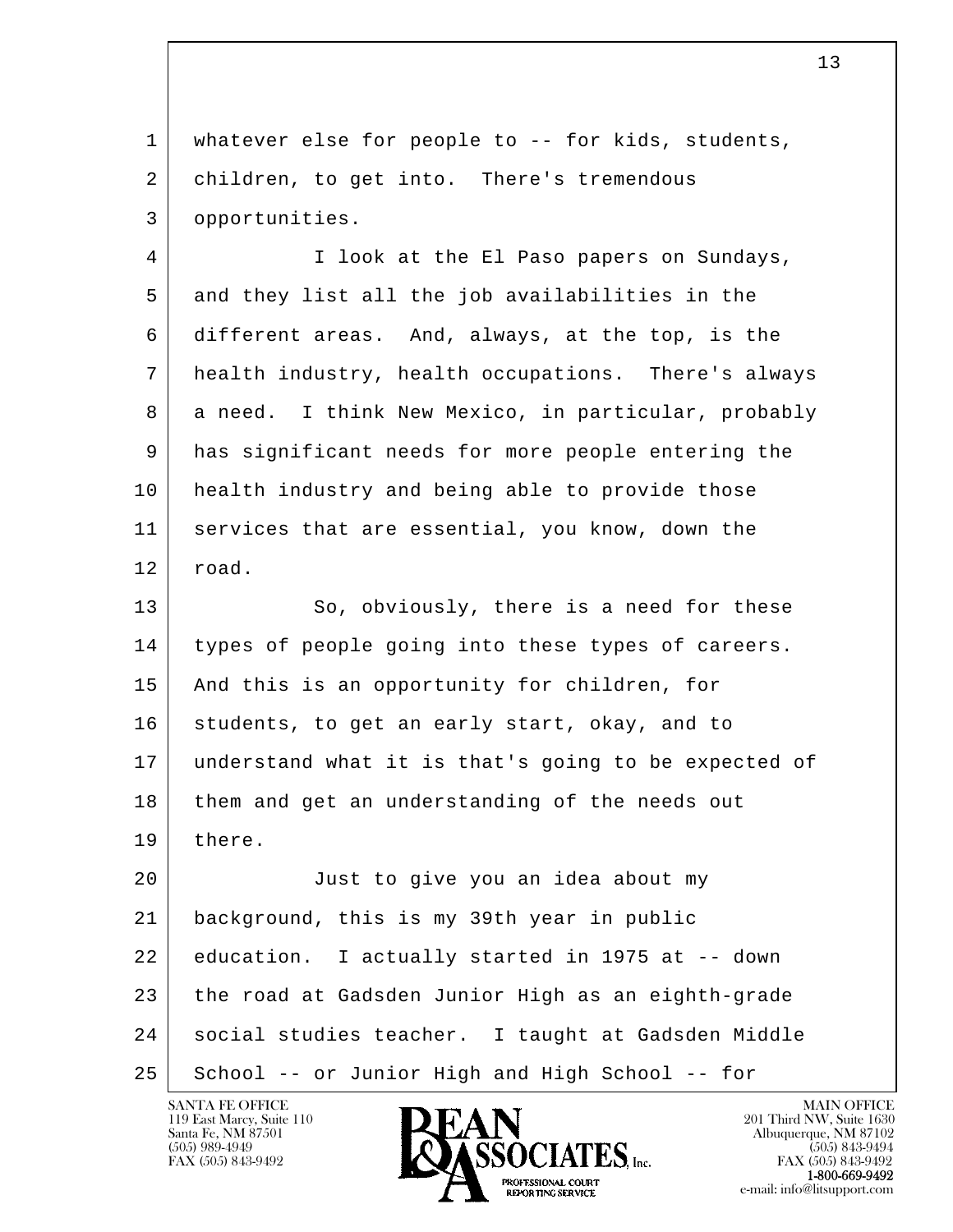l  $\overline{\phantom{a}}$  1 about seven years, became an assistant principal at 2 Gadsden High School for about ten years. 3 Then, I moved across the state line -- 4 it's the wonderful thing about living here; you can 5 bounce back and forth as many times as you want. I 6 went over to Texas, over to Canutillo, for about 7 seven years, where I was a middle school principal. 8 Went back to Gadsden, where I was a principal at 9 Santa Teresa High School, and was fortunate to be 10 selected as a superintendent at Gadsden, which is a 11 position I held for about six years. 12 To me, Gadsden, you know, that's where 13 your first teaching position -- whatever it happened 14 to be, it's like your first girlfriend, okay? You 15 never forget them. There's always a soft spot in 16 your heart for that experience, okay? And Gadsden 17 is very near and dear to me. Like I say, I put 18 27 years in there. And they were great people, 19 great to me. Hopefully, I returned the favor to 20 | them during that time. 21 My two oldest children both graduated from 22 Santa Teresa High School. So I have personal and a 23 professional connection back to what happens there. 24 And I see -- you know, it's about what these kids 25 are doing and what they can do, because there's

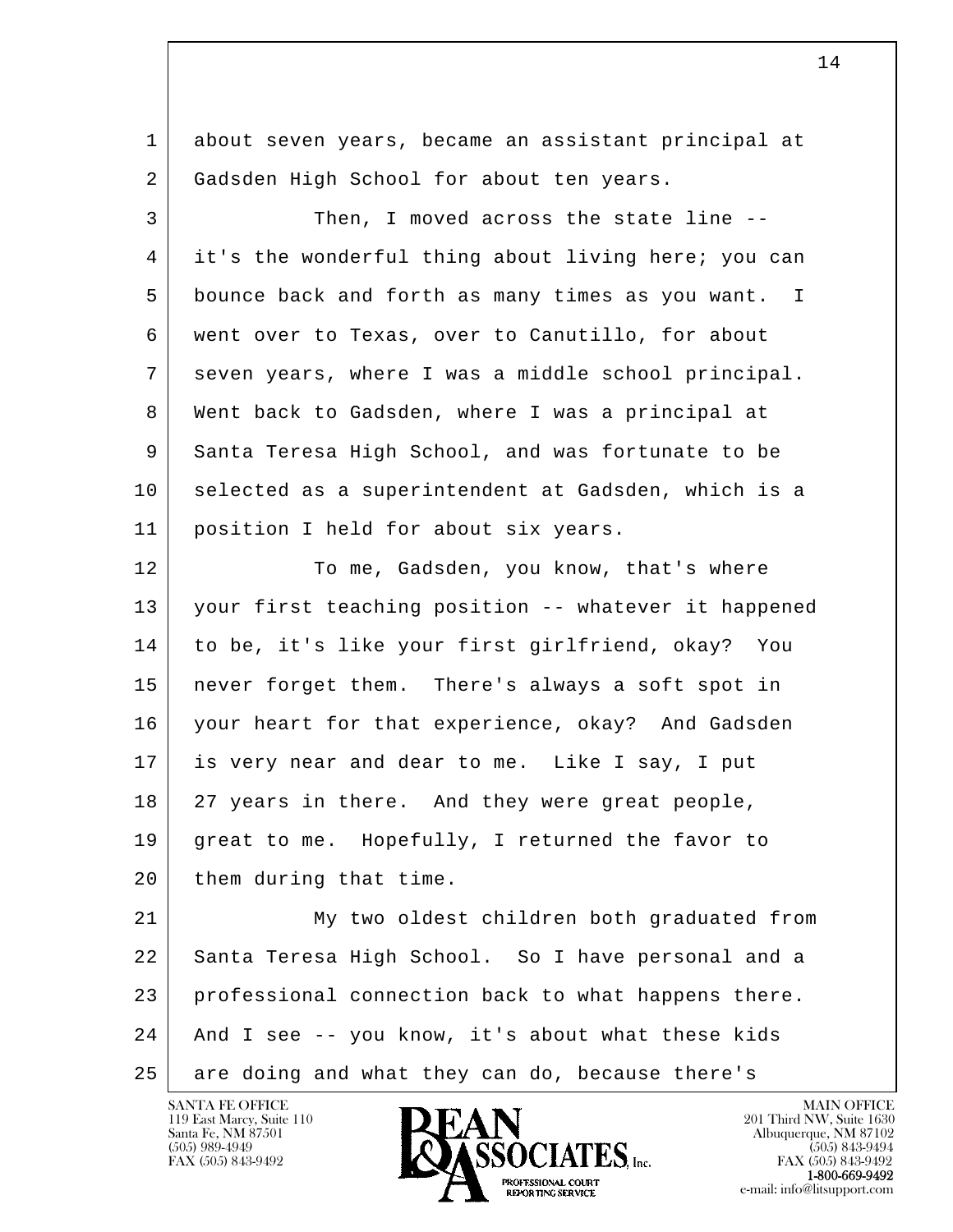| 1  | always been a tremendous potential there.             |
|----|-------------------------------------------------------|
| 2  | Over these years, I've kind of learned,               |
| 3  | any successful program, really, be it in education    |
| 4  | or out in the private sector -- whatever -- you       |
| 5  | really need three components. They have to come       |
| 6  | into play to ensure the success.                      |
| 7  | First of all, is the vision or the idea,              |
| 8  | okay? Somebody in their garage on Sunday morning      |
| 9  | has a -- "Hey, you know, this is a good idea," okay?  |
| 10 | And they have to share that vision with other         |
| 11 | people. I think that's important. That starts the     |
| 12 | ball rolling at that point, to get -- to identify     |
| 13 | that vision.                                          |
| 14 | The second thing that has to happen, to               |
| 15 | make it move along, is you have to get the support,   |
| 16 | okay, of other people that are going to make this     |
| 17 | In this particular situation, I think, and<br>happen. |
| 18 | in public education in general, the support           |
| 19 | generally comes, first of all, with the students,     |
| 20 | because you can't do anything if you can't take them  |
| 21 | along with you, okay?                                 |
| 22 | The second thing is the communities and               |
| 23 | the parents, okay, because you need their support to  |
| 24 | support their children in these various programs you  |
| 25 | may be proposing.                                     |

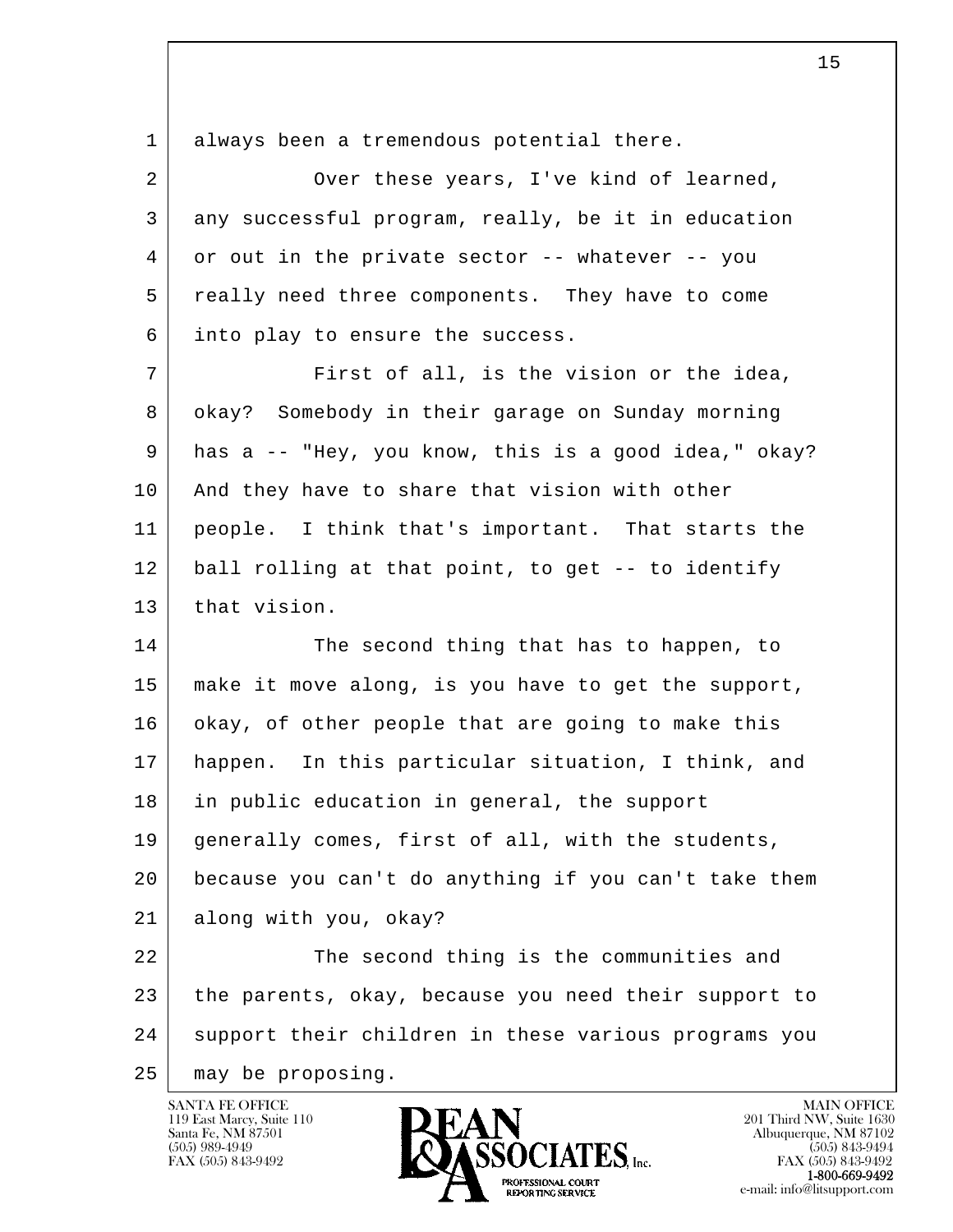| $\mathbf 1$    | Also, you need a governing board, okay, or           |
|----------------|------------------------------------------------------|
| $\overline{2}$ | the governing system that operates that, and you     |
| 3              | need the professional staff, okay? All of those      |
| 4              | things have to come together, basically, to kind of  |
| 5              | flesh out the ideas about how this is going to work, |
| 6              | okay? Because ideas initially are very minute,       |
| 7              | okay, not very well fleshed out or expanded. So you  |
| 8              | have to get people that are going to expand this     |
| 9              | idea and get it close to a moveable or a working     |
| 10             | object.                                              |
| 11             | The third thing is the leadership. And               |
| 12             | that's the critical piece, too. That's where you     |
| 13             | put the wheels on the wagon, basically, to make the  |
| 14             | whole thing work. You need the people with the       |
| 15             | experience to work -- make the system work and put   |
| 16             | it into play.                                        |
| 17             | And I'll give you an example. During the             |
| 18             | time that I was at Gadsden, I think we did many      |
| 19             | things, implemented many things that were great for  |
| 20             | children, okay? And one of them -- I'm going to use  |
| 21             | Superintendent Efren Iturralde on this. And I'll be  |
| 22             | nice, okay?                                          |
| 23             | Back in 2001, when I took over as                    |
| 24             | superintendent at Gadsden, we had -- you could call  |
| 25             | it an alternative school, but that's stretching it a |
|                | SANTA FE OFFICE<br><b>MAIN OFFICE</b>                |

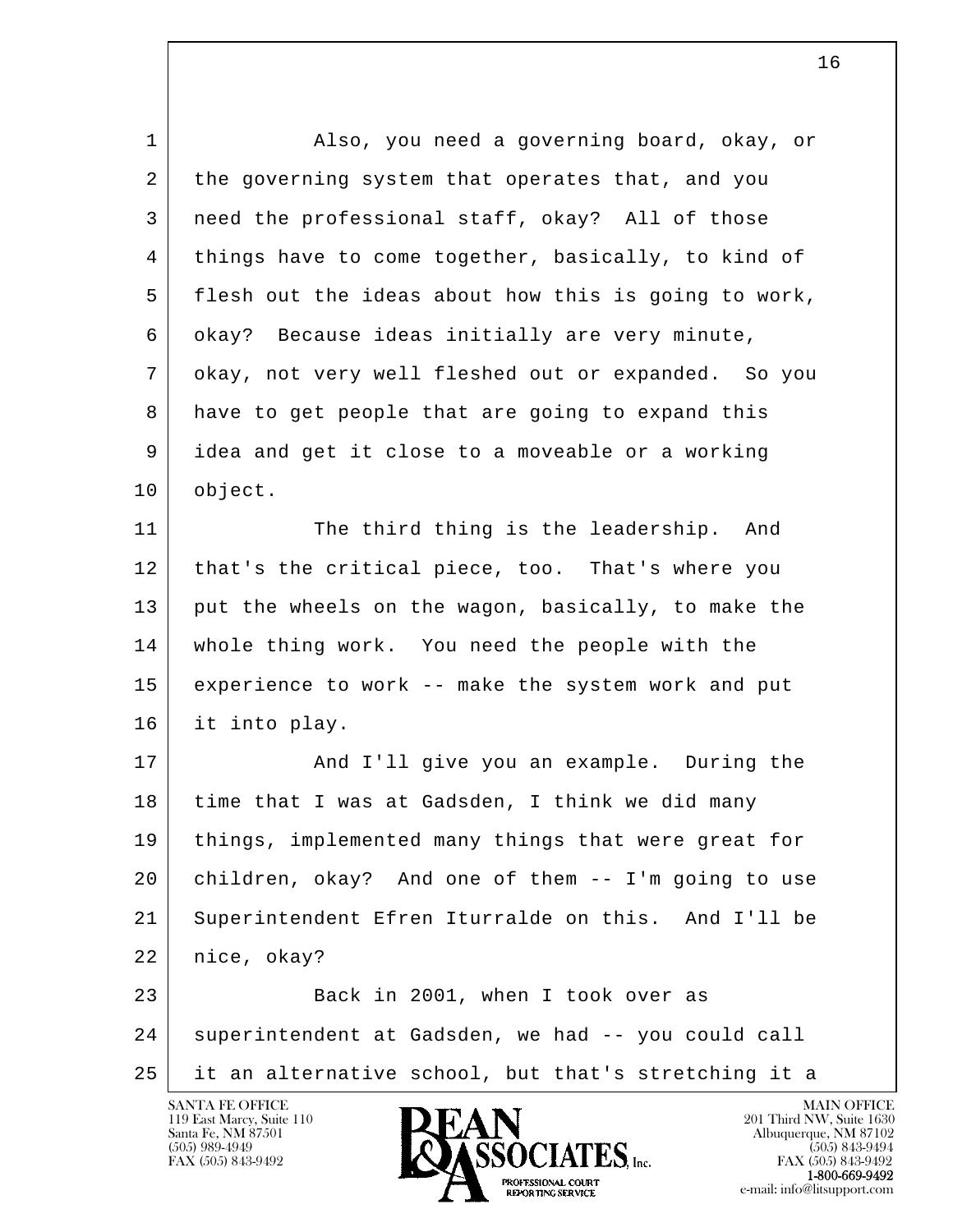| $\mathbf{1}$   | little bit. It was a place for, like, ten or twelve |
|----------------|-----------------------------------------------------|
| $\overline{2}$ | kids hung out with a few teachers that didn't know  |
| 3              | for sure why they were there, doing what, they      |
| 4              | didn't know.                                        |
| 5              | So I looked at that, and I said, "You               |
| 6              | know, I don't know exactly what this is, but, you   |
| 7              | know, I don't think it's really any good."          |
| 8              | So I talked with -- at that time, it was            |
| 9              | Yvonne Lozano is our associate superintendent for   |
| 10             | curriculum and instruction. I said, "Yvonne," I     |
| 11             | said, "This isn't working, okay? This isn't serving |
| 12             | anybody's needs whatsoever." Basically, it was      |
| 13             | supposed to be a dropout recovery program, but they |
| 14             | were long gone, okay, before they ever got there.   |
| 15             | Basically, what we did -- that was the              |
| 16             | idea. That was the place we started from to say,    |
| 17             | "What do we do to fix this," because we knew we had |
| 18             | kids out there that had a need for these particular |
| 19             | services in an alternative setting.                 |
| 20             | From there, you know, we got together as a          |
| 21             | team and said, "What have we got to do? How can we  |
| 22             | put this together to be successful?"                |
| 23             | We had to get the principals from the two           |
| 24             | high schools together; we had to get the staff      |
| 25             | together. And, probably, the most critical point,   |
|                |                                                     |

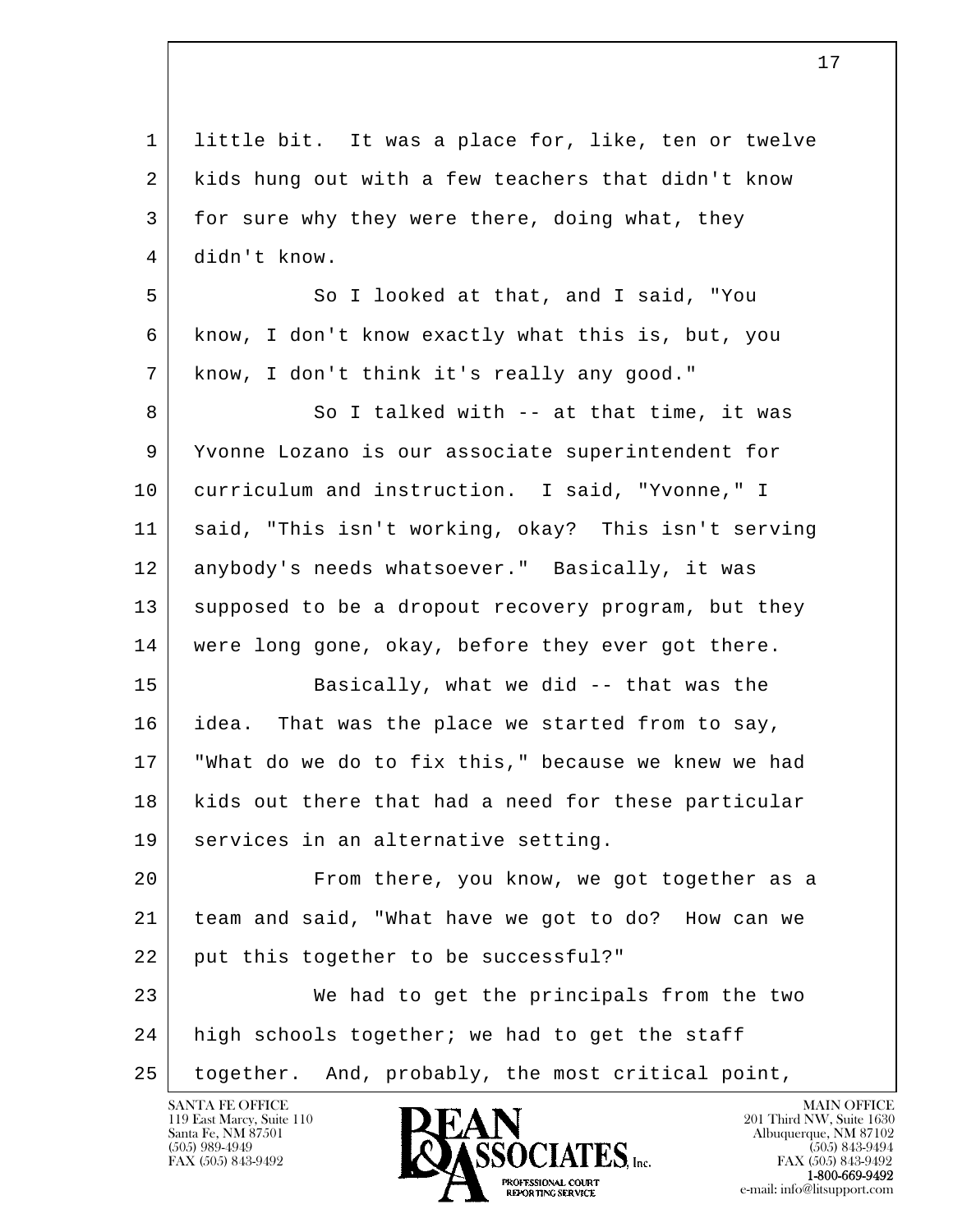| okay, was the leadership. We needed somebody that<br>1<br>understood what these kids needs are, and be able to<br>2<br>3<br>address it, and understood how to select staff<br>that's going to be very focused on what those kids<br>4<br>5<br>are -- needs are -- and be able to address those |  |
|------------------------------------------------------------------------------------------------------------------------------------------------------------------------------------------------------------------------------------------------------------------------------------------------|--|
|                                                                                                                                                                                                                                                                                                |  |
|                                                                                                                                                                                                                                                                                                |  |
|                                                                                                                                                                                                                                                                                                |  |
|                                                                                                                                                                                                                                                                                                |  |
|                                                                                                                                                                                                                                                                                                |  |
| kids' needs.<br>6                                                                                                                                                                                                                                                                              |  |
| 7<br>And we were fortunate at the time that                                                                                                                                                                                                                                                    |  |
| there was a gentleman that was retiring from El<br>8                                                                                                                                                                                                                                           |  |
| 9<br>Paso, and that was Mr. Iturralde, and we were able                                                                                                                                                                                                                                        |  |
| to pick him up -- it was probably the best hire I<br>10                                                                                                                                                                                                                                        |  |
| 11<br>ever had -- and made him the principal at the school                                                                                                                                                                                                                                     |  |
| 12<br>that we called Desert Pride Academy.                                                                                                                                                                                                                                                     |  |
| 13<br>At that point on, through his leadership                                                                                                                                                                                                                                                 |  |
| 14<br>and through the support of the staff he selected, we                                                                                                                                                                                                                                     |  |
| 15<br>were able to establish a school -- and I think                                                                                                                                                                                                                                           |  |
| towards the end, we were at 200, 250 kids that they<br>16                                                                                                                                                                                                                                      |  |
| were serving. Probably the most exciting time I've<br>17                                                                                                                                                                                                                                       |  |
| had in the last 39 years was the first graduation<br>18                                                                                                                                                                                                                                        |  |
| 19<br>they had. Forty kids up there. Fantastic. Parents                                                                                                                                                                                                                                        |  |
| crying, kids crying. It was wonderful.<br>20                                                                                                                                                                                                                                                   |  |
| 21<br>That's what it took to get the program                                                                                                                                                                                                                                                   |  |
| 22<br>going, okay? It was a need that was out there for                                                                                                                                                                                                                                        |  |
| 23<br>children, and it was an important thing.                                                                                                                                                                                                                                                 |  |
| 24<br>That's what we're talking about here.                                                                                                                                                                                                                                                    |  |
| Health Science Academy is some thing, I think, that<br>25                                                                                                                                                                                                                                      |  |

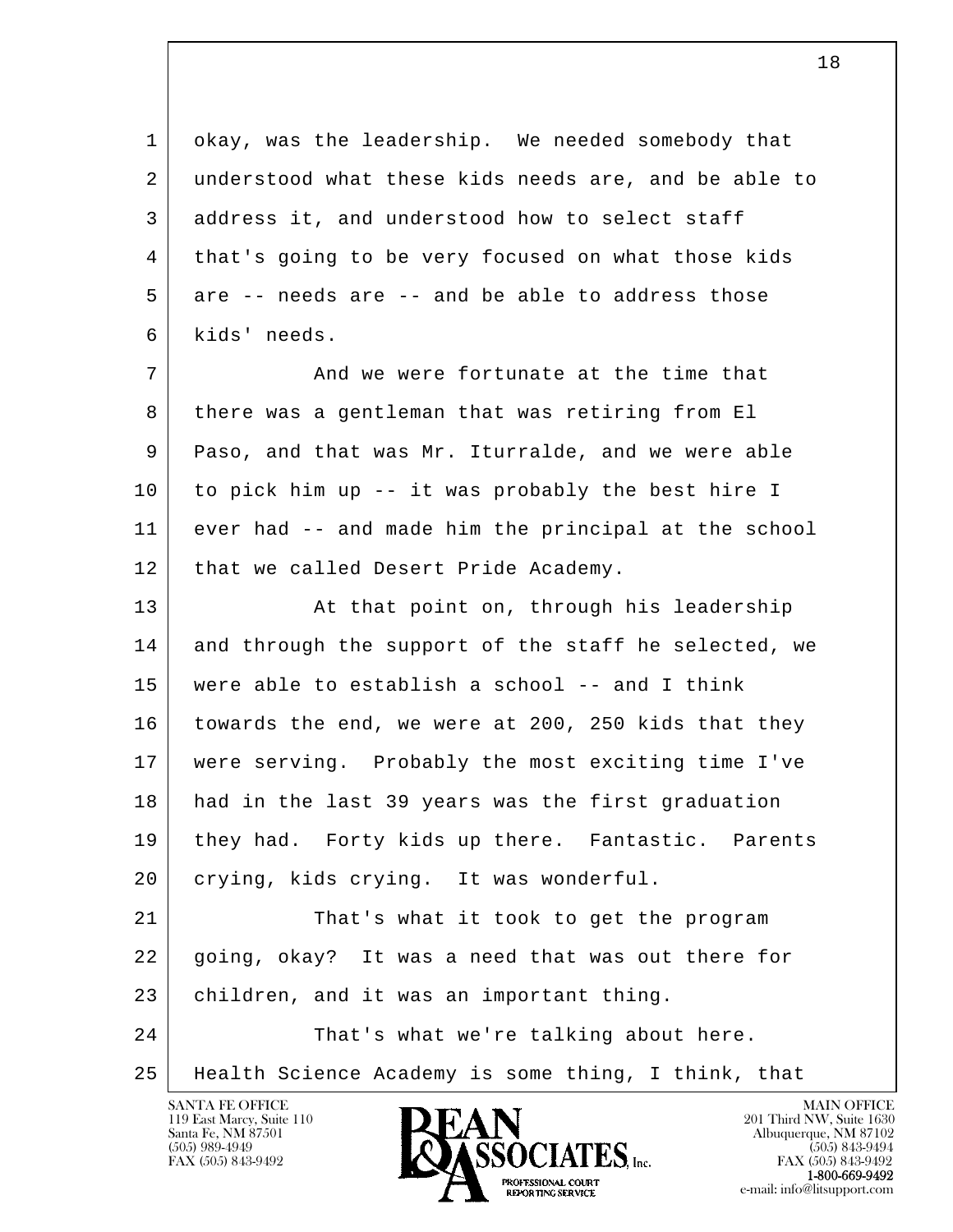1 is needed very desperately in this part of the 2 county, in this part of the district as well, okay? 3 And it's an opportunity for kids. I think that's 4 the important part, that we understand that it is an 5 | opportunity for kids.

6 Like I say, the support is there. I think 7 the -- the structure is there. The big piece, you 8 know, obviously the question is, "Well, what are you 9 going to do?" There's a lot of "ifs" and "what 10 ifs." That's where the expertise comes in as far as 11 building program and what it takes to put all the 12 pieces together to get it out the door and make it 13 function. That would be, like, a joint 14 responsibility of the Governing Board and the 15 administration as well.

16 The other day, I called Mr. Iturralde, and 17 we were talking. I told him I was coming over here 18 today for this particular meeting. And we chatted a 19 bit, and I understood where he was coming from, and 20 he understood where I was coming from, you know. 21 We've known each other for a long time, so we can 22 have that conversation.

l  $\overline{\phantom{a}}$ 23 But I quess my point on this whole thing 24 is, though, is not about what's good for Gadsden 25 ISD, or what's good for the HSS -- HSA -- founders,



FAX (505) 843-9492<br>**1-800-669-9492**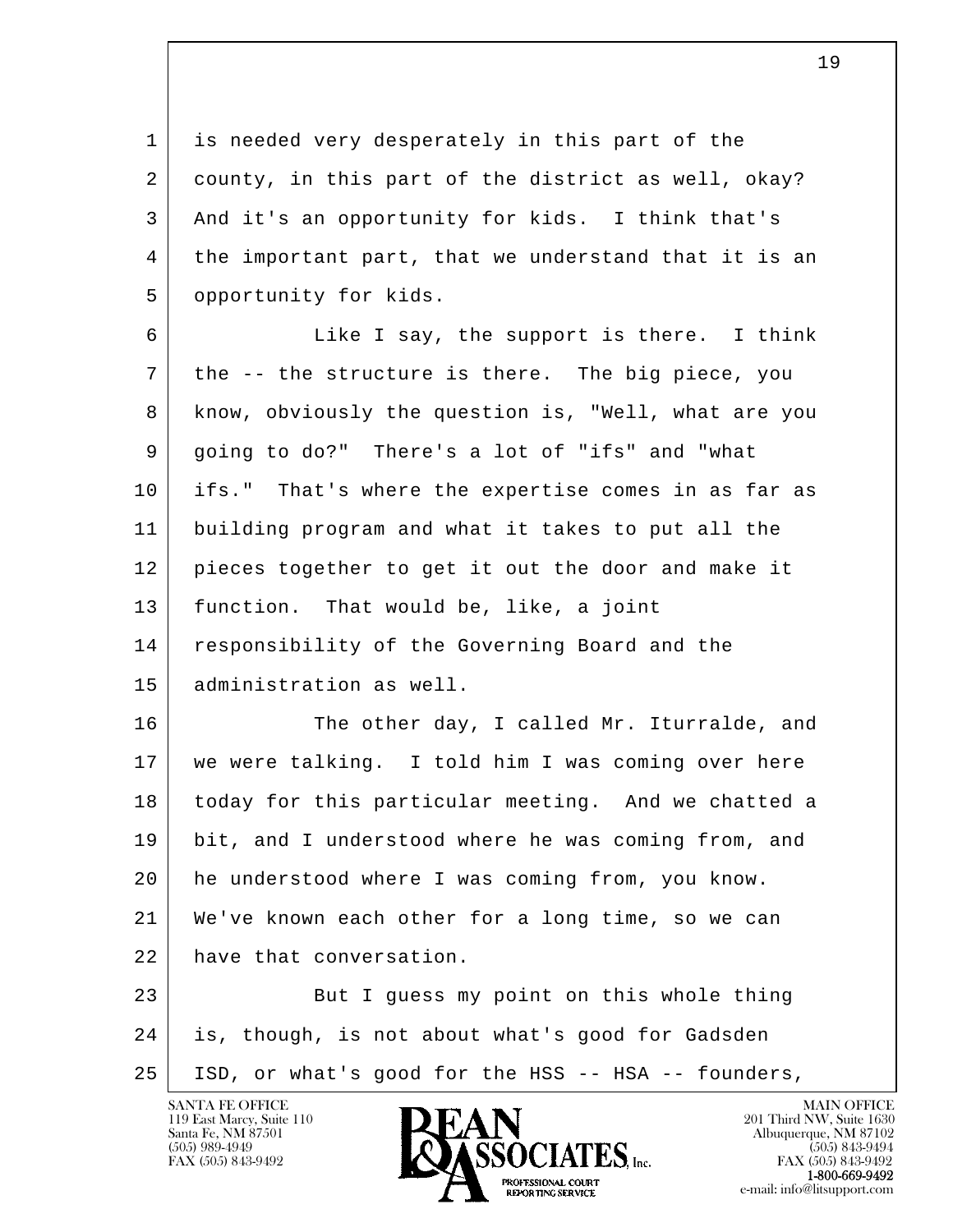l  $\overline{\phantom{a}}$  1 okay, or what's good for Ron Haugen. This is what's 2 | good for kids. Is the concept, is the principle 3 behind the Science Academy going to be good for 4 children in the Gadsden School District? And I 5 firmly believe it is, okay? I firmly believe this 6 is a need. 7 Can we fulfill that need? I believe that 8 as well, okay? I've done it before, and it's not 9 easy, but it can be done. It just takes a lot of 10 | work and cooperation. 11 So, with that, I'd like to go ahead and 12 turn it over to Mr. Nevins. 13 MR. NEVINS: Thank you. Well, what we 14 want to do with the remaining time is have everybody 15 here on the panel say a couple of words. I'm going 16 to ask Mary Carter, a Board member, and also 17 Executive Director of the Women's Cultural Center, 18 to talk about community and what she knows about the 19 community's interest in this kind of a school. 20 MS. CARTER: Within our population of the 21 women that we serve -- and we serve over 3,400 women 22 annually -- the -- the educational rate between 23 parents is from zero to third grade. If we get 24 parents that have a higher grade average, that's 25 fantastic. So you can imagine the difficulty that



FAX (505) 843-9492<br>**1-800-669-9492** e-mail: info@litsupport.com<br>REPORTING SERVICE e-mail: info@litsupport.com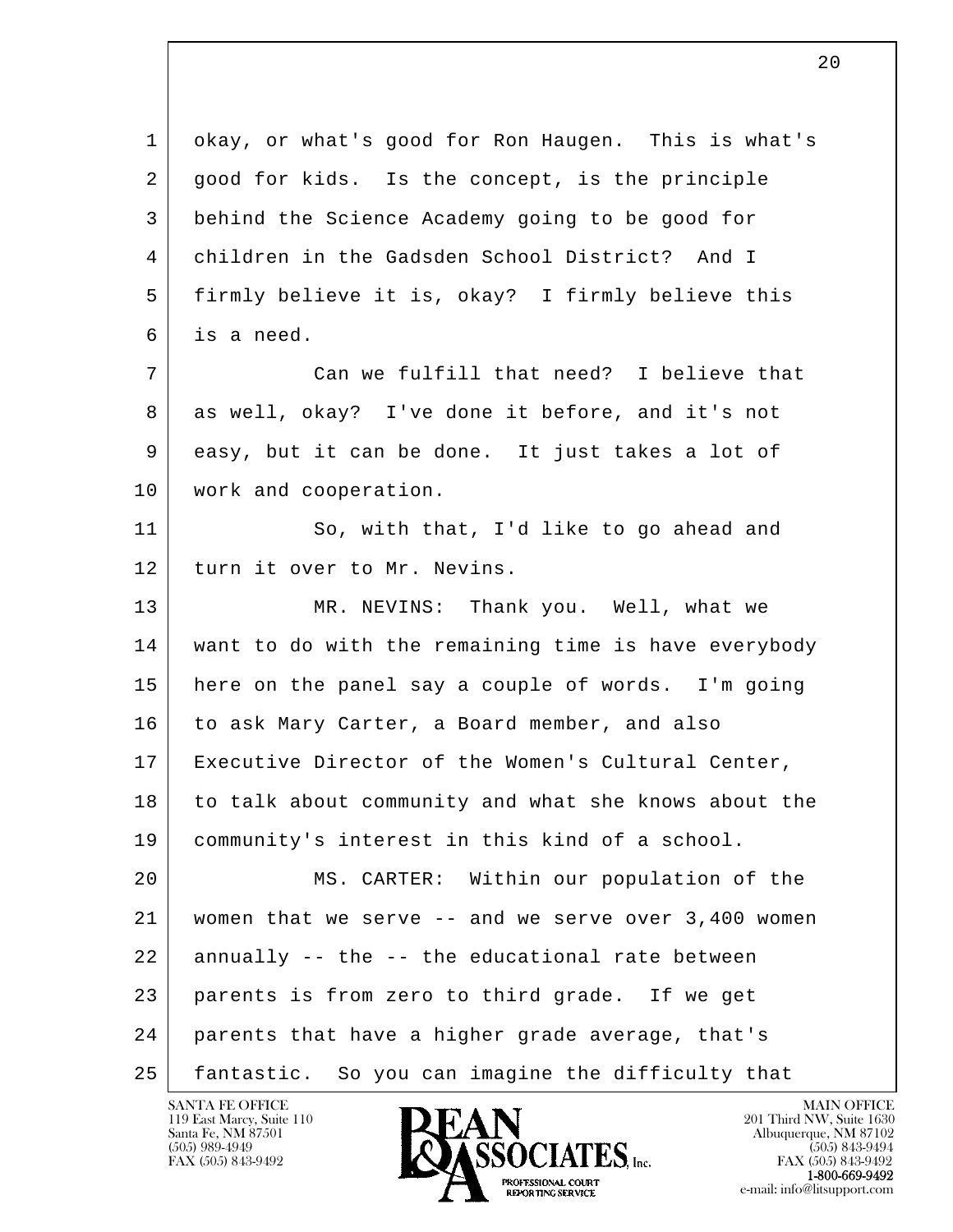| 1  | happens when kids cannot -- when parents cannot go   |
|----|------------------------------------------------------|
| 2  | and assist in the education of their children.       |
| 3  | So a lot of this -- this individual high             |
| 4  | school, in itself, offers a lot of positive points   |
| 5  | that will be beneficial to the entire community as a |
| 6  | whole as providing an educational component for our  |
| 7  | adult participants that can get educated and get a   |
| 8  | high school diploma; whereas, now, a GED is          |
| 9  | required, especially in order for them to increase   |
| 10 | their economic self-sufficiency, as well as to be    |
| 11 | able to assist their children in their educational   |
| 12 | transition and learn with them as well.              |
| 13 | And, also, if you really look at this                |
| 14 | area, this is a short, underserved area of           |
| 15 | professionals. But we're targeting a key area that   |
| 16 | is very well needed. And, not only that, we're       |
| 17 | actually going to be able to prepare children to     |
| 18 | break the poverty cycle, which is something that is  |
| 19 | very high here, particularly in the south -- in      |
| 20 | New Mexico, as a whole, but more so in the south.    |
| 21 | So we're actually going to be able to provide        |
| 22 | different opportunities.                             |
| 23 | But one key component that also would                |
| 24 | differ is the fact that I have over a decade of      |
| 25 | experience in doing grant writing for school         |

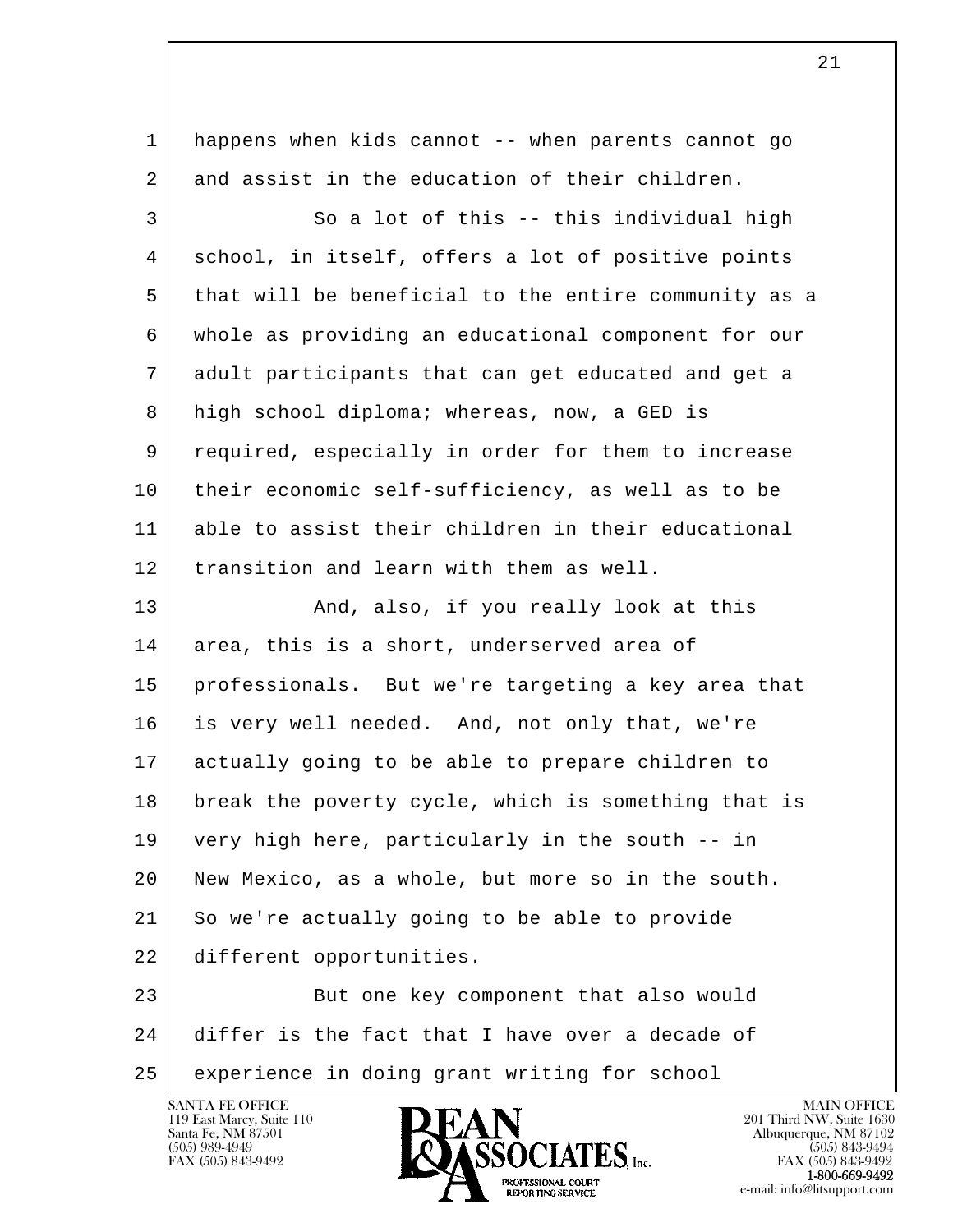l  $\overline{\phantom{a}}$  1 districts and have had a very good, high record of 2 success, which can be an added component as we go 3 ahead and strive for new programming and seek 4 funding at the federal level, and not burden the 5 State with such funding. And we can look at 6 different opportunities from foundations to cover 7 mental [verbatim] agencies in providing different 8 programming that will be beneficial to all. 9 Thank you. 10 MR. NEVINS: Jaime, would you talk a 11 little bit about special populations and how we 12 focus on our special populations to align with the 13 | Health Science Academy? 14 MR. TAMEZ: Yes. As you read through the 15 application, you'll notice that we did talk 16 specifically about how we would be addressing some 17 of the special populations that we -- and we are 18 going to be having special ed teachers that are 19 endorsed and certified in that arena, and they will 20 be helping to develop the curriculum and do the 21 lesson planning and so forth, and serve as resource 22 and mentor for the classroom teacher, where we'll be 23 using an in-class model. 24 We also are doing something that we've 25 done in other organizations. My own background is

119 East Marcy, Suite 110<br>Santa Fe, NM 87501

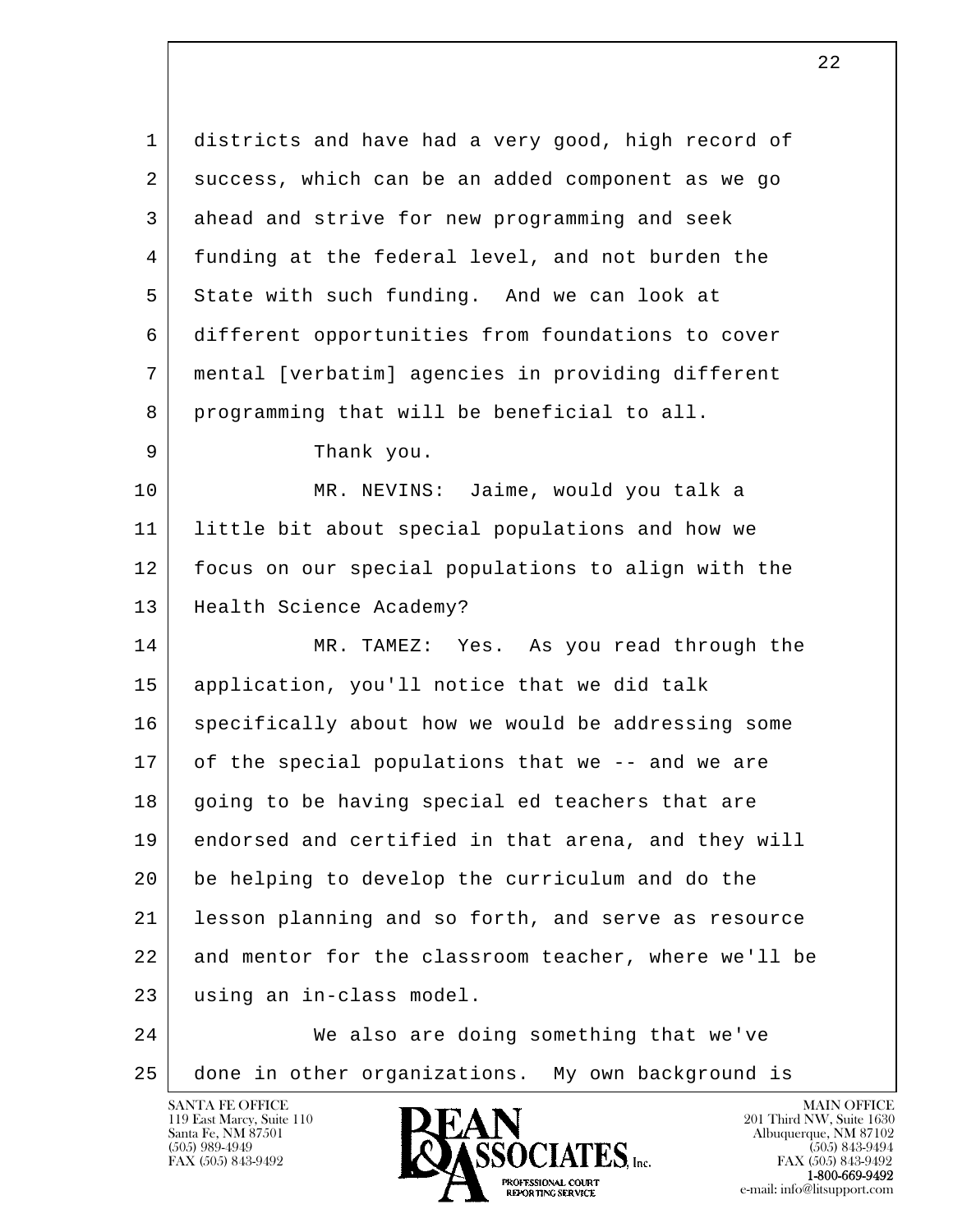| $\mathbf{1}$ | I've done a lot of community organizations, as well    |
|--------------|--------------------------------------------------------|
| 2            | as education. I retired in 2007, and I've been         |
|              |                                                        |
| 3            | working with nonprofits for the past six years.<br>And |
| 4            | one of its things that we've done is there's the use   |
| 5            | of the university students as part of our classroom    |
| 6            | model, where they are in the classroom, and they are   |
| 7            | working with the teacher under their supervision,      |
| 8            | and with the support of the special education          |
| 9            | specialist, teacher that's there, helping them with    |
| 10           | the development and the differentiation of the         |
| 11           | instruction and so forth, development of the           |
| 12           | materials.                                             |
| 13           | We are going to be using all of the State              |
| 14           | and federal required tools that we have, the IEP       |
| 15           | plans and so forth. All of this is in place and is     |
| 16           | part -- you'll see it in our application throughout.   |
| 17           | But sometimes, when people see our use of              |
| 18           | educational assistants, university students -- we,     |
| 19           | in the past, in other organizations, used a lot of     |
| 20           | the Americorps students who were also                  |
| 21           | university-based students -- sometimes people get      |
| 22           | confused as to their role.                             |
| 23           | And the role is really one of support and              |
| 24           | allowing us to differentiate, in a 90-minute           |
| 25           | classroom, that we would be having two sessions; one   |

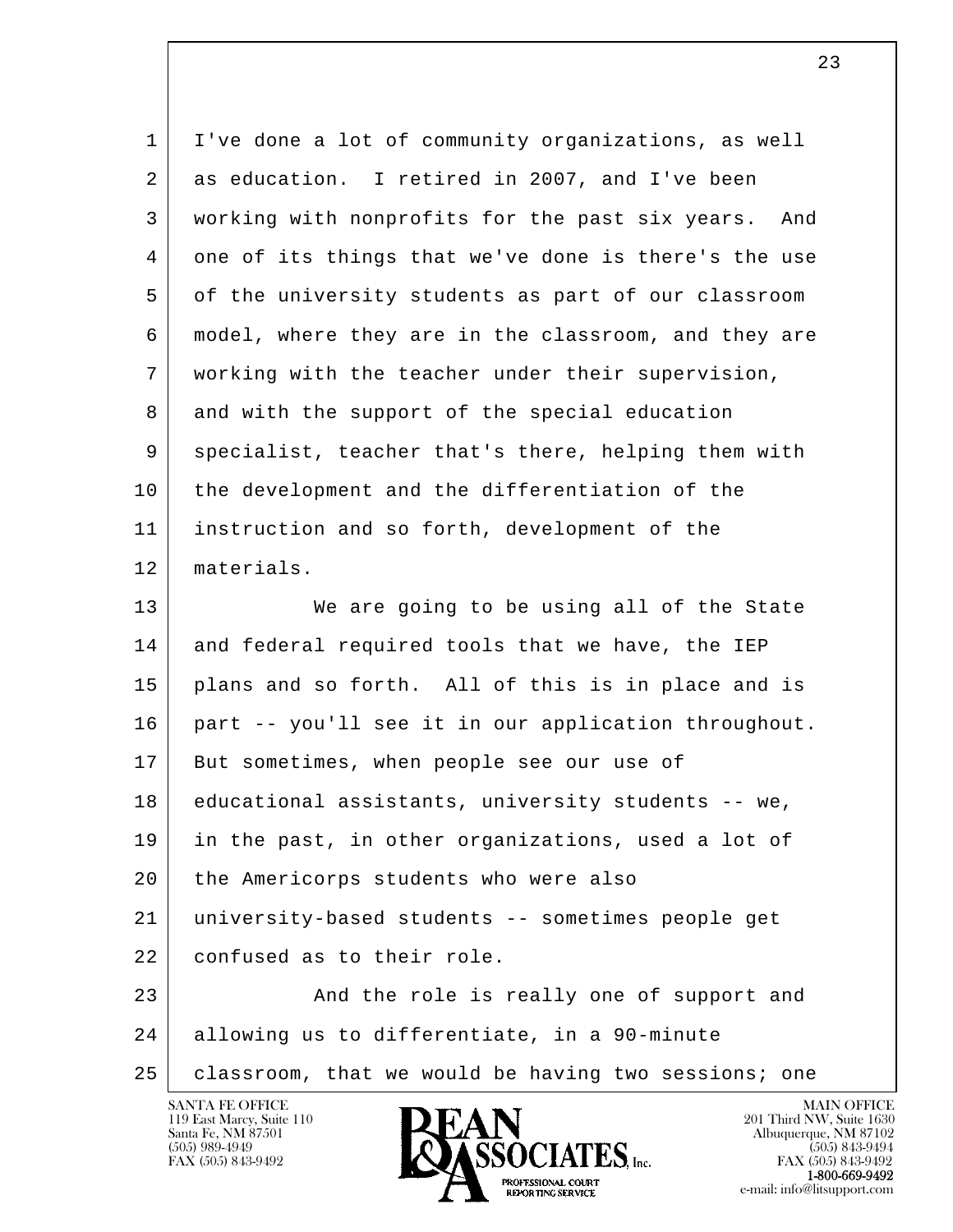1 is a 45-minute directed instruction, and the other 2 part is a follow-up and follow-through with the 3 instructional assistants, who are going to be 4 specially trained, in addition to the work they 5 receive at the university that's built into our plan 6 as well.

7 So, in terms of the English Language 8 Learner, there, again, we're going to be using 9 bilingual teachers. And our number one choice is to 10 have certified bilingual educators. I'm the former 11 executive director for the New Mexico Association 12 for Bilingual Education, and also was on the board 13 | for dual-language education. So I'm bringing that 14 expertise into the program and helping them to 15 develop some of that expertise, the training, and so 16 on, for the teachings, so that they're able to 17 address the needs of the English Language Learners 18 in the classroom.

l  $\overline{\phantom{a}}$  19 MR. NEVINS: I'd just like to add -- call 20 your attention to Appendix D, Page 7, where we talk 21 about the importance of a parent community 22 engagement director. I don't have the time to go 23 through all of it, but I would just encourage you to  $24$  take the time, if you haven't taken the time to read 25 it. It's a full-time position.

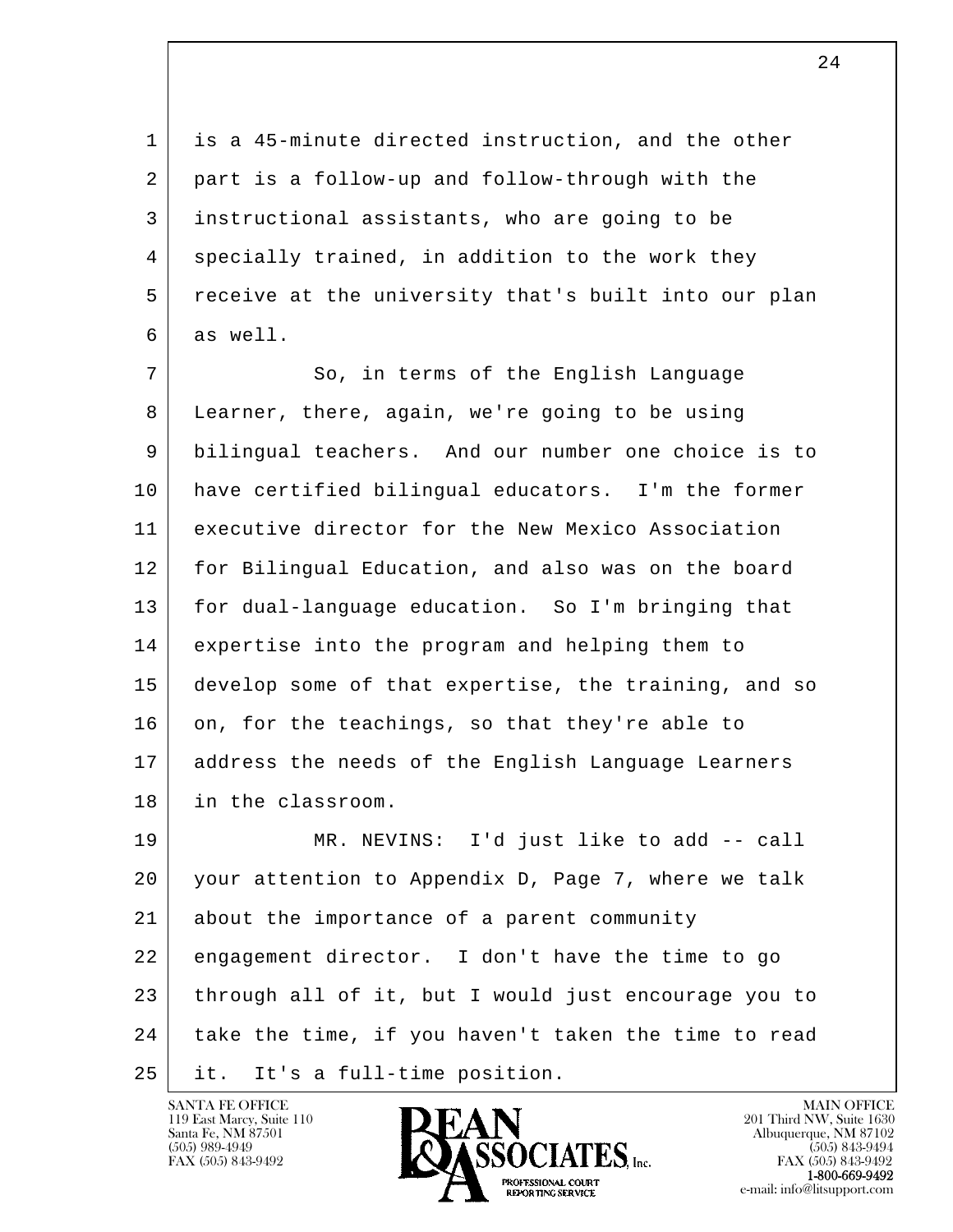l  $\overline{\phantom{a}}$ 1 The other thing I wanted to say is what's 2 unique here is we have letters of support from a 3 wide variety of both health-care providers and 4 hospitals and clinics in the area. El Paso 5 Children's Hospital, La Clinica de Familia, and a 6 wonderful program that has 100-percent graduation 7 rate called "Faces of the Future." 8 I would encourage you to look at those 9 letters. Maybe Lorna would like to close with a 10 couple of points, under a minute. 11 MS. SAMRAJ: I wanted to elaborate on the 12 potential partnerships that Health Science Academy 13 | founders have been exploring with organizations, 14 health care and education partners in the district. 15 We have had a number of visits, including a 16 community -- including a letter of support from 17 El Paso Children's hospital, La Clinica de Familia 18 in Doña Ana County. And we have letters of support 19 from Dr. Mark Kittleson, who is the department head 20 of the College of Health Sciences at NMSU. So I 21 think our time is almost up, so I think I'll end 22 | there for our presentation. 23 THE CHAIR: Thank you. Twelve seconds. 24 MR. TAMEZ: That's cutting it close. 25 MR. HAUGEN: Thank you.

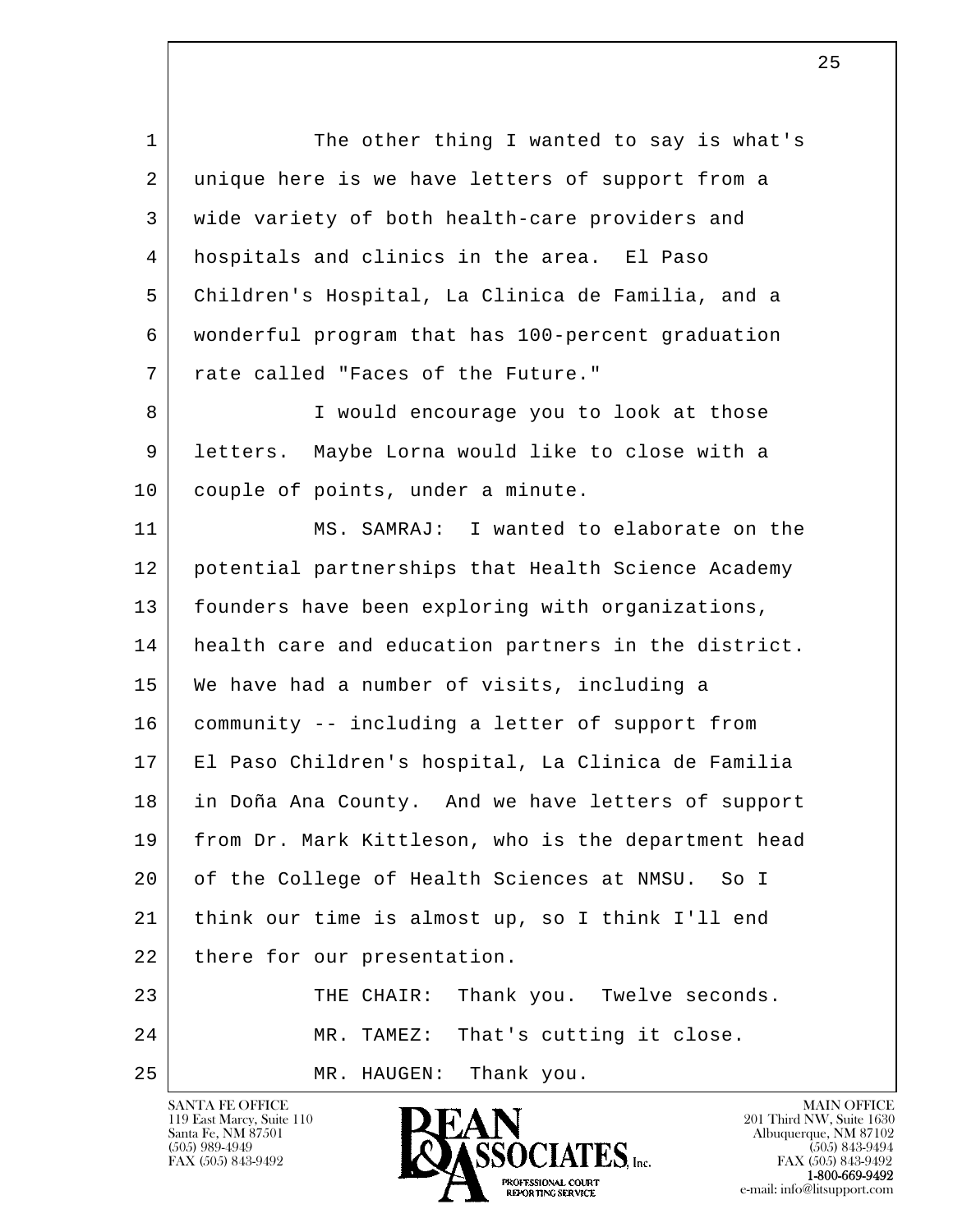l  $\overline{\phantom{a}}$ 1 THE CHAIR: Thank you. If you all would 2 vacate the table, we would ask the representatives 3 from the local school district to come forward, if 4 anyone is here. Please identify yourself for the 5 court reporter, and you will have ten minutes. 6 MR. ITURRALDE: Efren Iturralde. 7 | THE CHAIR: And we're having a terrible 8 time hearing. 9 MR. ITURRALDE: Efren Iturralde. I'm the 10 superintendent of the Gadsden Independent School 11 District. 12 MS. MILLER-TOMLINSON: I'm Wendi 13 Miller-Tomlinson, the interim Director of Secondary 14 Education for the Las Cruces Public Schools. 15 THE CHAIR: Please go ahead. 16 MR. ITURRALDE: Madame Chairman and 17 members of the Commission, thank you for having us 18 here today. I'm going to let Judy [verbatim] go 19 first. She's a guest speaking on her behalf of the 20 [inaudible] college, and I will continue after her. 21 MS. MILLER-TOMLINSON: Good afternoon 22 Commission members. As I said, my name is Wendi 23 Miller-Tomlinson. I am the interim Director of 24 Secondary Education with the Las Cruces Public 25 | Schools. I'm here on behalf of Superintendent

119 East Marcy, Suite 110<br>Santa Fe, NM 87501

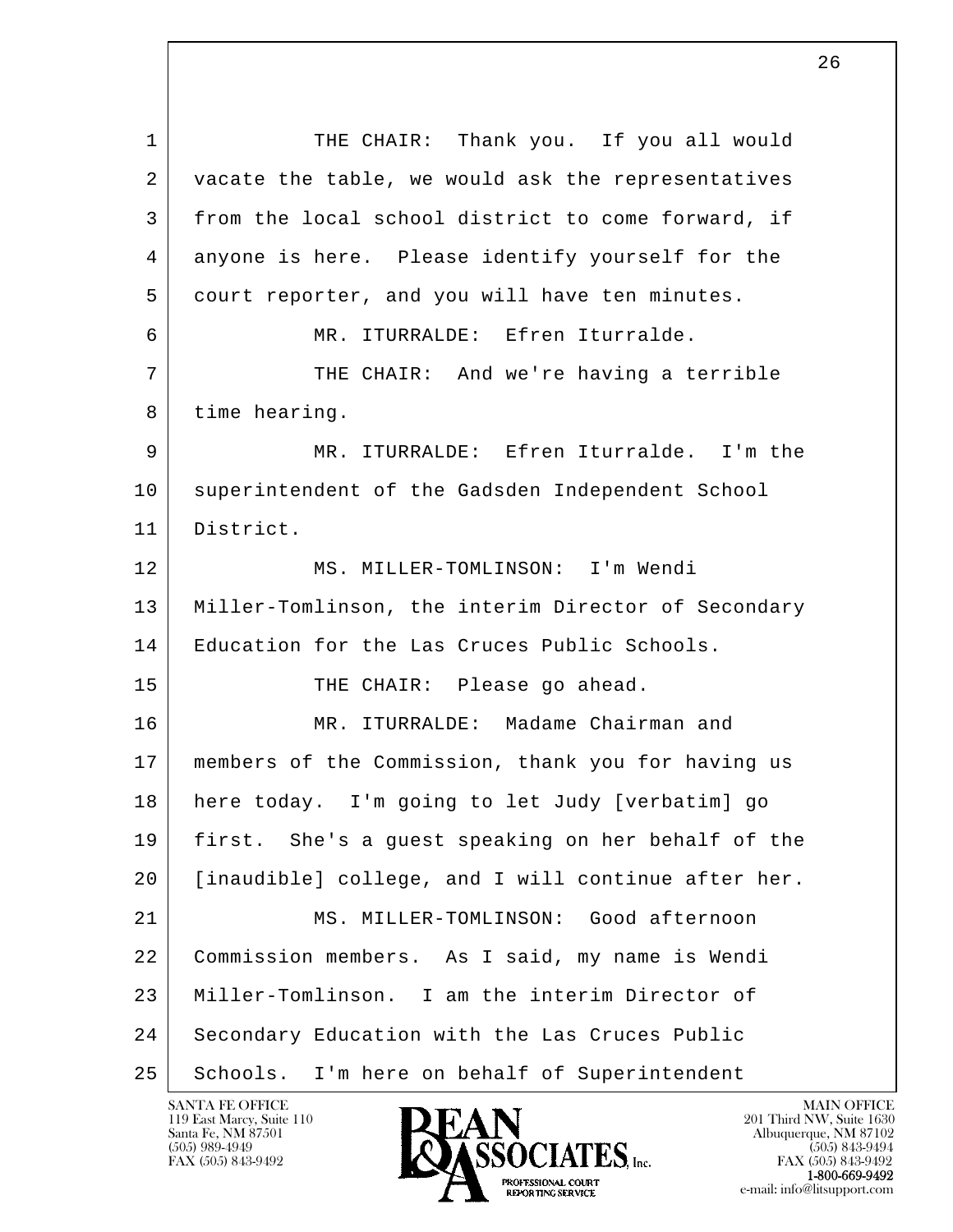l  $\overline{\phantom{a}}$  1 Rounds to offer commentary on the charter school 2 application. 3 The Las Cruces Public Schools does not 4 support the application of this charter school for 5 the following reasons: 6 The charter application notes that 7 Doña Ana County is known as a medically underserved 8 area, and a dental health professional shortage area 9 on Page 2 of the application. 10 The application further notes the first 11 innovative feature of HSA will be the focus of 12 | preparing students for health science careers. All 13 program components will be addressed within the 14 context of the health care field presenting 15 coursework and an interdisciplinary context which 16 makes connections for students between the skills 17 and their significance and their future careers. 18 | And that's on Page 3 of the application. 19 The Las Cruces Public Schools, in 20 collaboration with the Gadsden Independent School 21 District and the Hatch Valley School District, in 22 2009, launched the state's first Early College High 23 School. To date, the Arrowhead Park Early College 24 | High School is in its fourth year of operation, 25 | serves 450 students, has a zero-percent dropout

119 East Marcy, Suite 110<br>Santa Fe, NM 87501



FAX (505) 843-9492<br>1-800-669-9492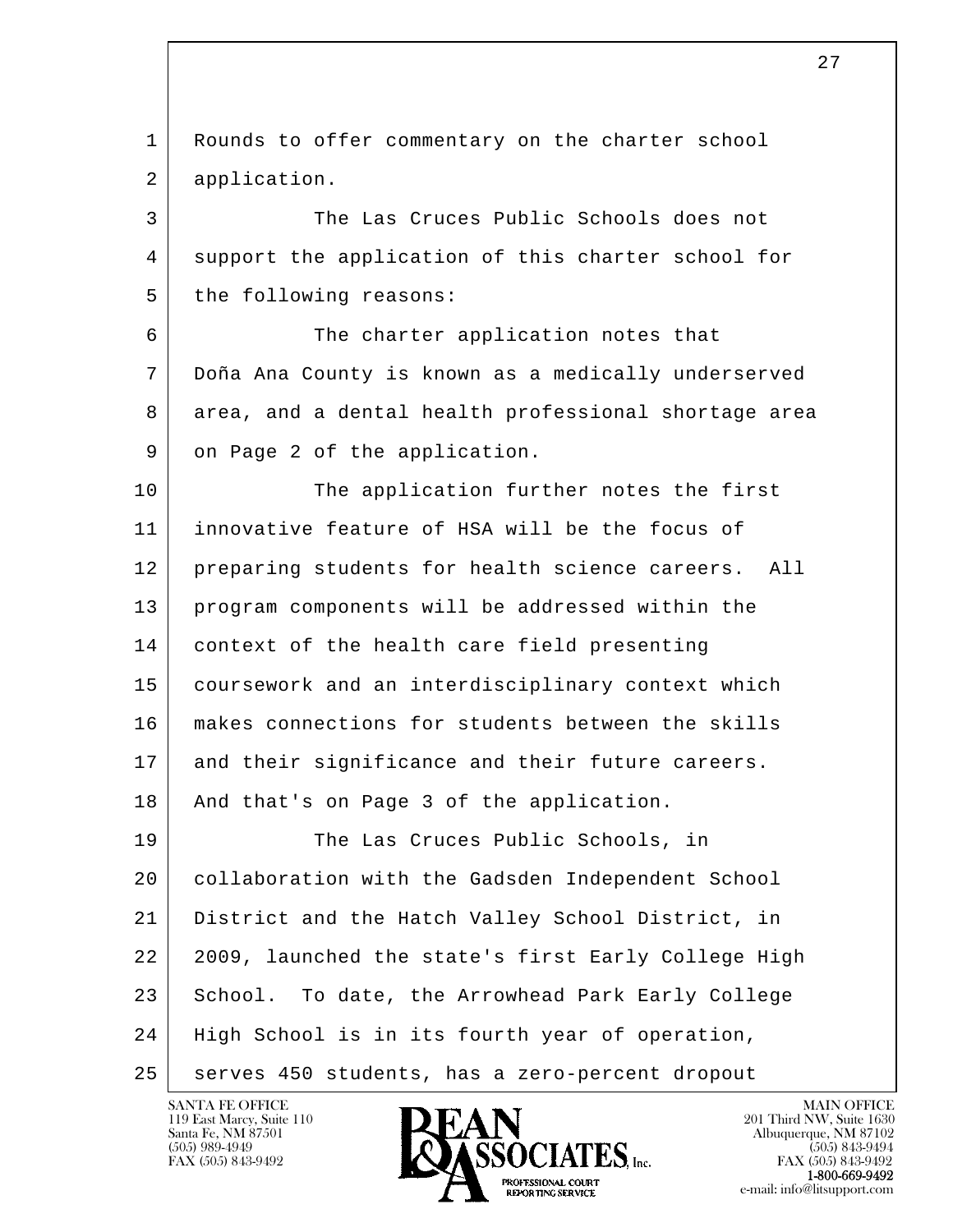l  $\overline{\phantom{a}}$  1 rate, follows the NMSU calendar, and received an "A" 2 | rating from the Public Education Department. 3 Based on the success of this school, the 4 three districts are launching a medical- and 5 health-related pathway early college high school. 6 This school is scheduled to open in August of 2014. 7 So, next August. 8 Students' classes will be includ- 9 student classes will include academic studies in a 10 blended learning environment and state-of-the-art 11 learning laboratories, with on-site and online 12 courses, and courses at a college campus. 13 | Much of the learning will be facilitated 14 via video-conferencing with our collaborating higher 15 education partners, which include New Mexico State 16 University, the University of New Mexico Medical 17 School, the University of Texas at El Paso, Texas 18 Tech University, Doña Ana Community College, and 19 | Central New Mexico Community College. 20 Students in Gadsden and Hatch districts, 21 because of the high-tech nature of this learning 22 community, will be able to enroll in the school 23 without having to travel the distance to Las Cruces 24 on a daily basis. 25 We see this infrastructure as a true

28

119 East Marcy, Suite 110<br>Santa Fe, NM 87501

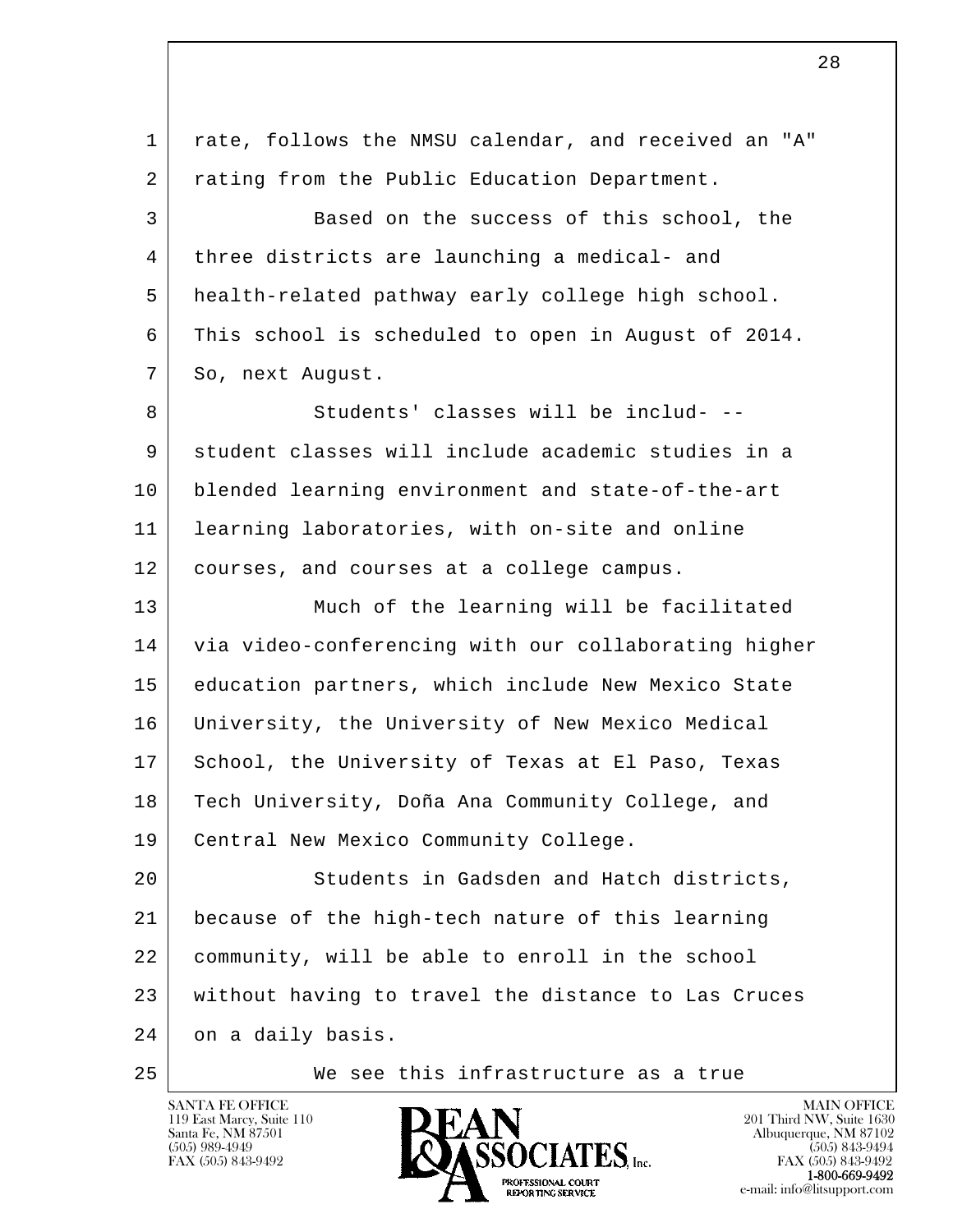l  $\overline{\phantom{a}}$ SANTA FE OFFICE MAIN OFFICE MAIN OFFICE MAIN OFFICE MAIN OFFICE 1 partnership between the three districts. Students 2 | will experience an academic environment and small 3 active learning community, which includes 4 connections to learning opportunities outside the 5 classroom through health industry-based internships 6 and experiences and electronic conferencing with 7 professional mentors. And thank you for your time 8 today. 9 THE CHAIR: Thank you. 10 MR. ITURRALDE: I put together 11 something -- I put together a folder so you can just 12 follow my presentation after you read it. I know we 13 didn't have a presentation, particularly, but I'll 14 just follow through, then. 15 THE CHAIR: We will just hear your 16 presentation. We're not accepting written input at 17 this time. Thank you. 18 MR. ITURRALDE: The District is in favor 19 of providing educational opportunities to the 20 students in the community, but not at the expense of 21 utilizing State funding for duplication of 22 educational programs already implemented in the 23 district. 24 Going through the application, the 25 demographics that I have here are not correct,

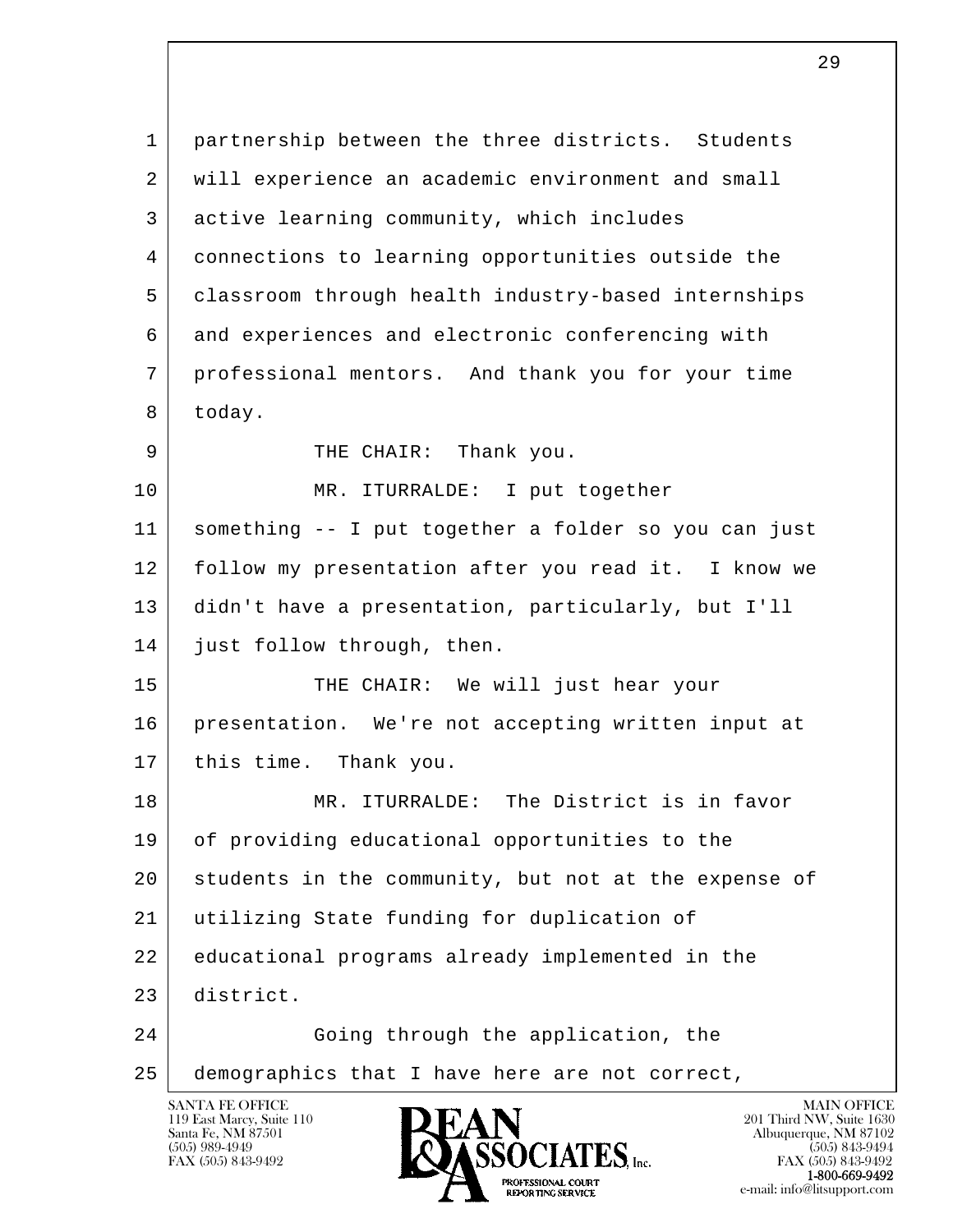l  $\overline{\phantom{a}}$  1 what's in the application. They're erroneous. 2 | Also, there is a charter school that has been here 3 for five years. And the 120th day, their total 4 enrollment was 68. When this charter school first 5 opened up, we were looking at 130-plus; but, in five 6 years, it just hasn't grown. 7 They have their own building; hopefully, 8 that would be better for them. They're 9 well-established, well-run. But, like I said, only 10 68 students are in that charter school right now. 11 Now, in the application that they 12 submitted, they talk about La Clinica de Familia, 13 partnering with them in an internship. Well, we 14 have an agreement with La Clinica de Familia to 15 build a permanent structure to be a school-based  $16$  clinic center of  $6,000$  -- excuse me -- it's going -- 17 it will be a clinic with 60-by-64 square feet. It 18 will be in the high school, which will give the 19 opportunity for the students of our district to do 20 any kind of internship they'll need right there, on 21 | the campus, without any transportation at all. 22 There are plans -- this is not something 23 in the planned -- this was a grant that they got. 24 It's already been accepted, and it's in the works. 25 The cost of transporting students -- I asked Boone

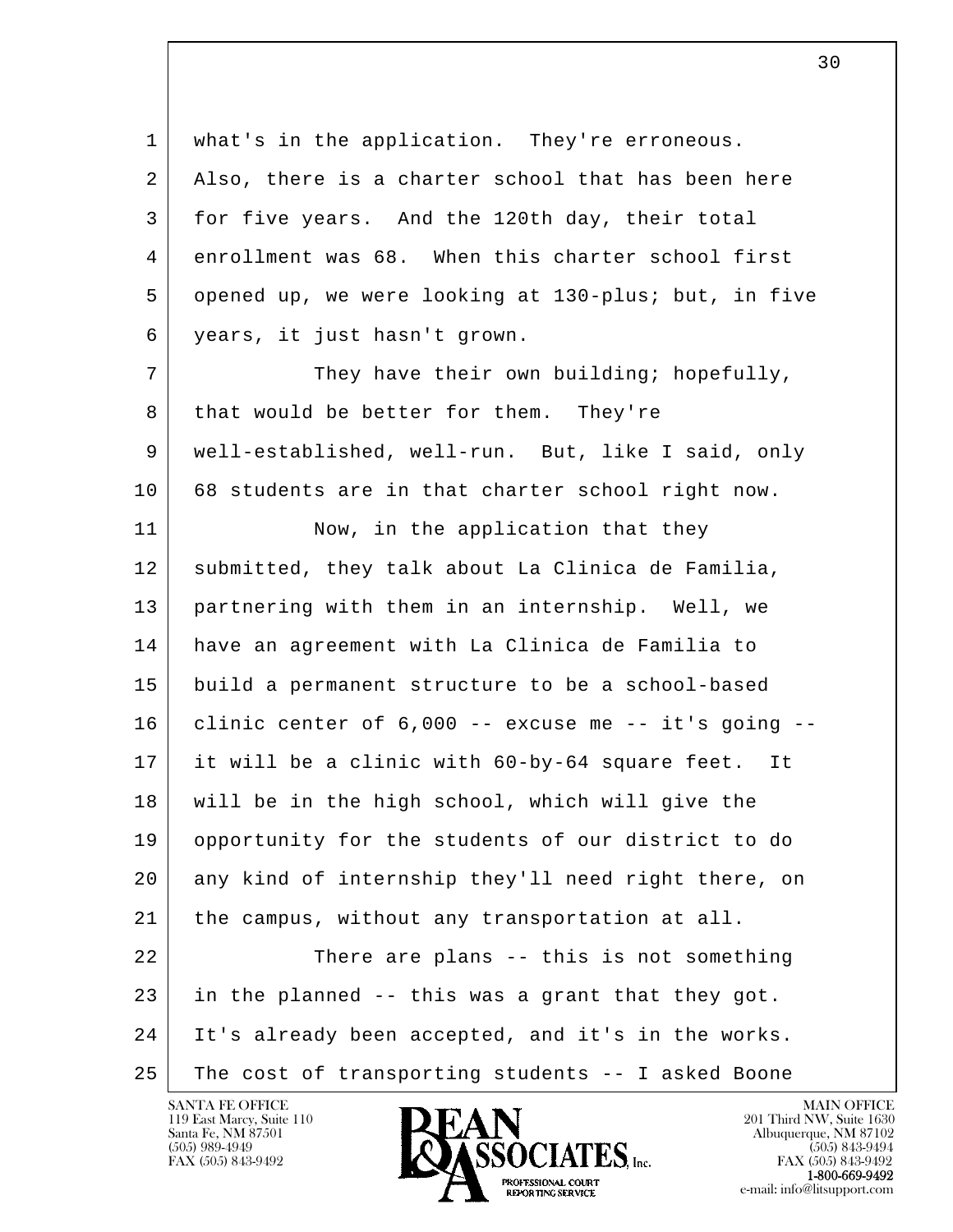l  $\overline{\phantom{a}}$  1 Transportation. If they were to transport students 2 once a day, let's say, to a hospital in El Paso or 3 in Las Cruces, that cost would be \$60,000. But they 4 would have to work around our schedule. If they 5 were to purchase their own bus, get a driver, just 6 for the charter school, then it would be 7 approximately \$84,000. 8 Now, that does not include transporting 9 students to Doña Ana Community College or NMSU. 10 That would be an added cost. 11 Now, I have -- I'm just going to show you 12 a picture. We have our own early college high 13 | school in Chapparal. The mission statement is, 14 "Chaparral Early College High School will provide a 15 small personalized community that prepares all 16 students for success through a rigorous relevant 17 curriculum, positive and meaningful relationships. 18 Students will be exposed to innovative instructional 19 practices and 21st century learning. Students will 20 acquire the skills necessary for success in higher 21 education in the future fields of education." 22 The associate degrees that are provided at  $23$  this small -- right now -- early college in the 24 beginning stages. We specialize in math, bachelor's 25 degrees and associate in science and liberal arts.

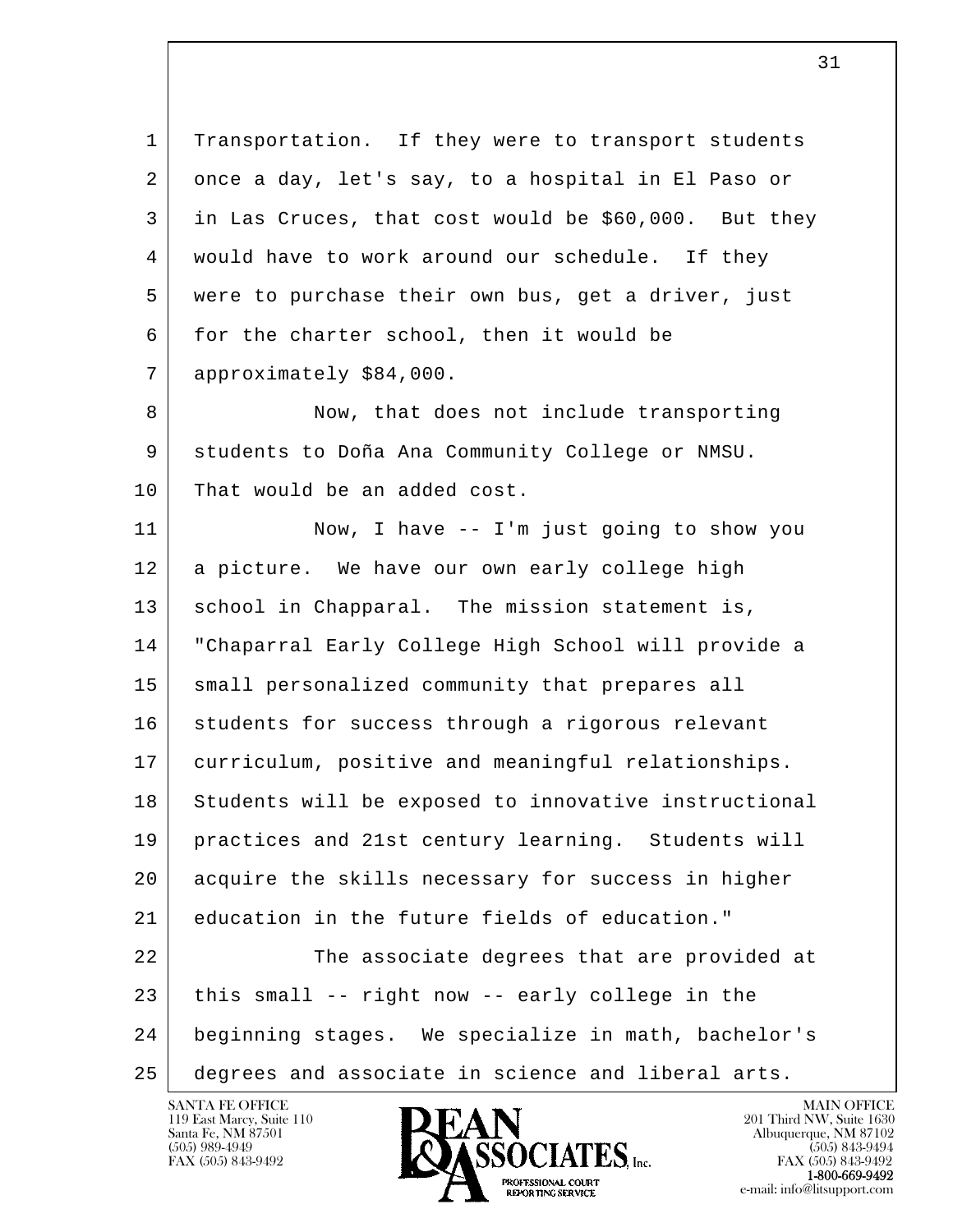| 1  | It's in place now, providing for math, physical     |
|----|-----------------------------------------------------|
| 2  | science, engineering and agriculture.               |
| 3  | For the workforce, associate in science             |
| 4  | will provide studies in health and human services.  |
| 5  | It's already there; it's already in place. We have  |
| 6  | 68 students. Of course, the goal is to provide a    |
| 7  | skilled workforce, opportunities to serve the       |
| 8  | community and create an effective workforce.        |
| 9  | We have already -- 84 percent of our                |
| 10 | students already qualified from COMPASS for four    |
| 11 | dual credits; 32 percent qualified, passed the      |
| 12 | COMPASS after the first year for math, and 21       |
| 13 | percent for English.                                |
| 14 | Now, our enrollment jumped up 157 percent           |
| 15 | in our early college, providing the prep, what      |
| 16 | the -- what the application calls for. It           |
| 17 | identifies, in the application, they talk about     |
| 18 | innovative features. Well, focus on the academic    |
| 19 | program preparing students for graduation. I don't  |
| 20 | see how that's an innovative feature.               |
| 21 | It talks about internships in health.               |
| 22 | Well, as far as internships, we had 20 students in  |
| 23 | the last two years that graduated from Gadsden High |
| 24 | School, were taking dual credits, and 20 of the     |
| 25 | students were Certified Nursing Assistants and went |

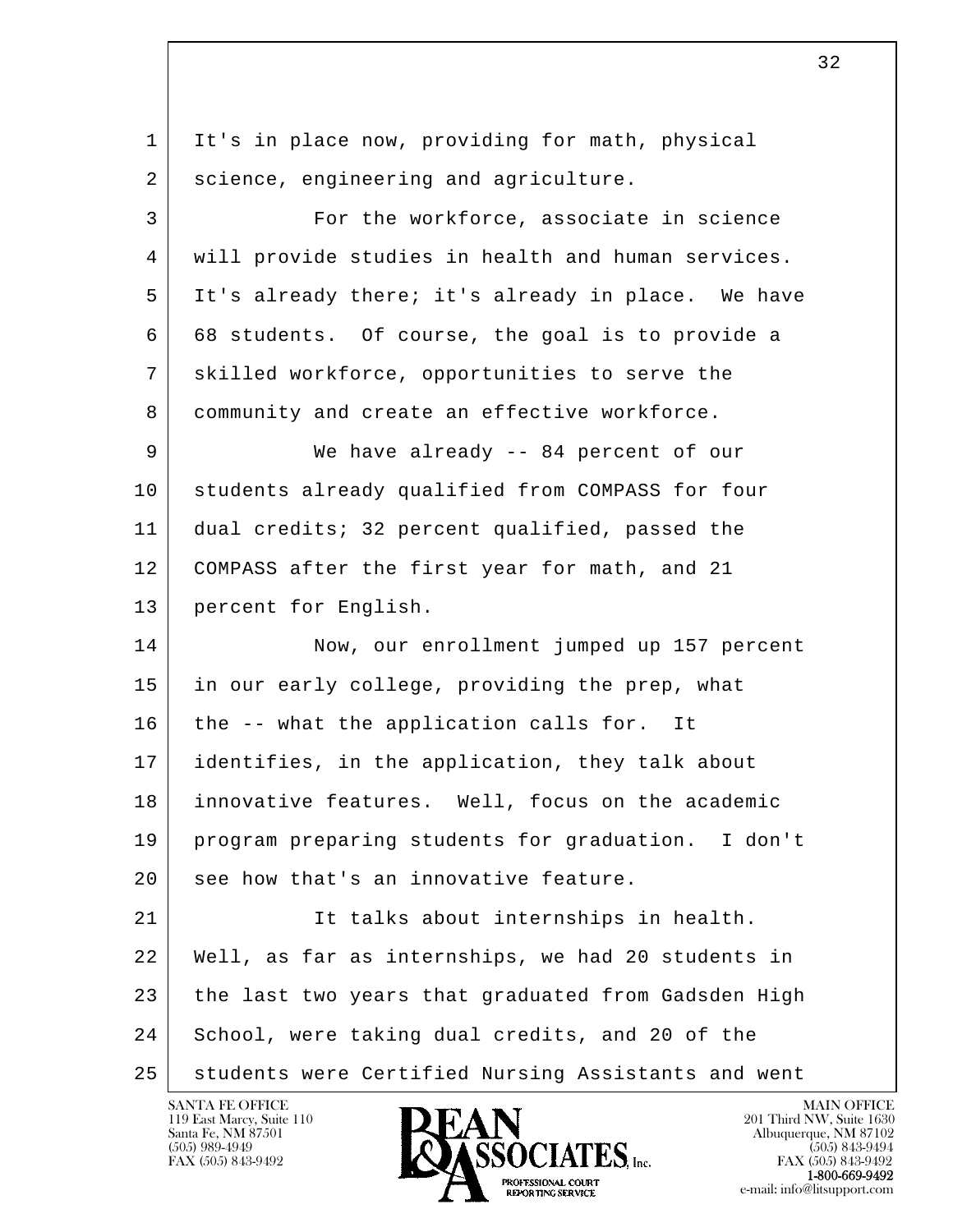| 1  | into fields of health. So it's there already. The   |
|----|-----------------------------------------------------|
| 2  | program is set up for any type of a health future.  |
| 3  | It went on to say that our scores are               |
| 4  | below the State. Well -- and talk about AYP in an   |
| 5  | application that is outdated. I can tell you right  |
| 6  | now that our high schools, we had one A, two B's,   |
| 7  | and, at Santa Teresa Middle School, we had a B and  |
| 8  | two Cs. I can also tell you that we have graduated  |
| 9  | over 2,000 students who have taken dual credits in  |
| 10 | the past year, who come here to college preparing   |
| 11 | them.                                               |
| 12 | We should talk about the health magnet. I           |
| 13 | can also sit here and tell you that, out of 43      |
| 14 | possible gains, we had all gains in our schools     |
| 15 | except for four schools that did not show a gain in |
| 16 | a particular area. Our middle and high schools all  |
| 17 | showed gains in the SBA.                            |
| 18 | I can also tell you that, in math, our              |
| 19 | scores are higher than the State except, in the H2  |
| 20 | students because they're the sophomores. With our   |
| 21 | current ELL students, our SBA scores were higher    |
| 22 | than the State, and, also, with the exit ELLs, our  |
| 23 | SBA scores were higher than the State.              |
| 24 | And, as far as in reading, the same                 |
| 25 | pattern, except the seventh grade, we were higher;  |

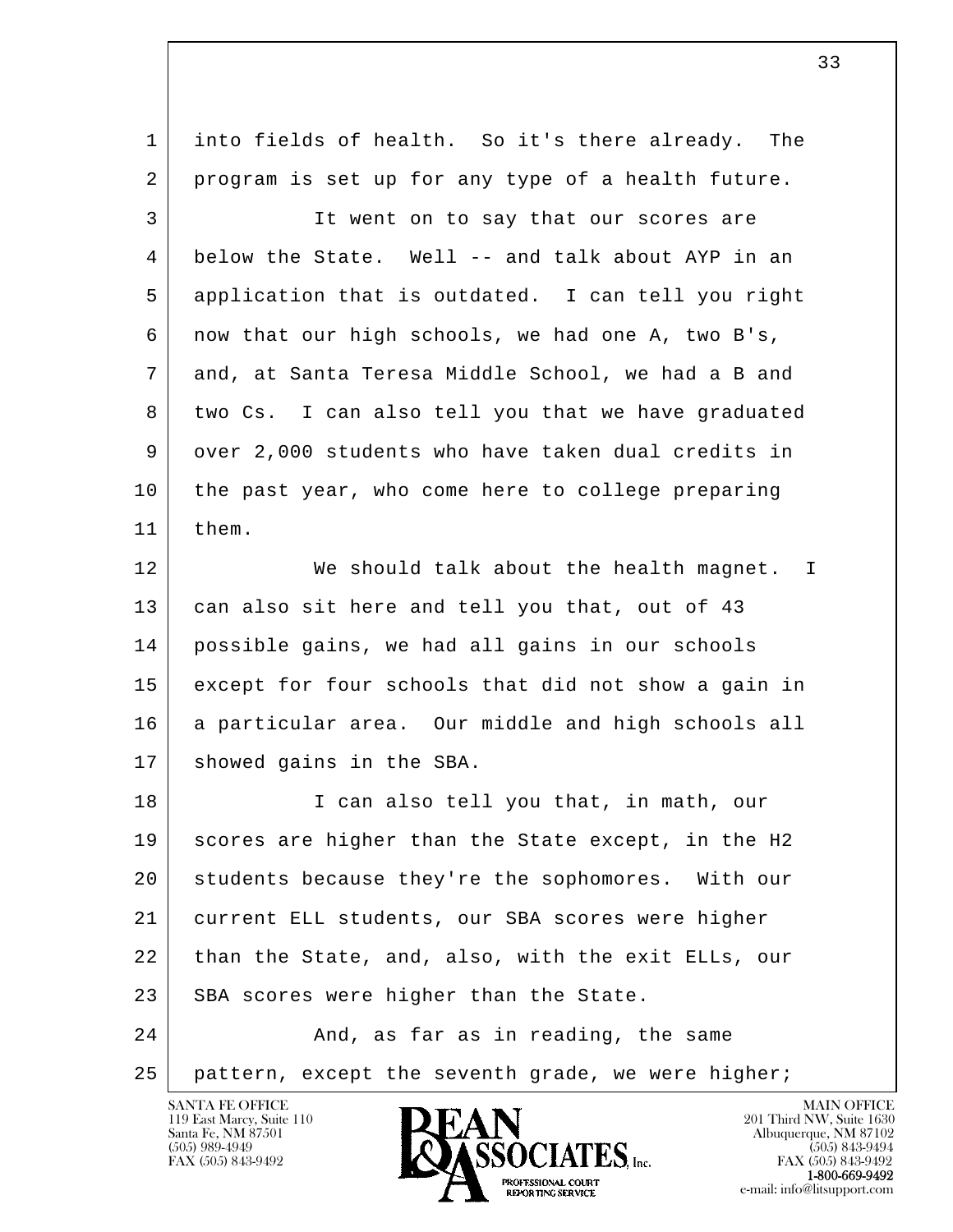l  $\overline{\phantom{a}}$ 1 age four, we were higher. 2 Current ELL and exiting ELL students were 3 higher than the State. 4 In closing, I would like to say that I 5 think that it's a marvelous idea, but we already 6 have it in place in our district. And, like I said 7 earlier, my opinion, it is a mismanagement of State 8 funding to duplicate services already provided in 9 the district. 10 THE CHAIR: Thank you for your 11 presentation. Thank you, both. 12 We'll now hear public comment from the 13 community. If someone could get us the sign-up 14 sheet, please. 15 Thank you. We have 24 people signed up to 16 speak, and we have 20 minutes. Let me ask you if 17 there are any folks in the audience who might like 18 to go together and declare a spokesperson so that 19 everyone will have a little bit more time. 20 Otherwise, you're going to have less than a minute 21 each to speak. 22 Let me give you a couple of minutes to 23 consider that. Talk among yourselves, if you'd 24 like, and let's see if maybe perhaps we can come up 25 with some spokesperson; otherwise, we'll go with

 $\sim$  34

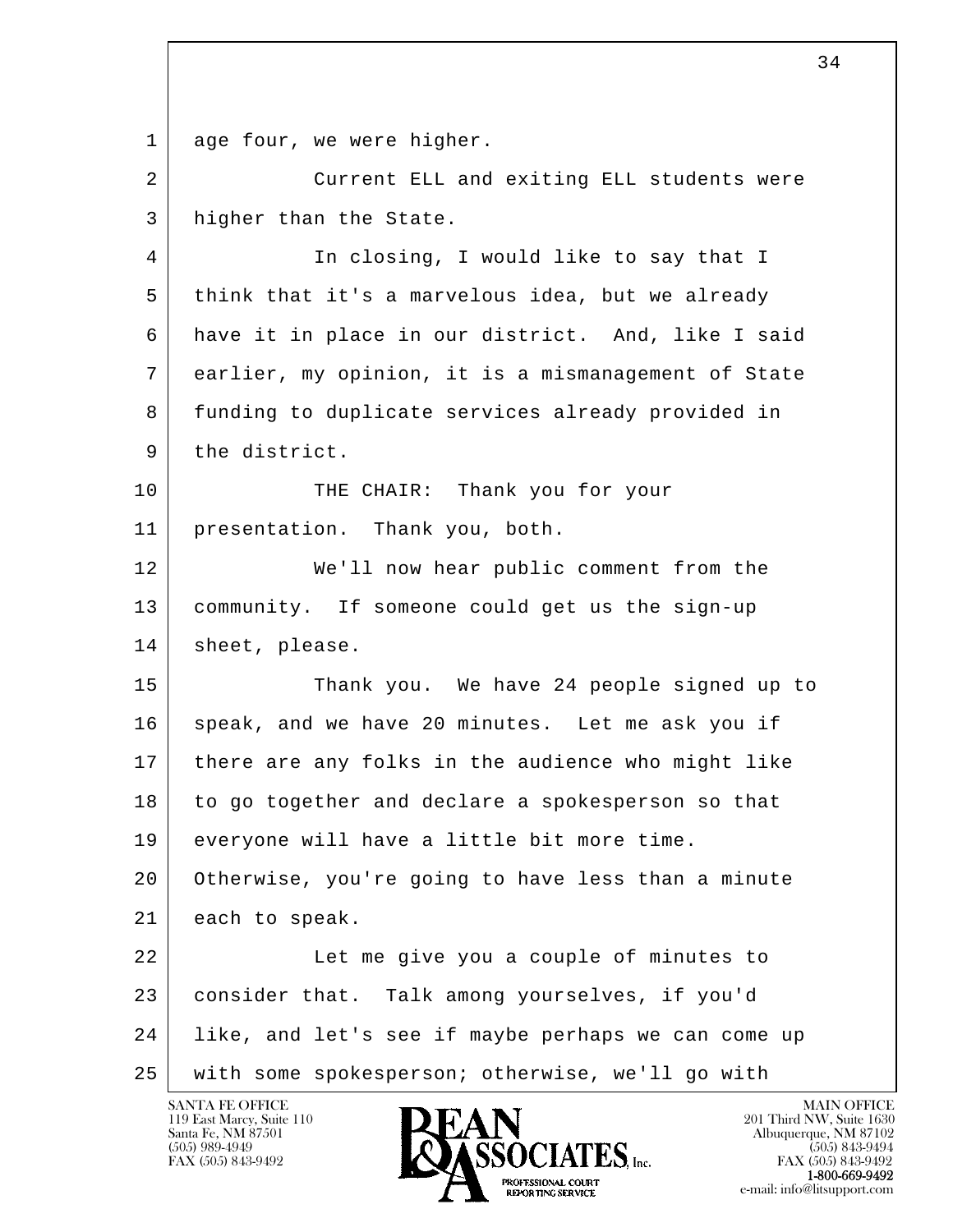l  $\overline{\phantom{a}}$ SANTA FE OFFICE MAIN OFFICE MAIN OFFICE MAIN OFFICE MAIN OFFICE 1 about maybe 45 seconds, Brad? We'll have to do 2 about 45 seconds apiece to speak. 3 The suggestion has been that we call the 4 names on the list and see if anyone chooses to pass. 5 Then we'll see how many people we have left who want 6 to speak. And, if we have any time left, then we 7 might come back. Would that be all right? 8 All right. Let's do it. Carmen -- I'm 9 sorry. I'll probably butcher the last name. Starts 10 with a "B." 11 | MS. BURCIAGA: Burciaga. 12 THE CHAIR: Do you want to speak or pass? 13 | MS. BURCIAGA: I'm going to speak. 14 THE CHAIR: You want to speak? 15 MS. BURCIAGA: Yes, ma'am. 16 THE CHAIR: Cruz -- I think it's the same 17 last name, is it? B-E-R -- Cruz? Is Cruz here? 18 | Cruz, is that you? 19 MS. BECERRA: Hablo español. 20 THE CHAIR: We do not have an interpreter. 21 Wait. Do you wish to speak or pass? 22 MS. CARTER: She wants to ask you a 23 question. 24 THE CHAIR: She can do that in her time to 25 | speak, okay? All right. Arcelia? A-R-A-C-E-L-I?

119 East Marcy, Suite 110<br>Santa Fe, NM 87501

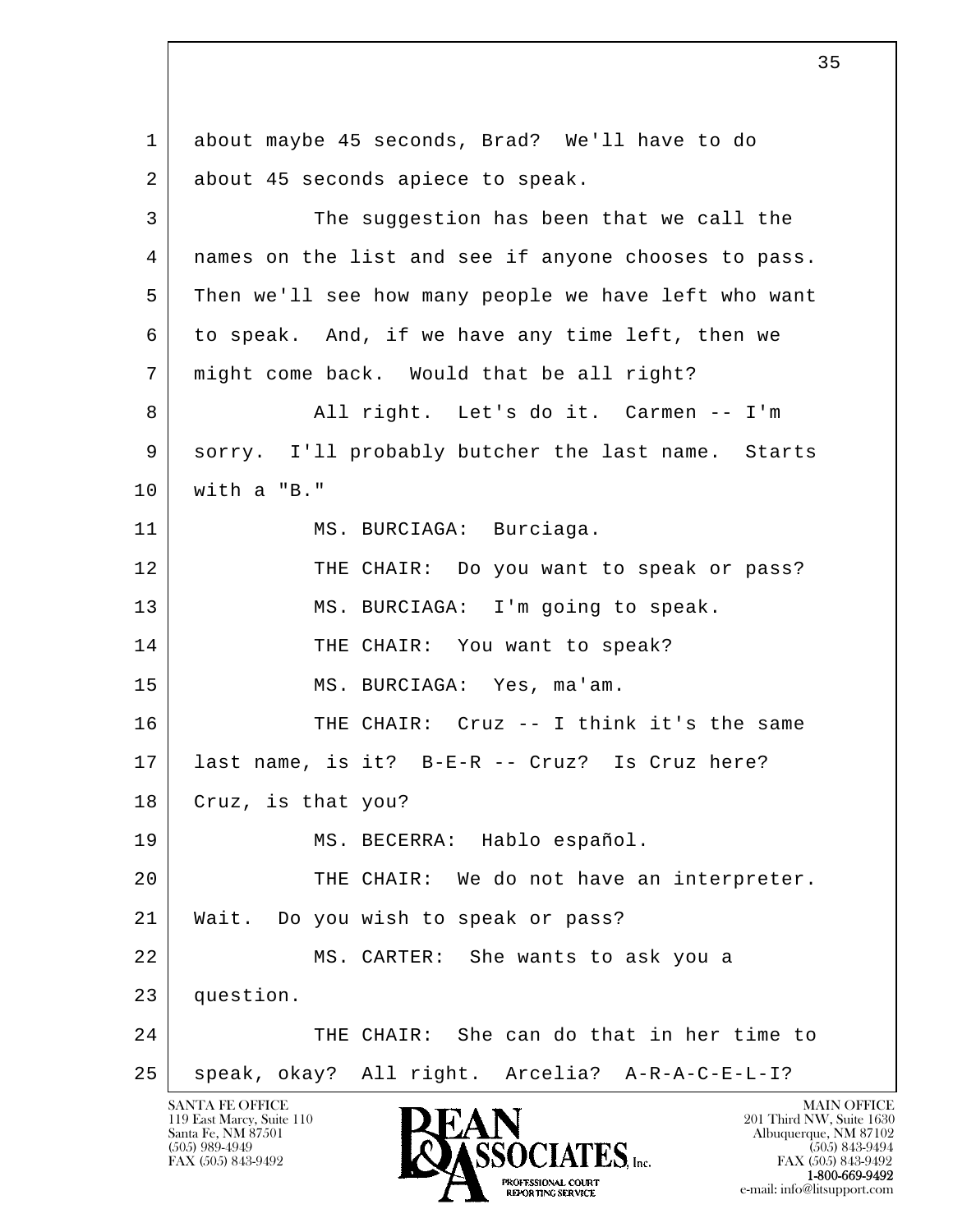l  $\overline{\phantom{a}}$  1 Araceli? 2 UNIDENTIFIED SPEAKER: She's out to the 3 restroom. 4 THE CHAIR: No? Not here? Yes? Araceli? 5 Is she here? Do you wish to speak or pass? No? 6 UNIDENTIFIED SPEAKER: She'll pass. 7 | THE CHAIR: Dr. David Garcia? Do you wish 8 to speak? 9 DR. GARCIA: Yes. 10 THE CHAIR: Norma Gozman [ph]? 11 MS. GOZMAN[PH]: I am with Ms. Burciaga, 12 so we are together. 13 MR. GERLICZ: She's going to pass. 14 THE CHAIR: So I'm going to pass on her. 15 Josefina Ramirez? Are you here? 16 MR. GERLICZ: Josefina? Yes, she's going 17 to speak. 18 THE CHAIR: She's going to speak. Okay. 19 Alisa Flores? 20 UNIDENTIFIED SPEAKER: No. 21 THE CHAIR: No? Okay. Cesar Ontiveros? 22 MR. ONTIVEROS: Yes, ma'am. 23 MR. GERLICZ: Yes. 24 THE CHAIR: I heard "yes." I didn't see 25 the person.

119 East Marcy, Suite 110<br>Santa Fe, NM 87501

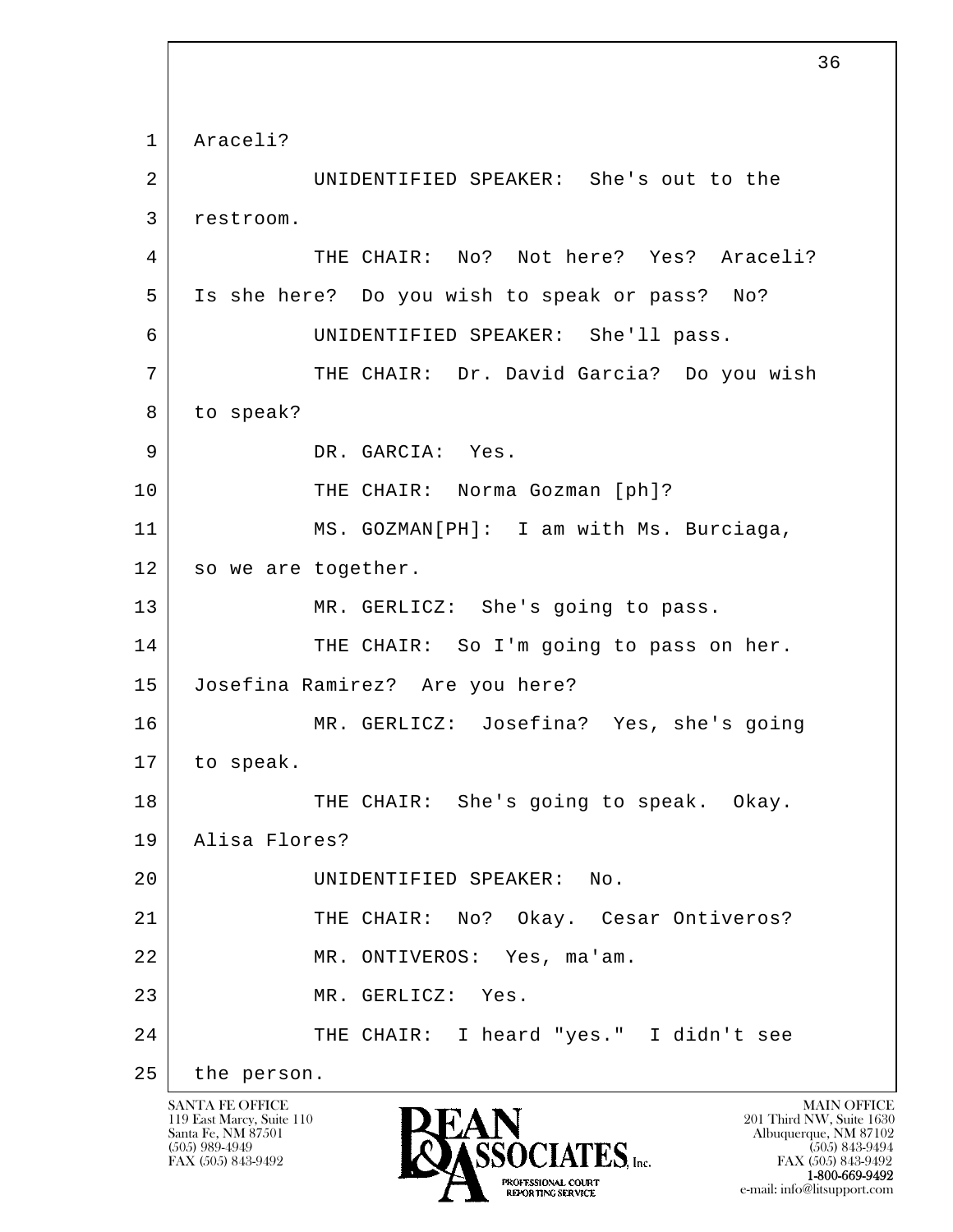l  $\overline{\phantom{a}}$ 1 | MR. ONTIVEROS: Right here. Yes. 2 THE CHAIR: Olivia? 3 OLIVIA: Yes. 4 THE CHAIR: Mercedes? Mercedes? 5 MERCEDES: Yes. 6 THE CHAIR: Yes? Speak? 7 UNIDENTIFIED SPEAKER: Yes, she's going to 8 speak. 9 THE CHAIR: "Mona" or "Mana" Rodriguez? 10 MS. CARTER: Maria. She's out in the 11 hallway. 12 THE CHAIR: Perhaps it is "Maria." I'm 13 sorry. I read it as an "N." 14 MS. CARTER: She had to leave. She had to 15 leave, so she's not here. 16 COMMISSIONER TOULOUSE: She left. 17 THE CHAIR: She left? Okay. Liliana 18 | Rodriguez? 19 MS. RODRIGUEZ: (Indicates.) 20 THE CHAIR: Yes? Christine Martinez? 21 MS. MARTINEZ: Yes. 22 | THE CHAIR: Yes? I'm thinking it's Nancy? 23 NANCY: Yes. 24 THE CHAIR: Yes? Ann Salazar? 25 MS. SALAZAR: Pass.

37

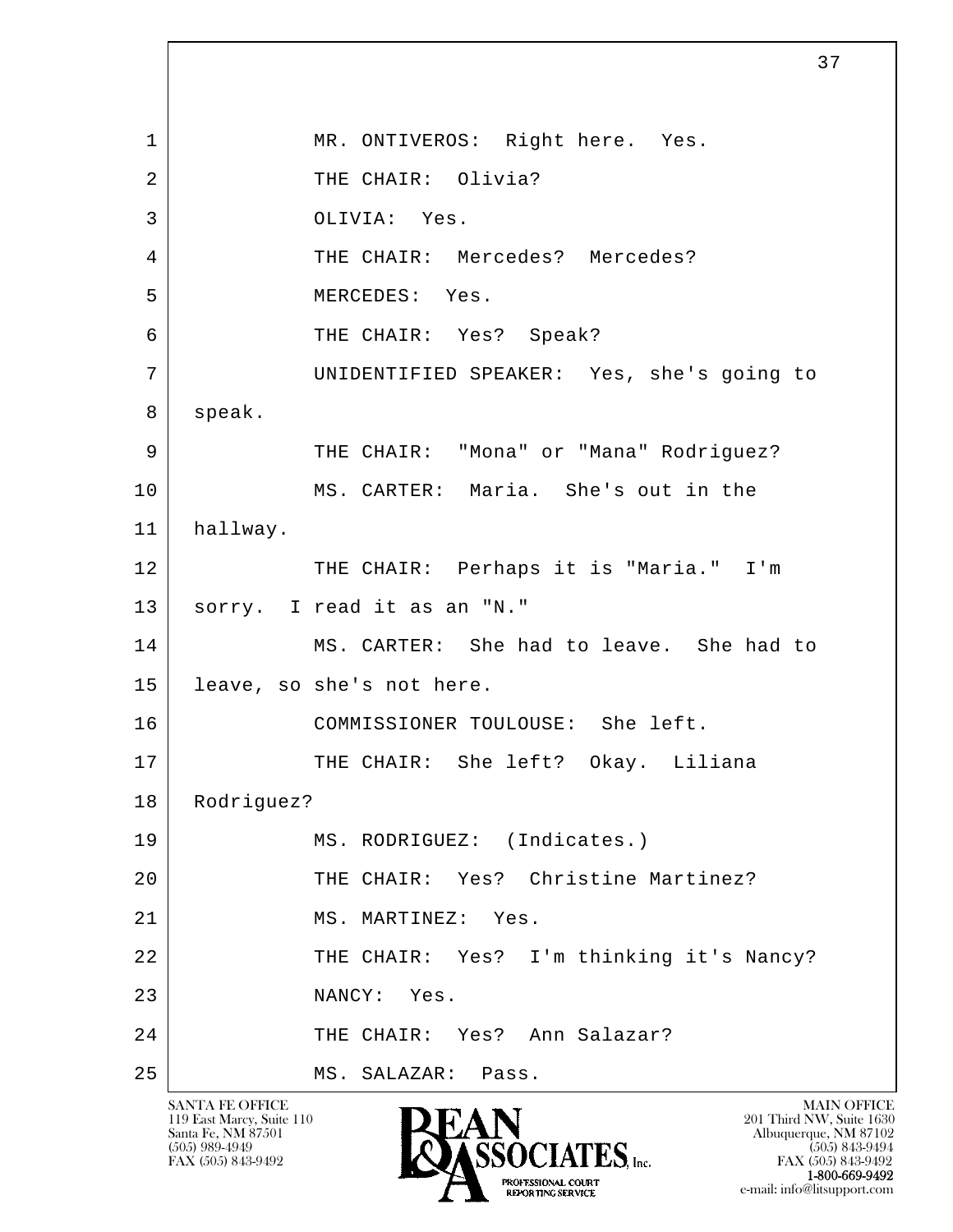l  $\overline{\phantom{a}}$ 1 | MR. GERLICZ: Pass. 2 THE CHAIR: Pass? Carla -- Carla Lara? 3 Lira? No? Mary Helen? 4 | MARY HELEN: Yes. 5 THE CHAIR: Rosa? 6 ROSA: Pass. 7 | MR. GERLICZ: Pass. 8 THE CHAIR: Pass? Thank you. Consuelo? 9 CONSUELO: Yes. 10 THE CHAIR: Speak or pass? 11 MR. GERLICZ: Yes, speak. 12 THE CHAIR: You ought to have this vent 13 | right above your head, right above my good ear. 14 Magali? M-A-G-A-L-I? 15 MAGALI: It's "Magali." 16 MS. CARTER: She'll speak. She's just 17 | right outside. 18 THE CHAIR: Thank you. Cecelia? Cecelia? 19 No Cecelia? Okay. She's marked off. Loren? 20 LAUREN: No. Right here? 21 MR. GERLICZ: Do you want to speak or no? 22 LAUREN: No. 23 THE CHAIR: Do you want to pass? All 24 right. Now, I have -- 25 MS. CARTER: Excuse me. Maria Rodriguez

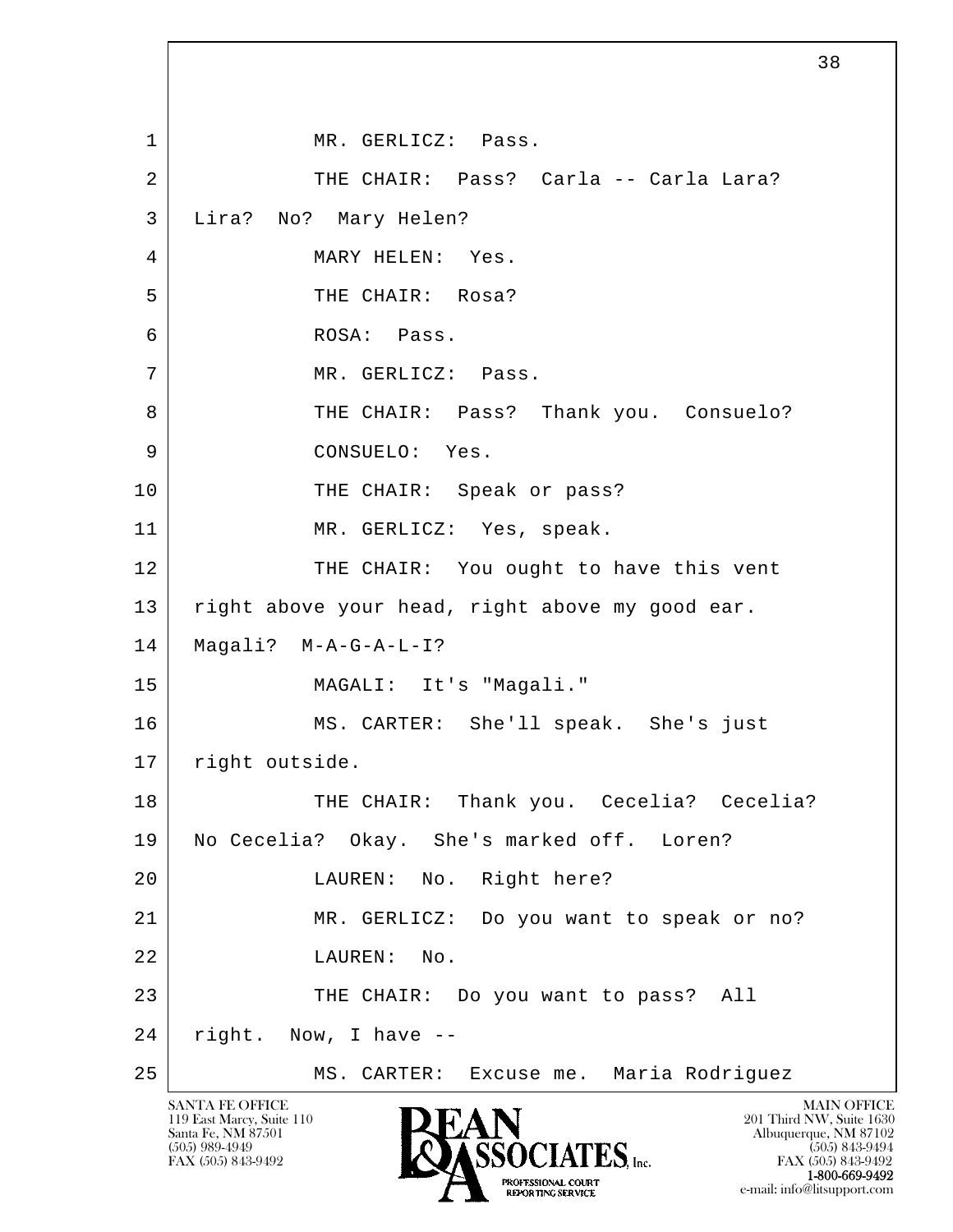l  $\overline{\phantom{a}}$  1 just came in, so she is going to speak. She was 2 outside. 3 THE CHAIR: I think I had her down to 4 speak. Okay? 5 MS. CARTER: Okay. 6 THE CHAIR: Liliana? 7 MS. CARTER: No, that's Liliana. That's 8 Maria. She wasn't here when you were calling out. 9 UNIDENTIFIED SPEAKER: We didn't sign in. 10 COMMISSIONER TOULOUSE: You needed to sign 11 in. 12 UNIDENTIFIED SPEAKER: I walked in late. 13 But she did -- I signed it on the wrong spot on the 14 other side. It says "Maggie Gonzales," and I'd like 15 to speak. 16 COMMISSIONER TOULOUSE: Maggie Gonzales. 17 MS. GONZALES: It was the wrong spot, 18 though. 19 THE CHAIR: It was marked off already. Is 20 it Maggie? 21 MS. GONZALES: Yes, I'd like to speak. 22 THE CHAIR: There are 14. 23 MR. GERLICZ: Fourteen. So that would be 24 a grand total of 90 seconds each. 25 THE CHAIR: How much?

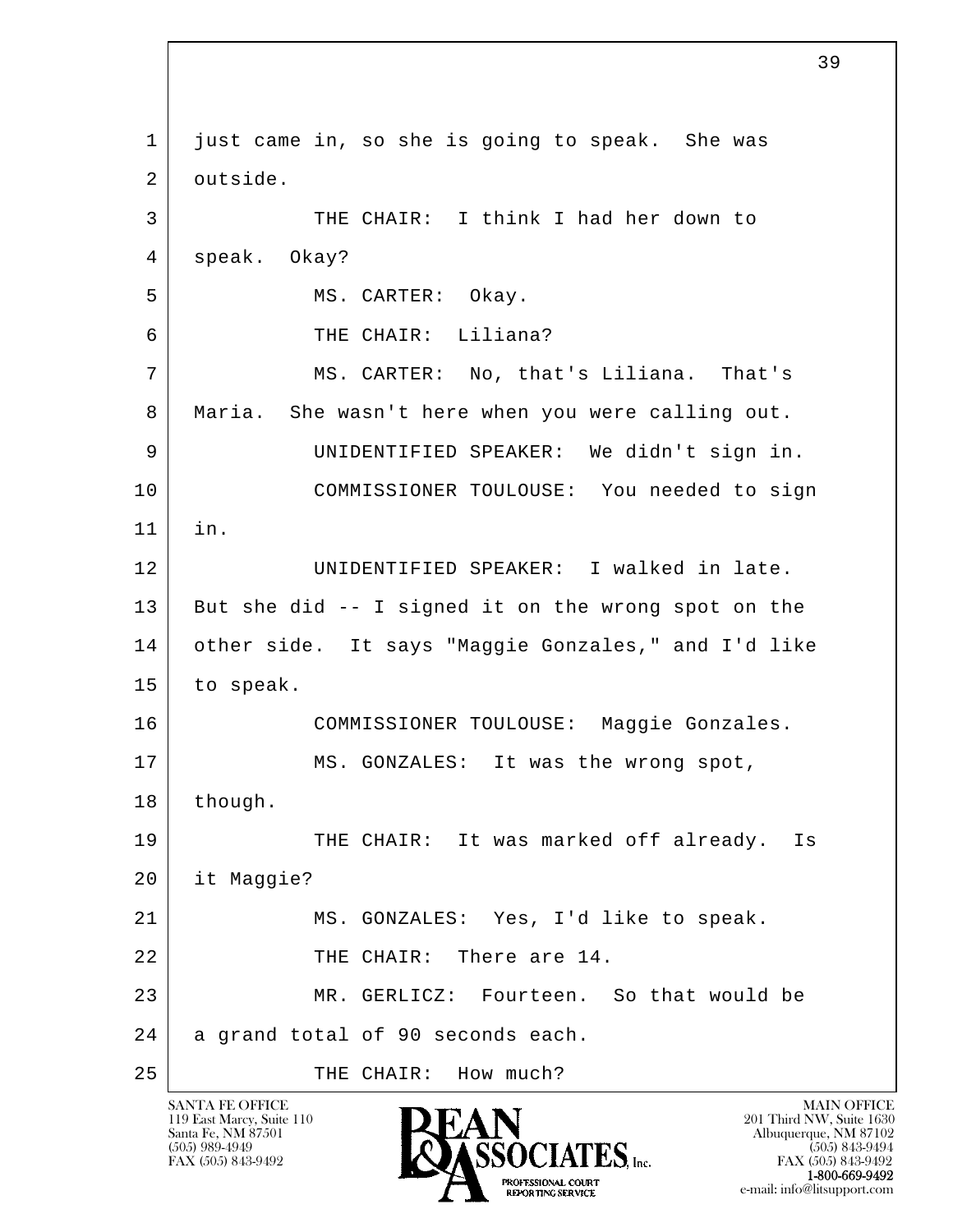l  $\overline{\phantom{a}}$  1 MR. GERLICZ: For 20 minutes with 14 2 people, that's 85 seconds. 3 THE CHAIR: Ninety seconds? 4 | MR. GERLICZ: Ninety seconds. 5 THE CHAIR: I'm sorry. I've been having 6 such a hard time in here. Could we not do that? 7 Thank you so much. We're going to do 90 seconds 8 each. And, when you speak, either come and stand 9 here, or sit at the table, whichever you would 10 prefer to do. 11 | The -- if we have people who do not 12 speak English, do we have someone who can translate 13 for them? 14 MS. CARTER: I'll translate. 15 THE CHAIR: If you would come up to the 16 table with them, please. And the timer, if you will 17 keep an eye on the time, please. Carmen is the 18 | first speaker. 19 COMMISSIONER GANT: And be sure to spell 20 the names. 21 THE CHAIR: Come up here, please. And you 22 need to spell your name for the recorder, please. 23 MS. BURCIAGA: C-A-R-M-E-N. Burciaga, 24 B-U-R-C-I-A-G-A. Okay. I'm a volunteer right now 25 trying to pick up signatures from the communities in

40

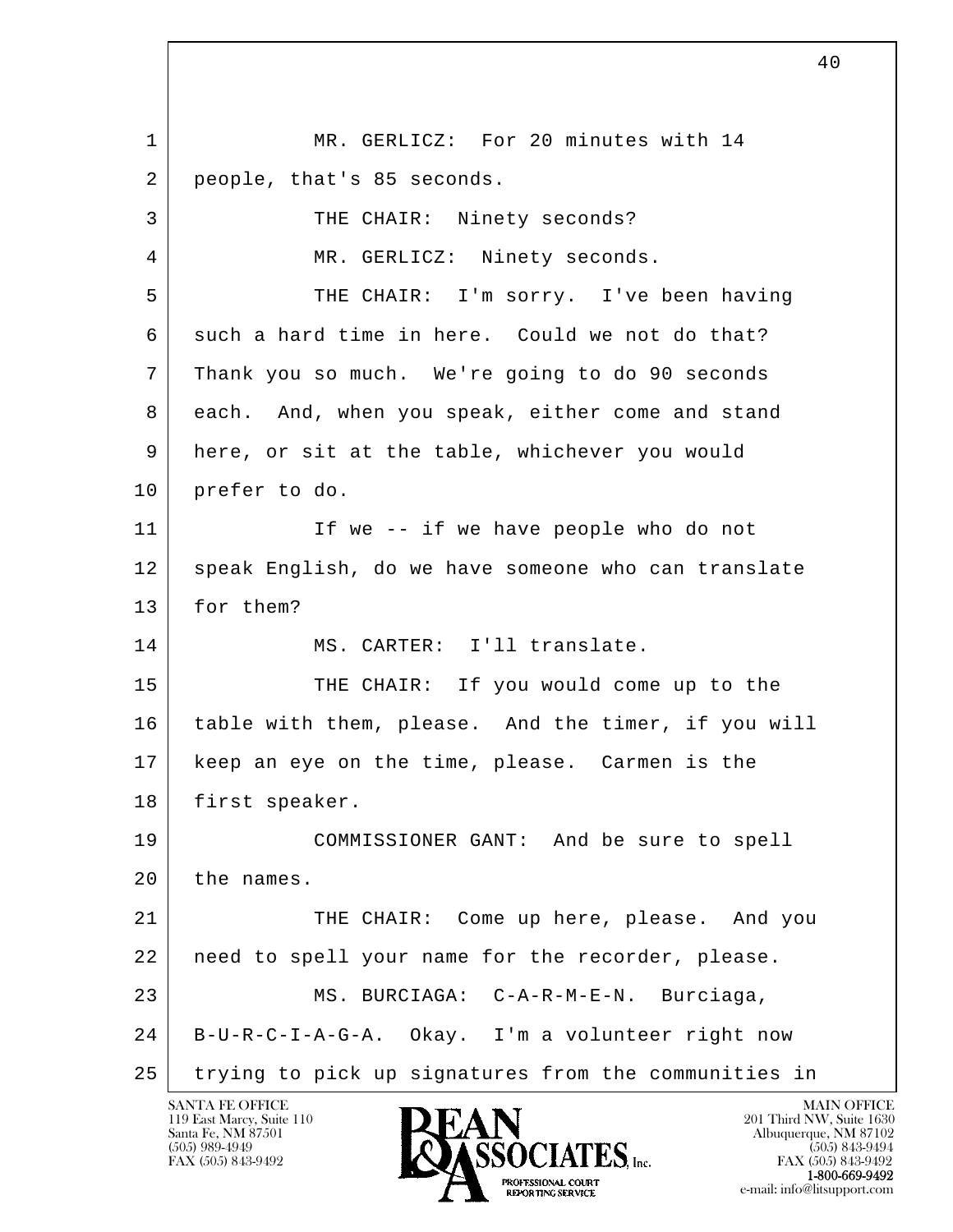l  $\overline{\phantom{a}}$  1 this area. And I have over 400 signatures here from 2 parents and grandparents who are in favor of the 3 charter school, due to their children or 4 grandchildren. And myself, as a parent, I vote yes 5 for the charter school. I support it. As a 6 grandparent myself also. 7 and, I mean, we need that among the 8 community. I struggle with my kids through school, 9 and now, I'm going through it with my grandkids. So 10 I know that would help them a lot, too. So I'm in 11 favor of the school. 12 THE CHAIR: Thank you. Cruz? Please 13 spell the name. 14 MS. BECERRA: C-R-U-Z, B-E-C-E-R-R-A. 15 MS. CARTER: She's asking that, if the 16 | school is built, will there be public 17 transportation? I don't know if you're allowing 18 those kinds of questions. 19 THE CHAIR: That's part of the 20 application. Did you all request public 21 transportation? 22 MS. CARTER: I believe that we will be 23 adding public transit for that, yeah. 24 THE CHAIR: Only if it's in the 25 application. It will not be provided otherwise.

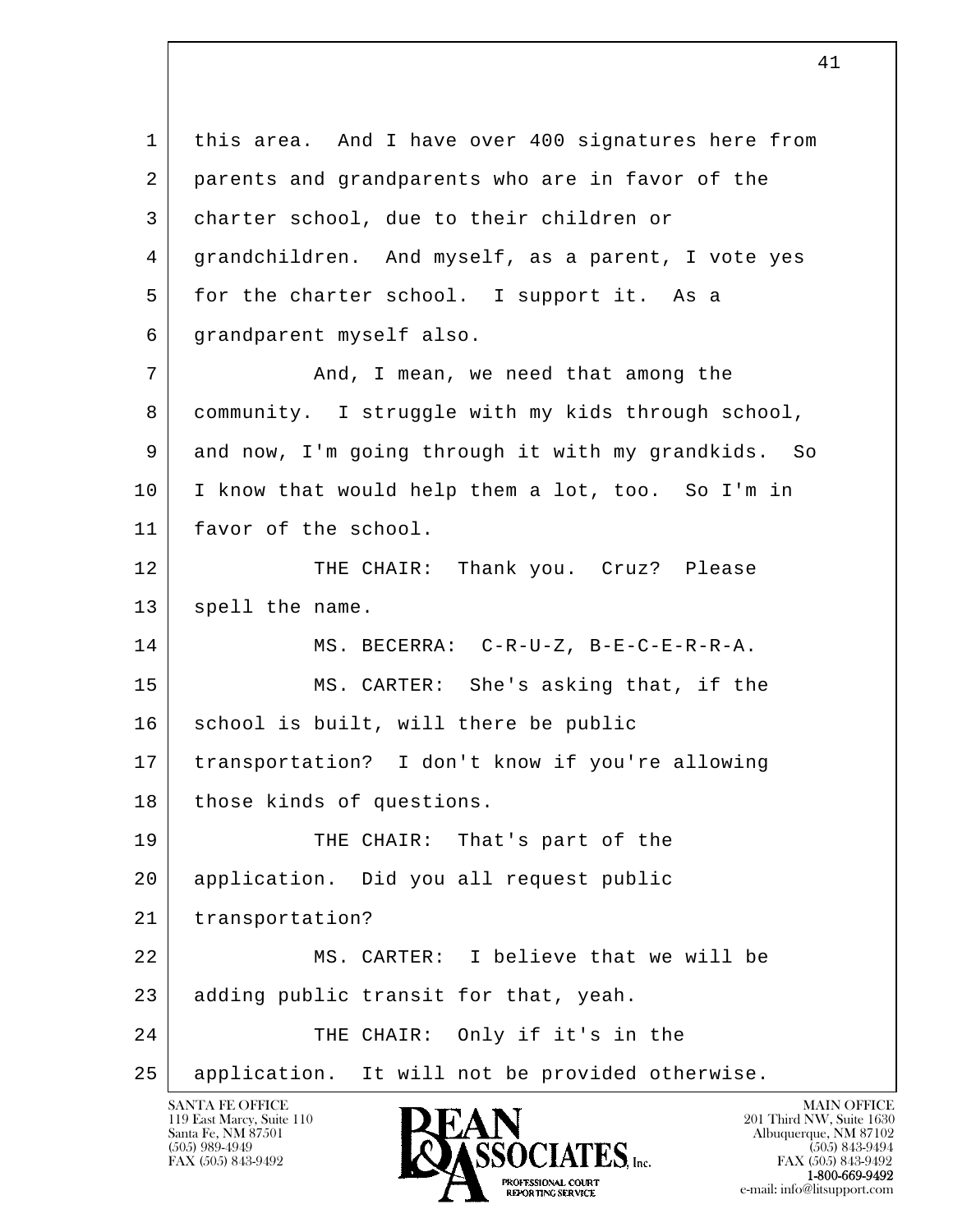1 | MR. GERLICZ: It was in the application. 2 | MS. SAMRAJ: It was in the application. 3 THE CHAIR: Okay. Thank you. Dr. Garcia. 4 DR. GARCIA: My name is Dr. David Garcia. 5 Madame Chair and members of the PEC, I was also the 6 president of the Gadsden School District, and we 7 went in a nationwide search for a superintendent. 8 And Mr. Ron Haugen was the superintendent that was 9 chosen. I tell you that if the Academy has enlisted 10 Mr. Haugen as their leader -- lead administrator, 11 the Academy is in good hands, because he's a very 12 liked person, very intelligent, and a great leader. 13 | The Morked, also, with Superintendent 14 Iturralde. What is important here is that a lot of 15 people in our district do want the choice of school, 16 and I think that we need to encourage them, and 17 especially when they're so passionate about doing 18 | something. I've seen them working for several years 19 | now, and I think that we should give them an 20 opportunity and see if that would materialize. 21 But I do know that Mr. Ron Haugen is a 22 fantastic leader, and they're in great hands, and I

l 23 feel more comfortable with him being in the

24 | leadership. And I thank you for your time.

 $\overline{\phantom{a}}$ 

25 THE CHAIR: Thank you. Norma. Norma?



FAX (505) 843-9492<br>**1-800-669-9492**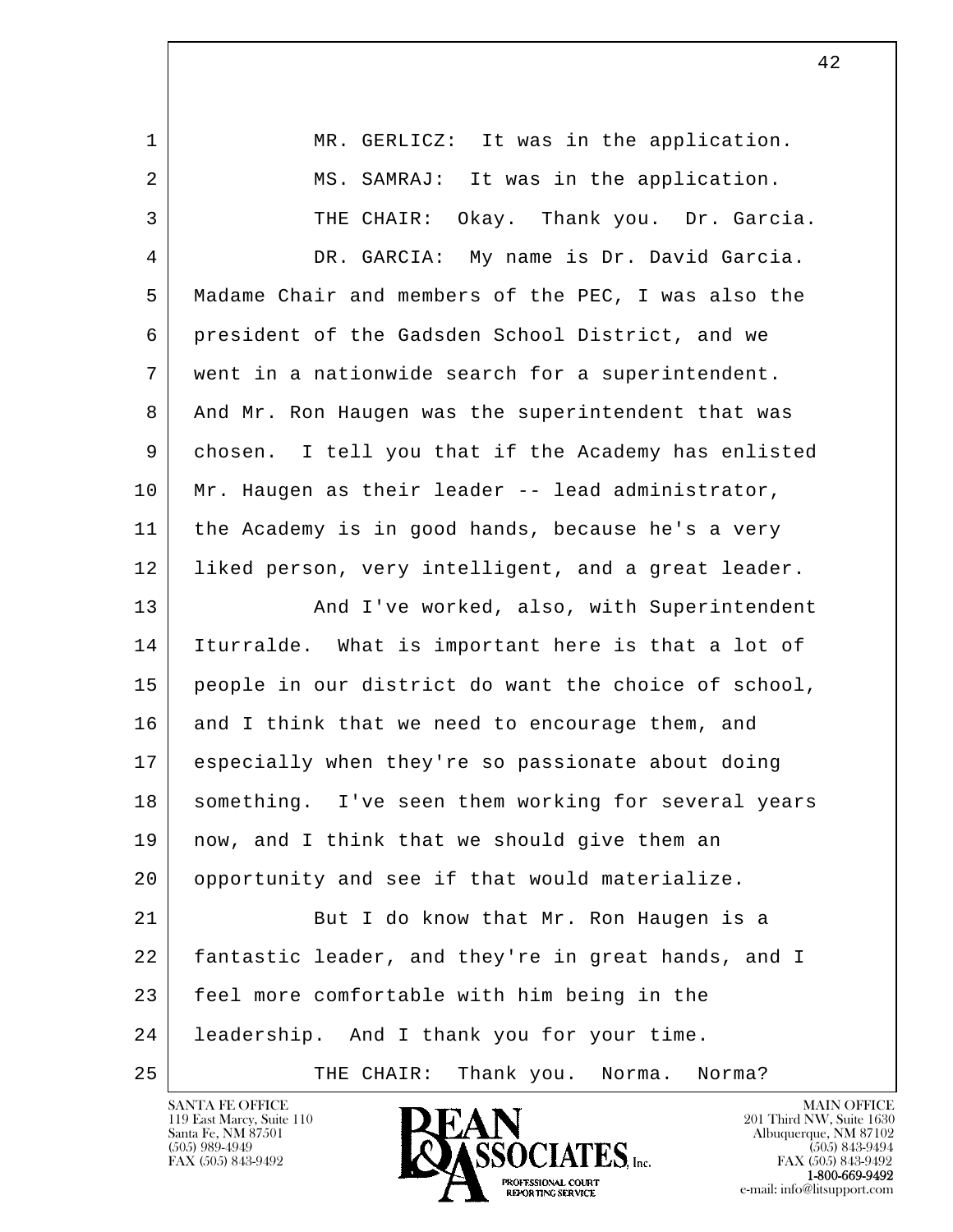l  $\overline{\phantom{a}}$ 1 | MS. CARTER: She was with Carmen Burciaga. 2 So she passed. She was in the same, of support. 3 THE CHAIR: She passed. Josefina. 4 | MR. GERLICZ: Josefina? 5 | THE CHAIR: No? Okay. Alisa. Alisa 6 Flores? I'm sorry. She said she was passing. 7 Cesar Ontiveros. 8 | MR. ONTIVEROS: Right here, ma'am. My 9 | name is Cesar Ontiveros. Cesar, C-E-S-A-R, 10 O-N-T-I-V-E-R-O-S, Ontiveros. I disagree on this 11 charter school. Main reason is I don't know where 12 the location is going to be at. I haven't read it, 13 where is the location going to be at for the school. 14 The other thing is you only got support 15 for Anthony; you don't have support for Sunland Park 16 or the rest of the community. And I think they 17 are -- the support that we're talking about, I don't 18 think it's there, all there, you know, just missing 19 a lot of stuff on supporting the kids, okay? 20 You guys should look into it, exactly what 21 kind of support they're talking about, because I 22 don't think it's right. They might say this, this, 23 and that, but it's not there. It's not there. 24 And I think that me being from Sunland 25 Park, I know what's going on in that area. I don't

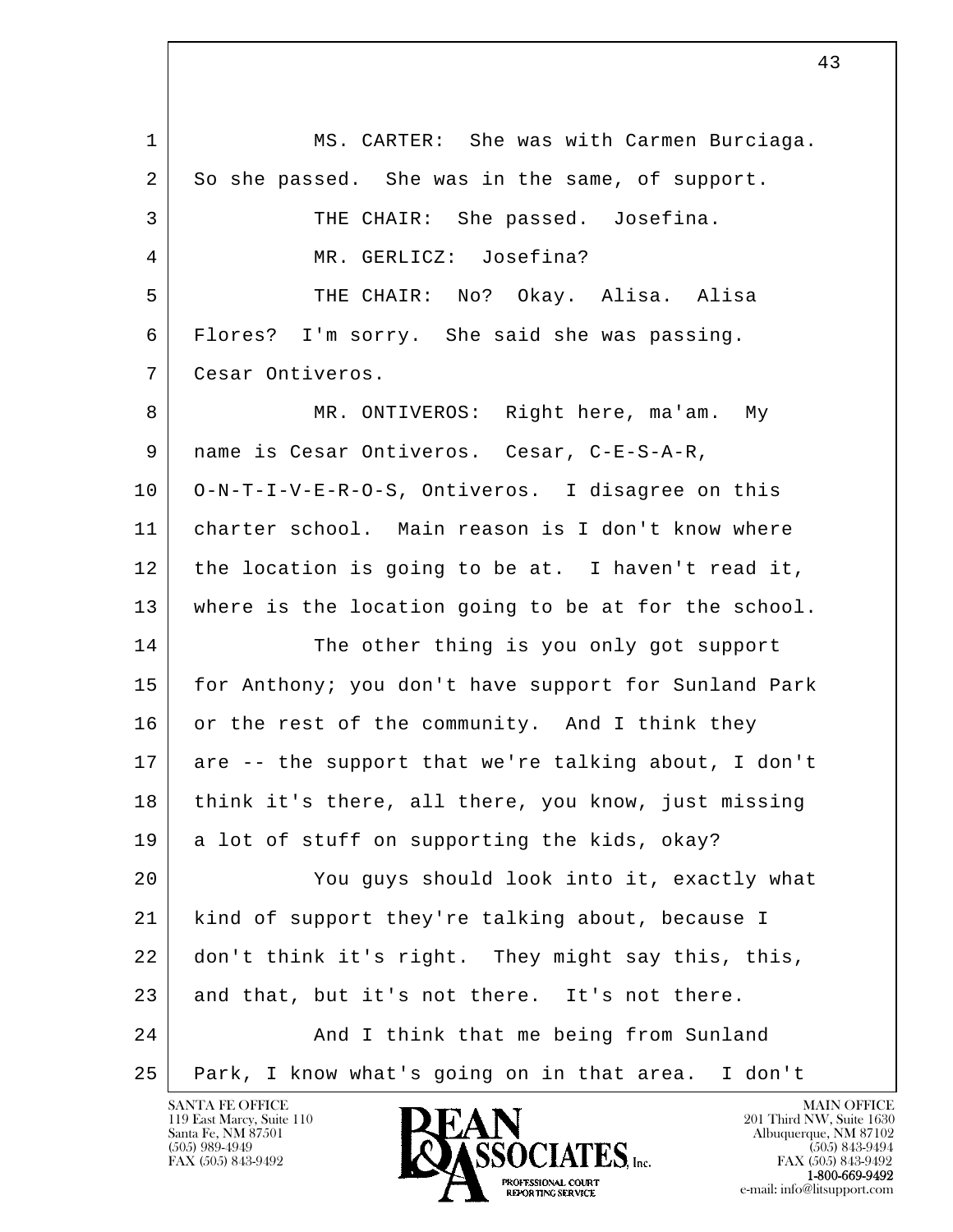| 1  | know what's going on in this area, but I know what's |
|----|------------------------------------------------------|
| 2  | going on over there. And there's not too many kids   |
| 3  | that want to be part of the medical field; because I |
| 4  | already asked in some high schools, okay? I already  |
| 5  | asked some kids from Santa Teresa High School. I     |
| 6  | even asked from the middle school. They're not very  |
| 7  | interested in becoming in the medical field. So I    |
| 8  | don't know where these numbers are coming from       |
| 9  | saying that, "We're interested."                     |
| 10 | We're not. That area, we're not. This                |
| 11 | area, I don't know, ma'am. And that's all I got to   |
| 12 | say. Thank you, ma'am.                               |
| 13 | THE CHAIR: Thank you. Olivia Contreras?              |
| 14 | MS. CONTRERAS: 0-L-I-V-I-A. Contreras,               |
| 15 | $C-O-N-T-R-E-R-A-S$ .                                |
| 16 | MS. CARTER: She likes this project. She              |
| 17 | has grandchildren. There's one particular niece of   |
| 18 | her -- one granddaughter of hers that is actually    |
| 19 | walking in this path. And she wishes that she would  |
| 20 | continue this path in health. And that's why she     |
| 21 | supports the school.                                 |
| 22 | She's asking if the adults that come in at           |
| 23 | evening classes to get their high school diploma,    |
| 24 | would they be able to enter into the school. And     |
| 25 | I'm telling her that that's not a possibility, so -- |

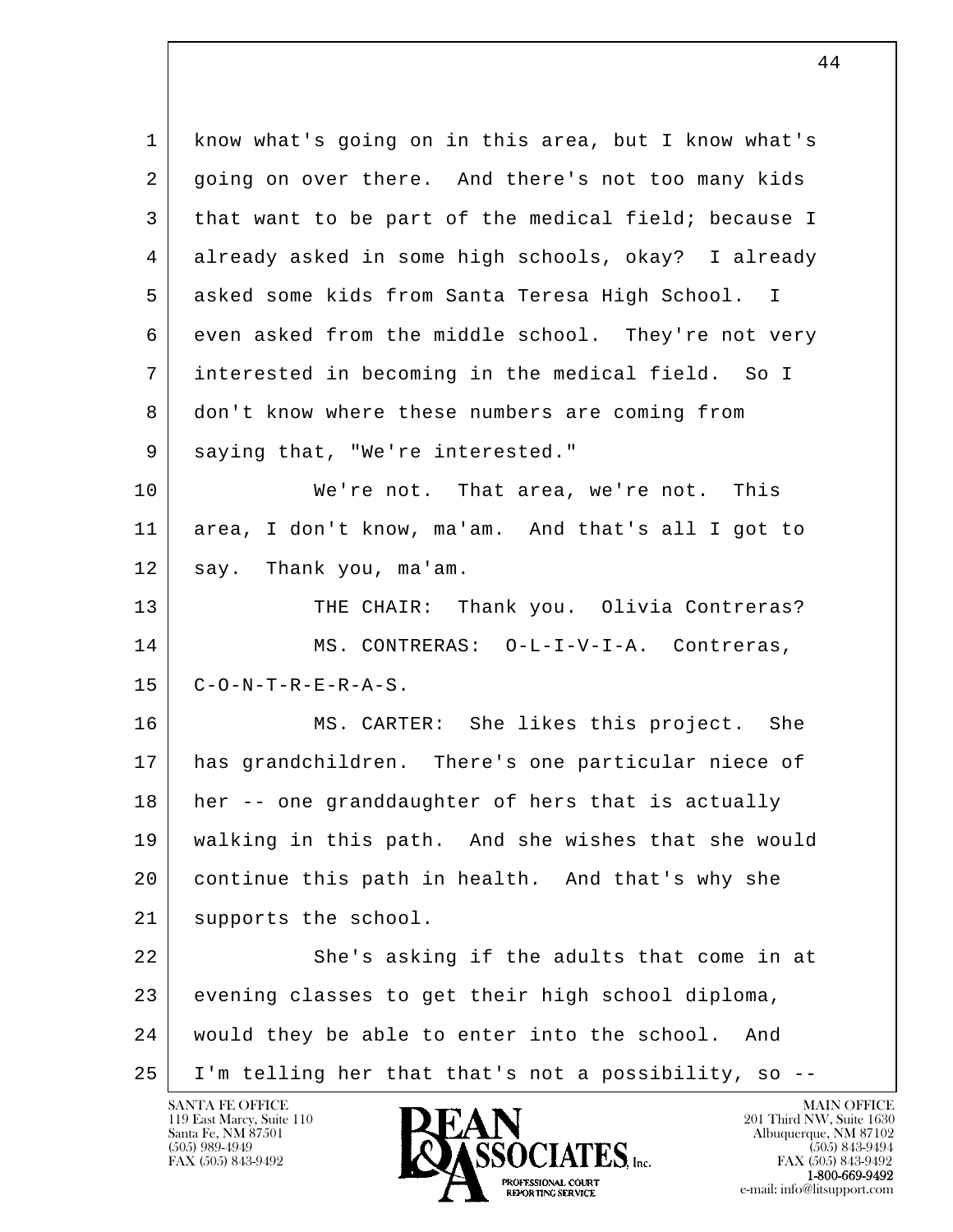l  $\overline{\phantom{a}}$ 1 THE CHAIR: Thank you. Mercedes. 2 MS. CARTER: It's Mercedes Palomarez. 3 M-E-R-C-E-D-E-S. Palomarez, P-A-L-O-M-A-R-E-Z. 4 She's in support of the school. She wants 5 it to be realized because of the -- for the 6 prosperity of the students. That's all. 7 | THE CHAIR: Thank you. 8 MS. CARTER: May God bless you. 9 THE CHAIR: Liliana. 10 | MS. CARTER: Liliana Rodriguez. 11 L-I-L-I-A-N-A. Rodriguez, R-O-D-R-I-G-U-E-Z. 12 MS. RODRIGUEZ: So Liliana. My name is 13 Liliana Rodriguez. I am a mother of three 14 daughters. And I am single, and I would like to 15 study, and that, for my daughters to follow my 16 example and continue studying. 17 MS. CARTER: And she hopes that this 18 school will be realized. 19 THE CHAIR: Thank you. 20 MS. MARTINEZ: Christina Martinez. 21 Christina, C-H-R-I-S-T-I-N-A. Martinez,  $22$  | M-A-R-T-I-N-E-Z. 23 Okay. I am -- I am on behalf of the vote 24 for the charter school, due to the fact that I do 25 have four children, and I would like for my children

45

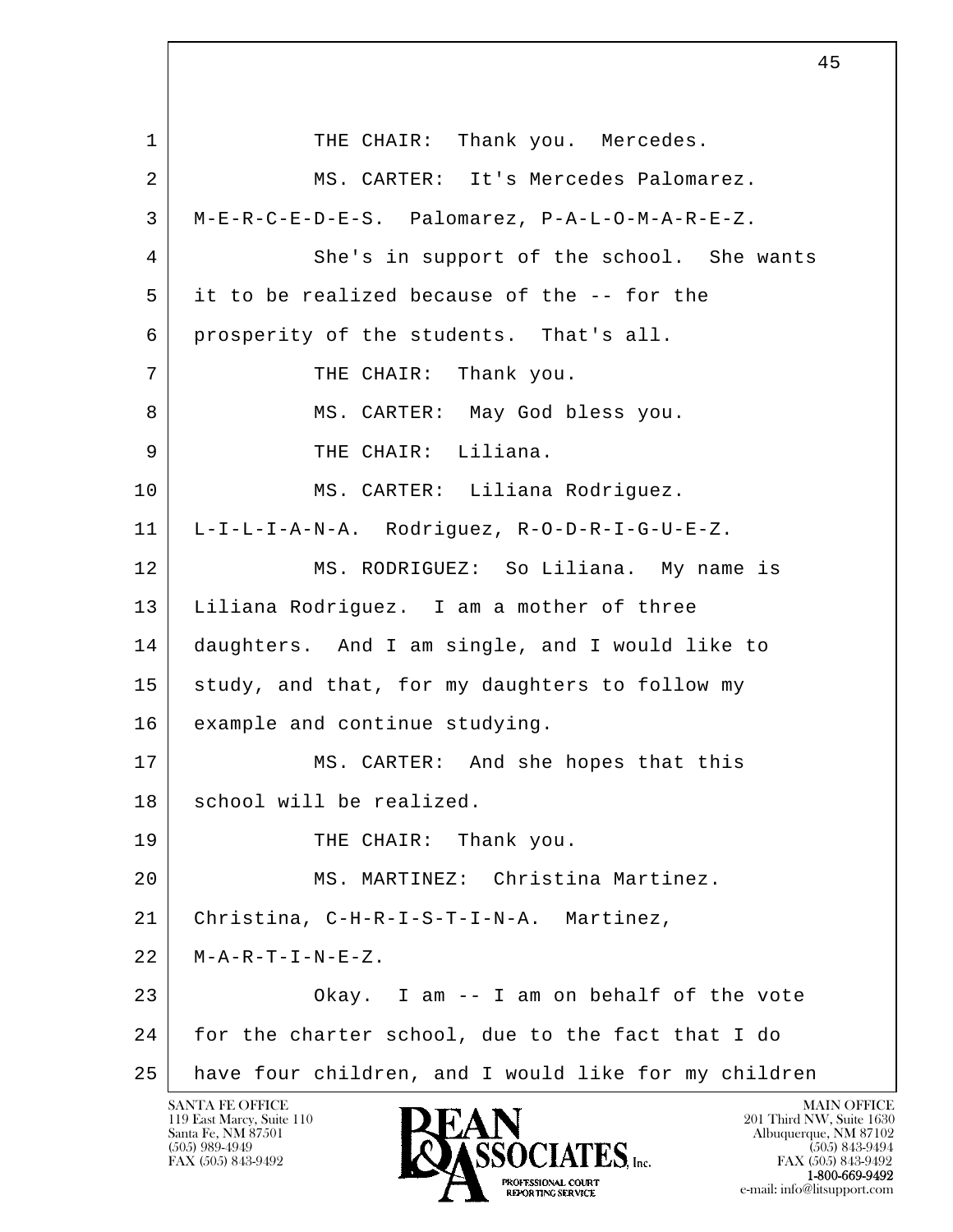l  $\overline{\phantom{a}}$  1 to get all the education they can and become -- and 2 succeeding in life. Okay. I vote for it. I'm 3 sorry. 4 THE CHAIR: Thank you. Nancy? 5 MS. CARTER: Here she comes. Nancy 6 N-A-N-C-Y, Arreola, A-R-R-E-O-L-A. 7 | MS. ARREOLA: Well, first off, I would 8 like to let you guys know that I've been here for 9 about eight years now. When I started settling 10 here, it was just a town; nothing much was done. It 11 was a town that I didn't want to live in. When it 12 became a city more, it began to develop. 13 Well, we now have a sidewalk. We now have 14 | rights. And, now, with this charter school, I want 15 to support it because it's going to help kids stay 16 off of the streets. It's going to help them want to 17 do something more, and just having that belief is  $18$  something that we -- we can go ahead and go off on. 19 I mean, I've never seen a charter school 20 before. I never knew anything about charter 21 schools. And, now, with this, I'm really supporting 22 it. And I hope that we can be good to do it. Thank 23 you. 24 THE CHAIR: Mary Helen? 25 MS. LLANES: Mary Helen Llanes. M-A-R-Y,

46

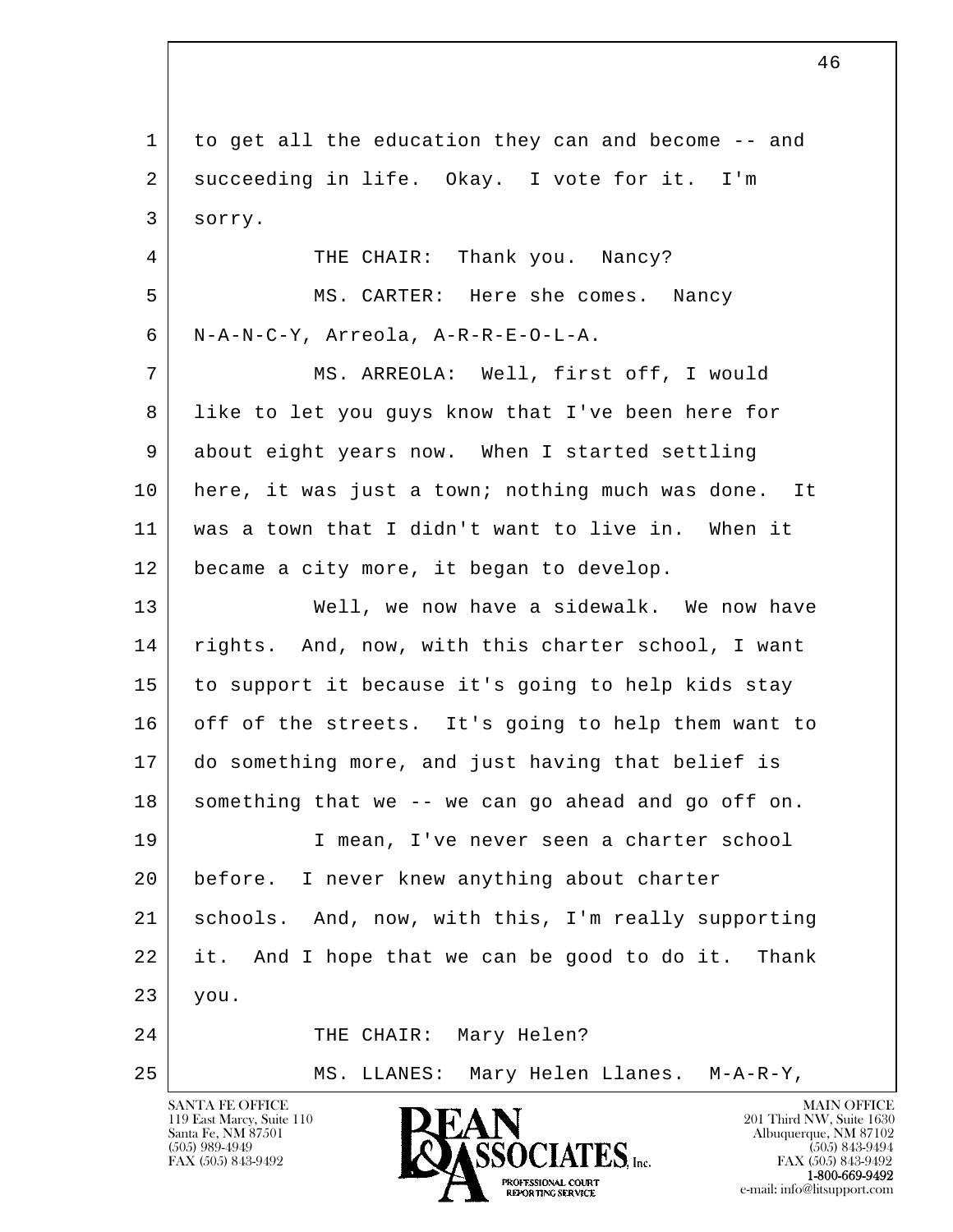l  $\overline{\phantom{a}}$  1 H-E-L-E-N, L-L-A-N-E-S. Nobody can pronounce it, so 2 that's okay. 3 I am a lifelong resident of Anthony. I 4 have known the couple that are bringing it forward. 5 I have worked with Mary Carter. My children all 6 went to Gadsden High School. My grandchildren 7 went -- they moved away, so they didn't go to 8 Gadsden. 9 I went to Gadsden, and I know Mr. Haugen 10 for many, many years when my children were there. 11 He's always been a reliable person, very strong in 12 his beliefs. So they have a good person at the 13 helm. 14 I do believe that the school is doing a 15 great job. Mr. Iturralde is doing a great job. But 16 this charter school fills a gap that would reach out 17 to students that have not been able to get into the 18 system. As you see, the parents that are here that 19 want this for their children and this area would 20 benefit greatly from it. 21 I do feel there's great potential in a 22 | charter school for health sciences. I really do. 23 So I hope that it does have your support. It can 24 only go forward. And it has good leadership. It 25 has community support, and it will have the students

47

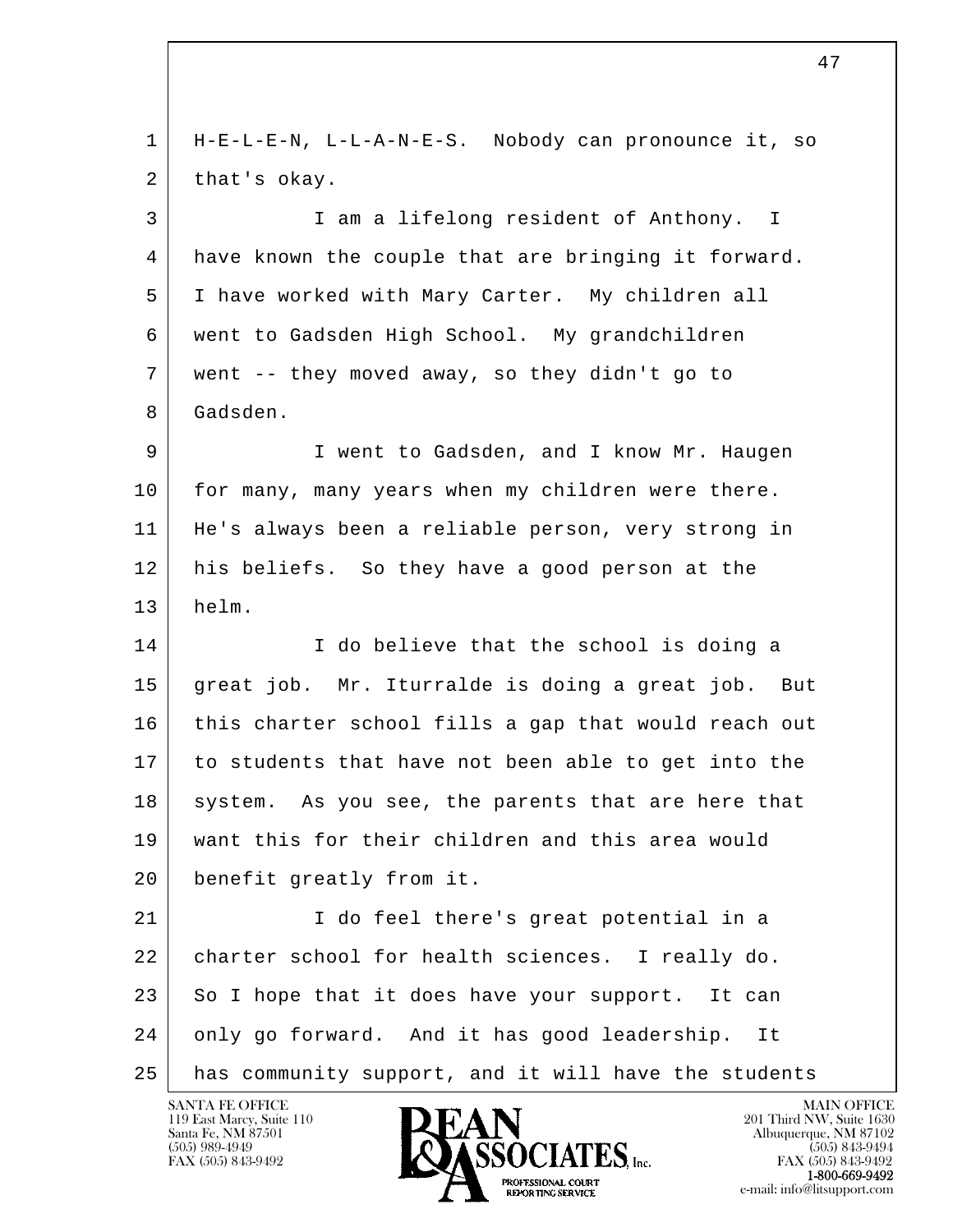l  $\overline{\phantom{a}}$  1 that it will need. And, hopefully, the funding will 2 be available as well. Thank you. 3 THE CHAIR: Thank you. Rosa? 4 ROSA: I have passed. 5 | MS. CARTER: She passes. 6 THE CHAIR: Consuelo? 7 MS. CARTER: I think she had to leave. 8 She just left. Yeah, she -- it looks like she left. 9 THE CHAIR: Did she leave? M-A-G-A-L-I. 10 MS. CARTER: Magali? I think she left, 11 too. 12 THE CHAIR: She left? Cecelia? Loren? 13 MS. SCHOONOVER: I had passed, but can I 14 | change my mind? 15 THE CHAIR: Yes. Did you pass? 16 MS. SCHOONOVER: Hello. My name is Loren 17 Schoonover. L-O-R-E-N. Last name is 18 S-C-H-O-O-N-O-V-E-R, kind of like "school's over." 19 I support the charter school. I was born and raised 20 in La Mesa, New Mexico. I attended -- I am a 21 graduate of Gadsden. And, like Mary Helen said, I 22 believe that Gadsden Independent School District is 23 doing a great job, as well as the other charter 24 schools located here. But I think the children and 25 | the parents should have a choice.

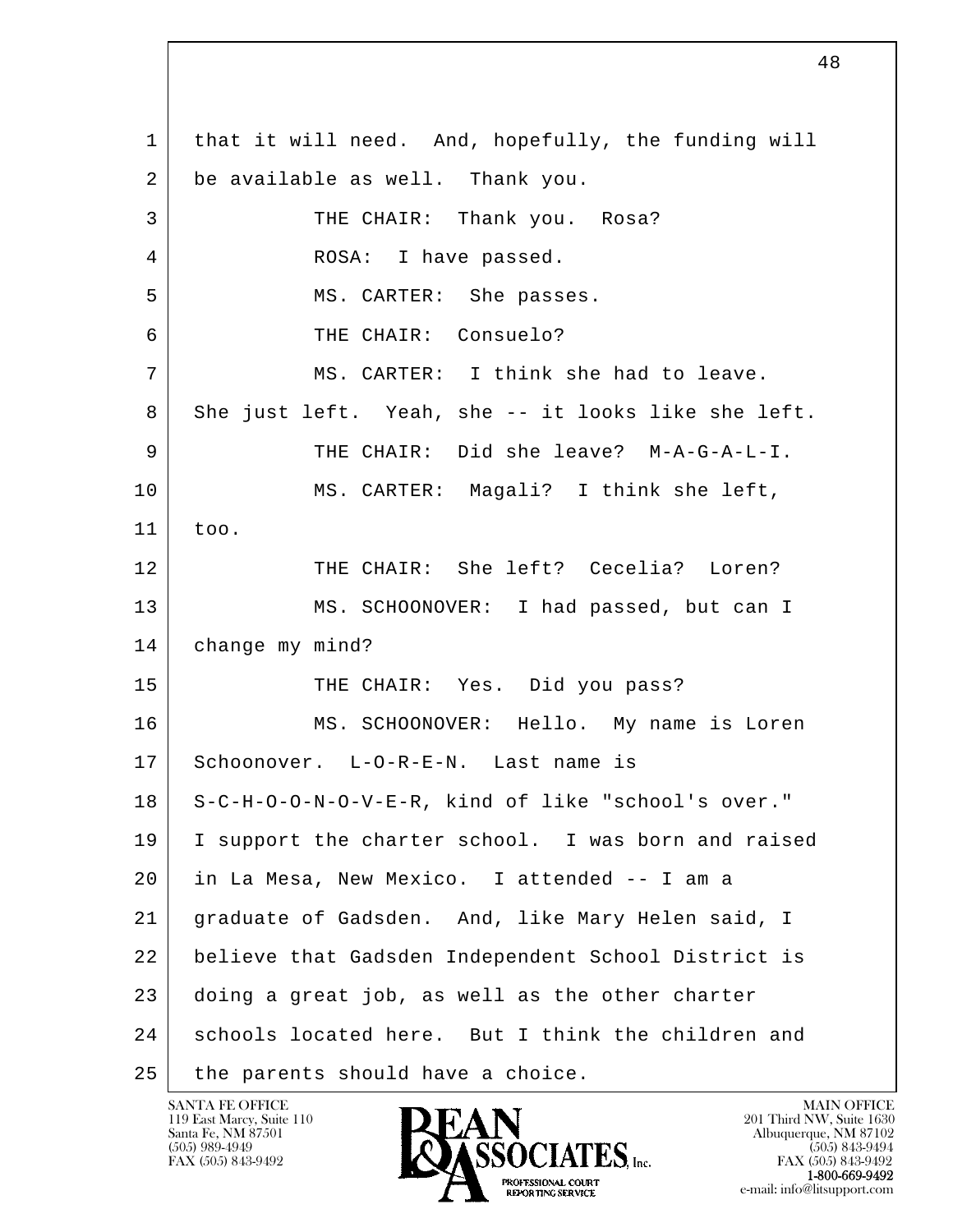l  $\overline{\phantom{a}}$ SANTA FE OFFICE MAIN OFFICE MAIN OFFICE MAIN OFFICE MAIN OFFICE 1 | I never thought I would see something like 2 this, where there was going to be, you know, an 3 independent school district and then a charter 4 school. And now there is an application for another 5 charter school. I think that's wonderful. I think 6 that's wonderful. And I totally support it. Thank 7 you. 8 | THE CHAIR: Thank you. Maqqie? 9 | MS. GONZALES: My name is Maggie Gonzales. 10 For the record, it's G-O-N-Z-A-L-E-S. I first have 11 a question. Would the charter school be -- well, I 12 live in Sunland Park, New Mexico. Would that be 13 covered? 14 MS. CARTER: Yes. 15 MR. GERLICZ: Yes. 16 MS. GONZALES: Okay. It will. Because I 17 am in favor for the charter school. I travel over 18 30 miles every day to bring my daughter to the 19 | Anthony charter school. And Mr. Haugen has vast 20 experience in education. He's an asset to the 21 community. El Paso has Silva Magnet, and we don't 22 have anything similar. We need something and 23 | something immediately. 24 We need responsible educators and 25 administrators who care about their students.

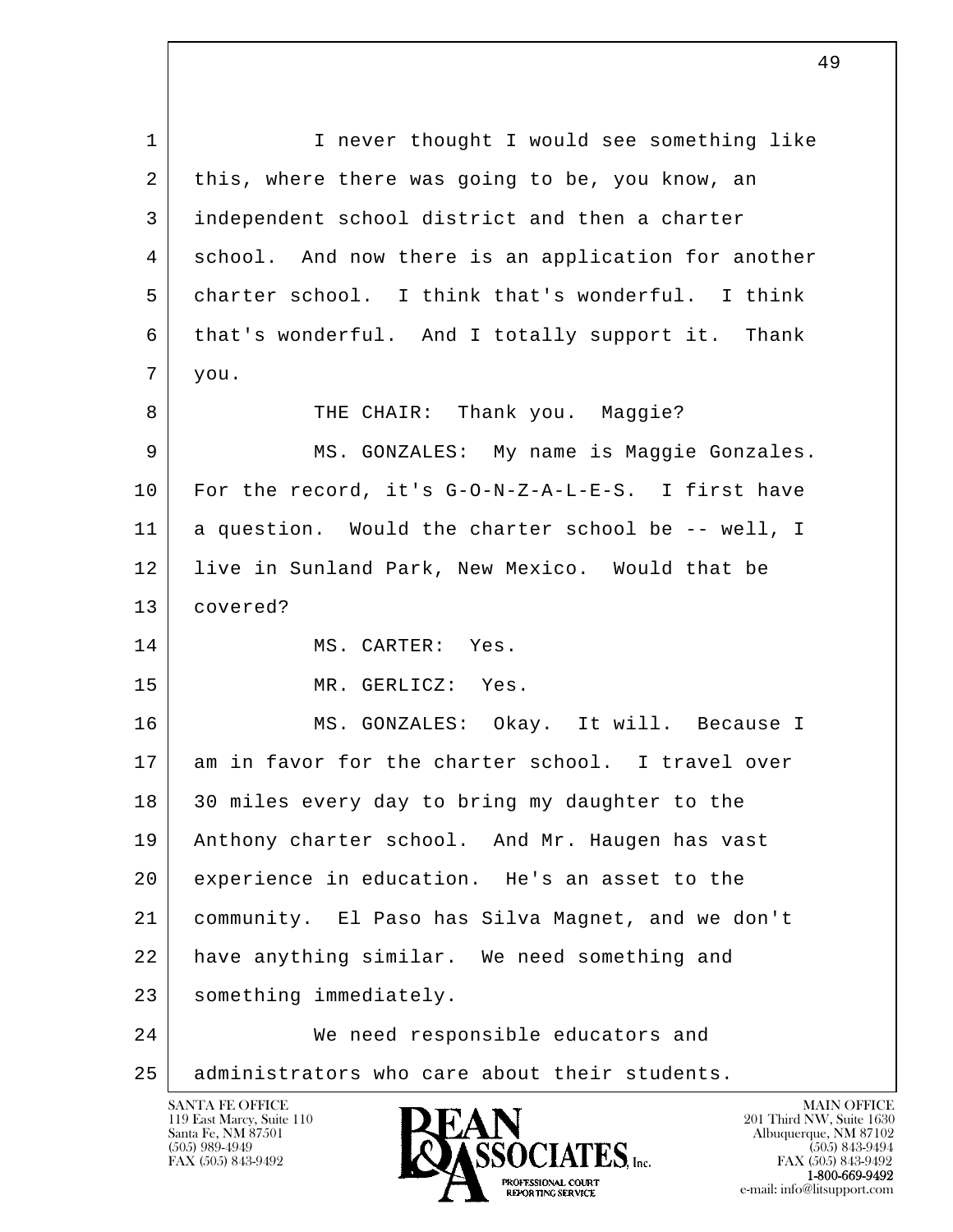l  $\overline{\phantom{a}}$  1 Mr. Haugen is one of them, and I know. I know him 2 as a former principal. I have my sister, who also 3 travels to bring her son. I have friends who travel 4 with me to bring their kids. So I know there is 5 support in Sunland Park. Thank you. 6 THE CHAIR: Thank you. That's the last 7 name on the list. Thank you very much for your 8 help. That concludes the public comment section. 9 The next section is time for the Public 10 Education Commissioners to ask questions. So we 11 would ask the applicants if they would come back to 12 the table, please. 13 If you're ready, Commissioners, do you 14 have questions? We'll start with Commissioner 15 Conyers. 16 COMMISSIONER CONYERS: Thank you. No, I 17 do not. 18 THE CHAIR: Commissioner Toulouse? 19 COMMISSIONER TOULOUSE: I have just one 20 question. It didn't come up when I was reviewing 21 all of this. But, when the question was asked about 22 transportation -- and I know there are so many small 23 communities in the colonias and all around here. If 24 you're going to provide transportation, how are you 25 thinking about getting that organized so that you

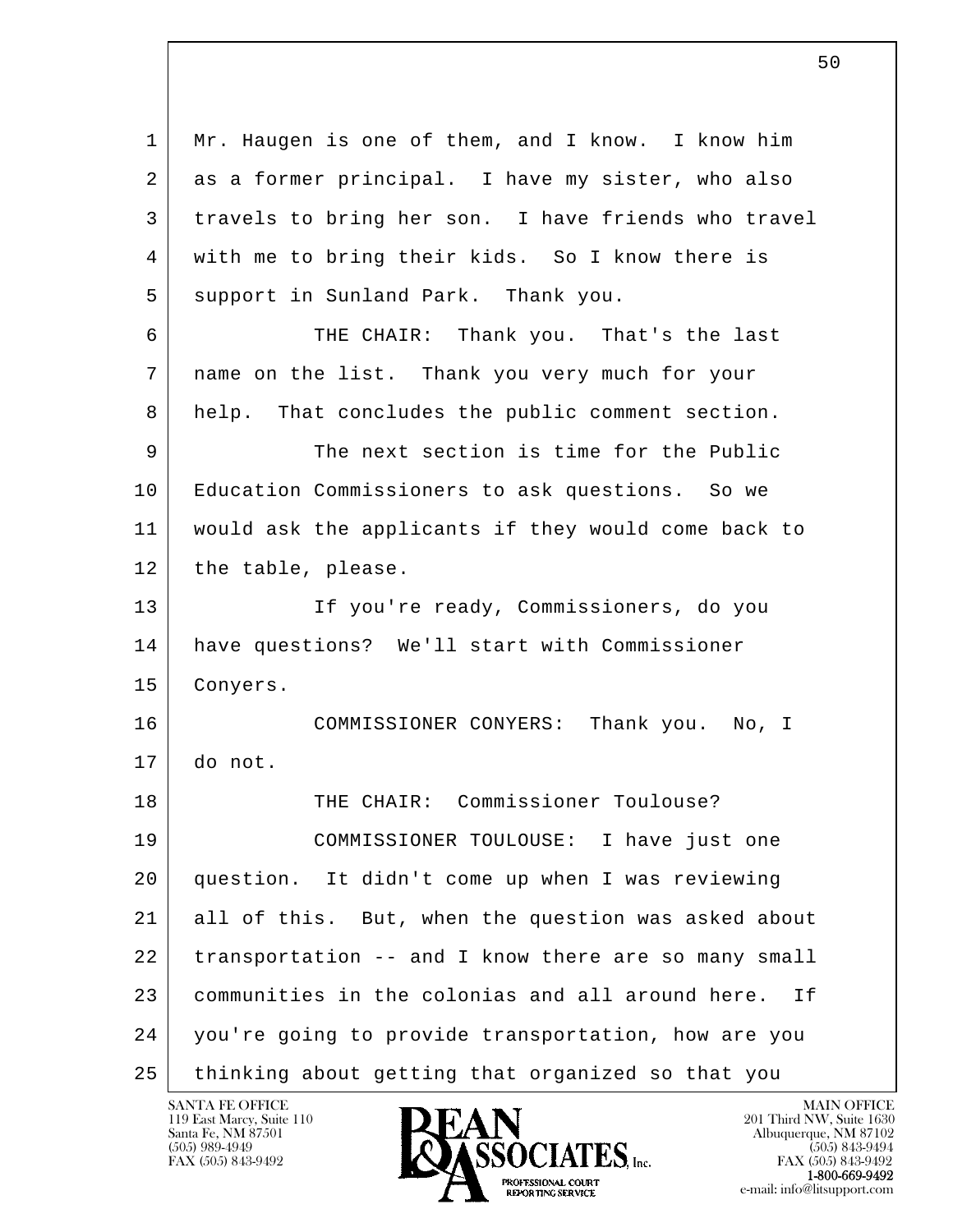1 can bring these kids in?

| $\overline{a}$ | THE CHAIR: Please go ahead.                          |
|----------------|------------------------------------------------------|
| 3              | MS. SAMRAJ: Yes. PEC member Carmie                   |
| 4              | Toulucy [ph], I will -- Toulouse -- in our           |
| 5              | application on Page 69, it's the narrative on the    |
| 6              | budget section under "Student Transportation" is     |
| 7              | what we state, that transportation services to and   |
| 8              | from school will focus on providing transportation   |
| 9              | for students in the district who do not have easy    |
| 10             | access to school. "HSA will apply for                |
| 11             | transportation funding from Public Education         |
| 12             | Department and will contract with an authorized bus  |
| 13             | company for services."                               |
| 14             | COMMISSIONER TOULOUSE: But I'm thinking              |
| 15             | more about the area you have to cover and the        |
| 16             | areas -- are you going to have one bus route?<br>Two |
| 17             | bus routes? Because it gets more and more expensive  |
| 18             | the more you're doing it. And the better your plan   |
| 19             | is and the tighter it is, the better chance you      |
| 20             | would get to get that transportation. So I'm trying  |
| 21             | to think, knowing this area and where people are --  |
| 22             | The concept -- first, in<br>MS. CARTER:              |
| 23             | order to be designed for the transit service, first  |
| 24             | you have to look at the enrollment, how it is        |
| 25             | designed. Having had the experience of designing     |

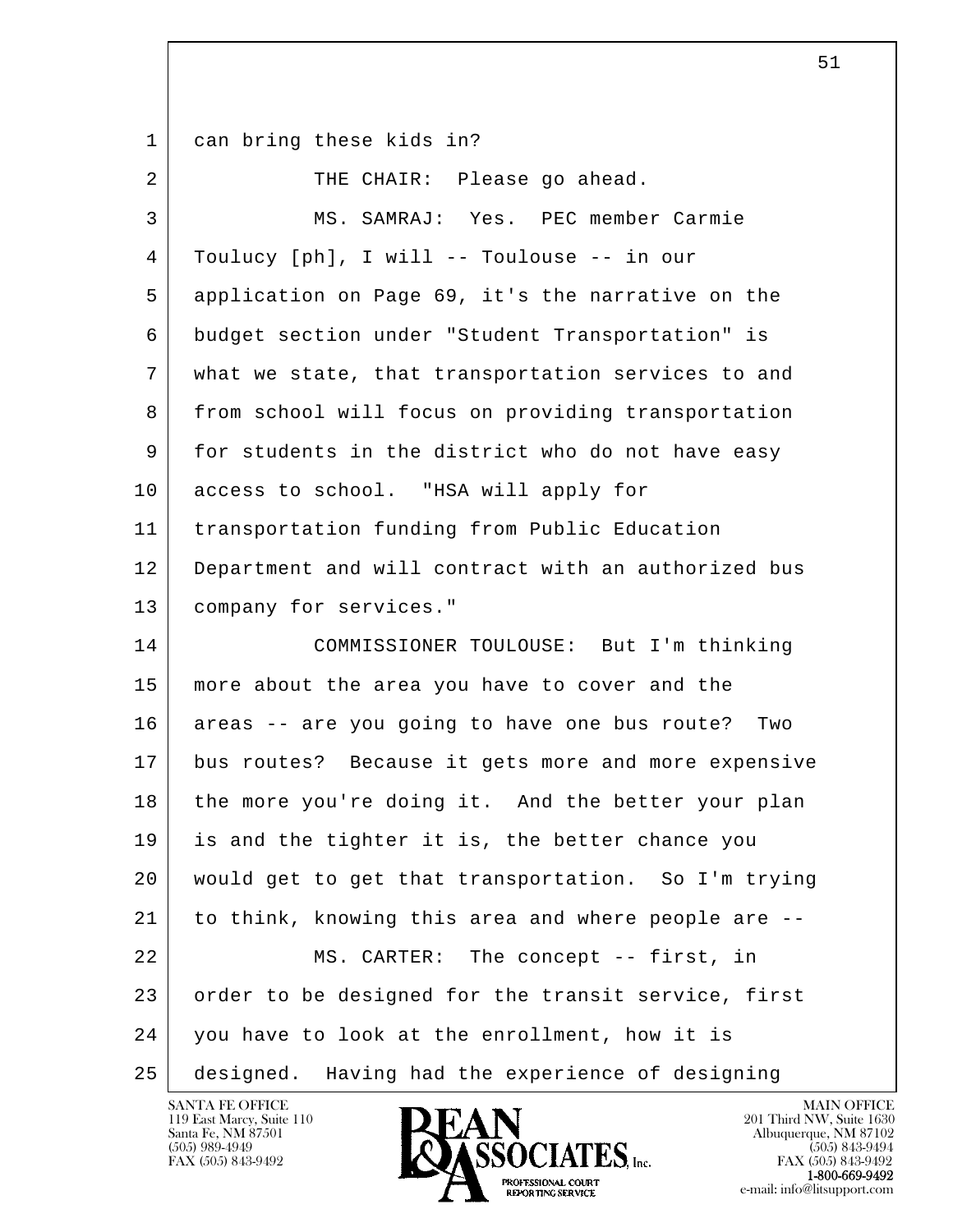1 the public transit service in Sunland Park and 2 designed the route based on input, we do have the 3 basic knowledge of how it can be done, and also 4 tapping into federal funding to make it happen as 5 well.

6 However, first, you have to look at where 7 the areas -- who are the students going to be 8 enrolled in order to go ahead and start making the 9 plan in sections on how to work with.

10 One good thing that we could tap into 11 experience because of knowledge and communication 12 with is Sun Metro from El Paso, that has worked in a 13 | lot of logistical stuff like that, that could help 14 us define target areas better, and we would have 15 assistance from them to go ahead and define it, once 16 we determine the enrollment and the areas they come 17 from.

l  $\overline{\phantom{a}}$  18 COMMISSIONER TOULOUSE: I would think it 19 would help your enrollment if your plan would start 20 in an area and grow. I guess I was just trying to 21 get a better planning picture, that you may -- once 22 you know where your students are, you may not be 23 able to do transportation everywhere. And that's 24 why I'm saying, is it a system that's going to grow

 $25$  as it  $-$ 

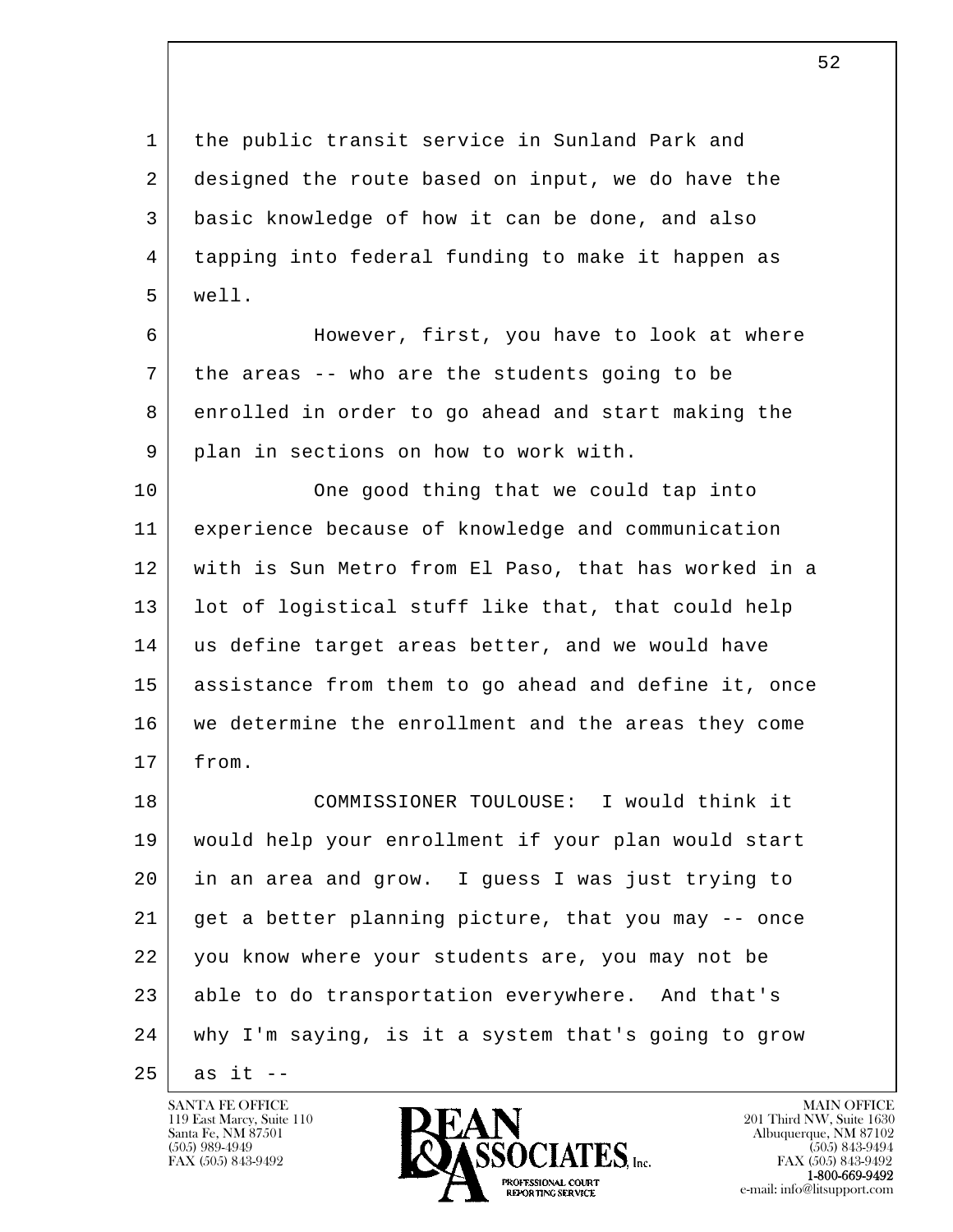l  $\overline{\phantom{a}}$ 1 | MR. HAUGEN: I think, realistically, 2 you're looking at hubs or something like that. You 3 couldn't do door-to-door service or anything like 4 that. Because, presumably, it's going to be a 5 little bit spread. You're looking at central hubs. 6 When you're serving 14 different 7 communities, that's kind of a stretch. Something 8 along that line, and like Mary said, too, utilizing 9 the services and supports of those agencies that do 10 that kind of thing for a living, too. You also have 11 Boone Transportation available here, too, that's 12 very, very familiar with how the whole district 13 operates. 14 COMMISSIONER TOULOUSE: Thank you. 15 | THE CHAIR: Thank you. Commissioner Gant? 16 COMMISSIONER GANT: Madam Chair, I'll pick 17 up on that, because that was one of my first ones 18 was the transportation. It's in the application and 19 on Page 53 of the app -- of the appendices. I know 20 you go from Sunland Park -- Gadsden Independent 21 School District goes from Sunland Park on the south 22 to Snow Road on the north, over to the Rio Grande in 23 the west, and over to Chaparral over the mountain. 24 Now, if there are two -- first of all, I 25 want to know, your statement says, "We will provide

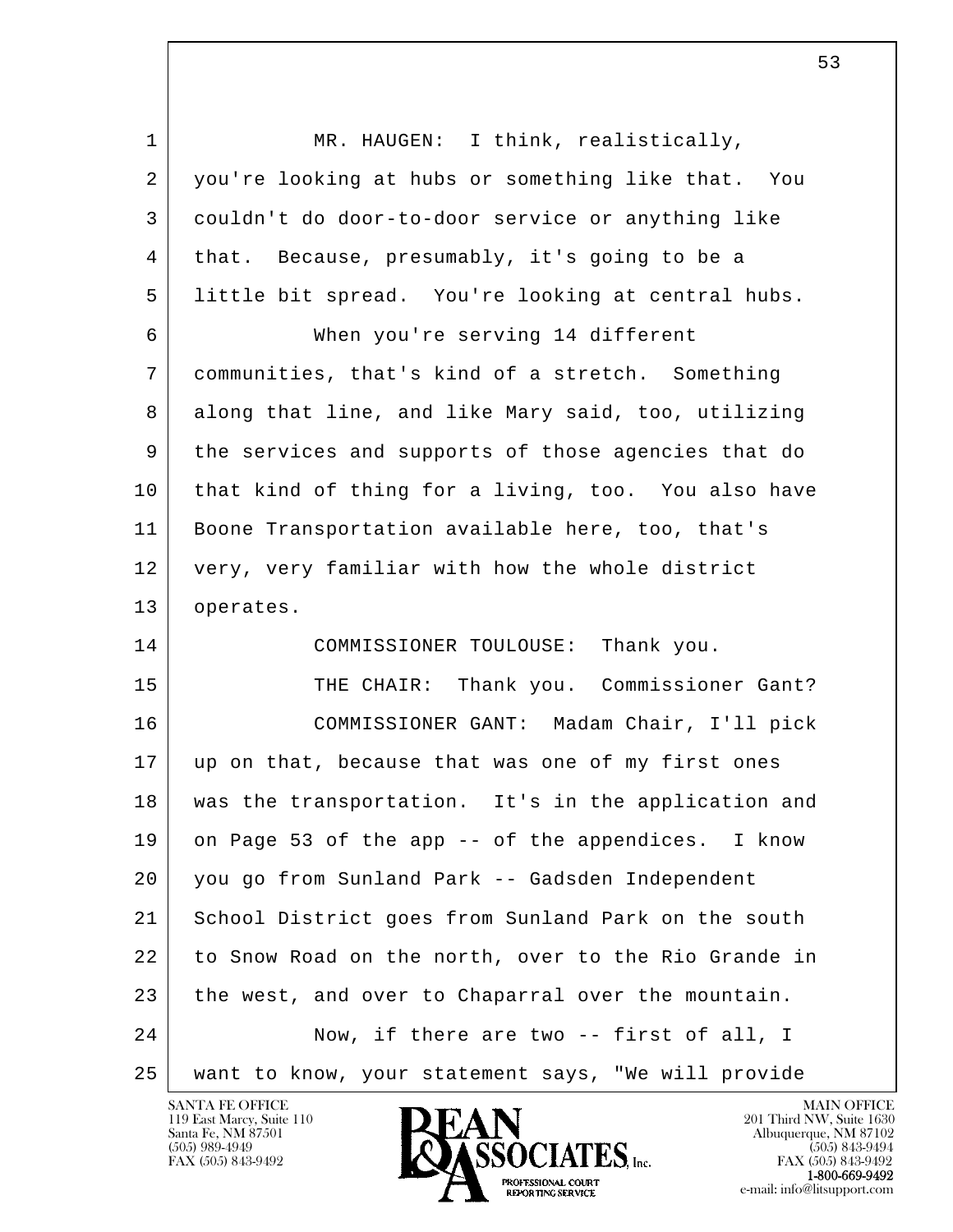1 students who do not have easy access to the school." 2 What is the definition of "easy access," and how are 3 you going to pick those students that do or do not 4 have easy access?

 5 MS. SAMRAJ: Commissioner Gant, we won't 6 be picking the students. They will be picking us. 7 And -- and "easy access" means that some students 8 will be able to have their own transportation. 9 Either they may have a family member who can drop 10 them off. So those who have access to their own 11 transportation will be encouraged to come on their 12 own. And, then, we will look at those who don't 13 have that access to transportation. And those are 14 the ones that we will be focusing on as we create 15 the hubs and plan for transportation.

 16 COMMISSIONER GANT: All right. Again, I 17 mentioned Chaparral. Let's say you only have one or 18 two students, three students over there across the 19 mountain, which is basically a 20, 25-minute -- 20 -mile ride from here. Are you going to send a bus 21 to pick up two kids?

l  $\overline{\phantom{a}}$ 22 MR. HAUGEN: I think if you have -- you 23 know, once you have students who are identified who 24 are interested in the program, you're going to have 25 | to work something out in terms of providing some

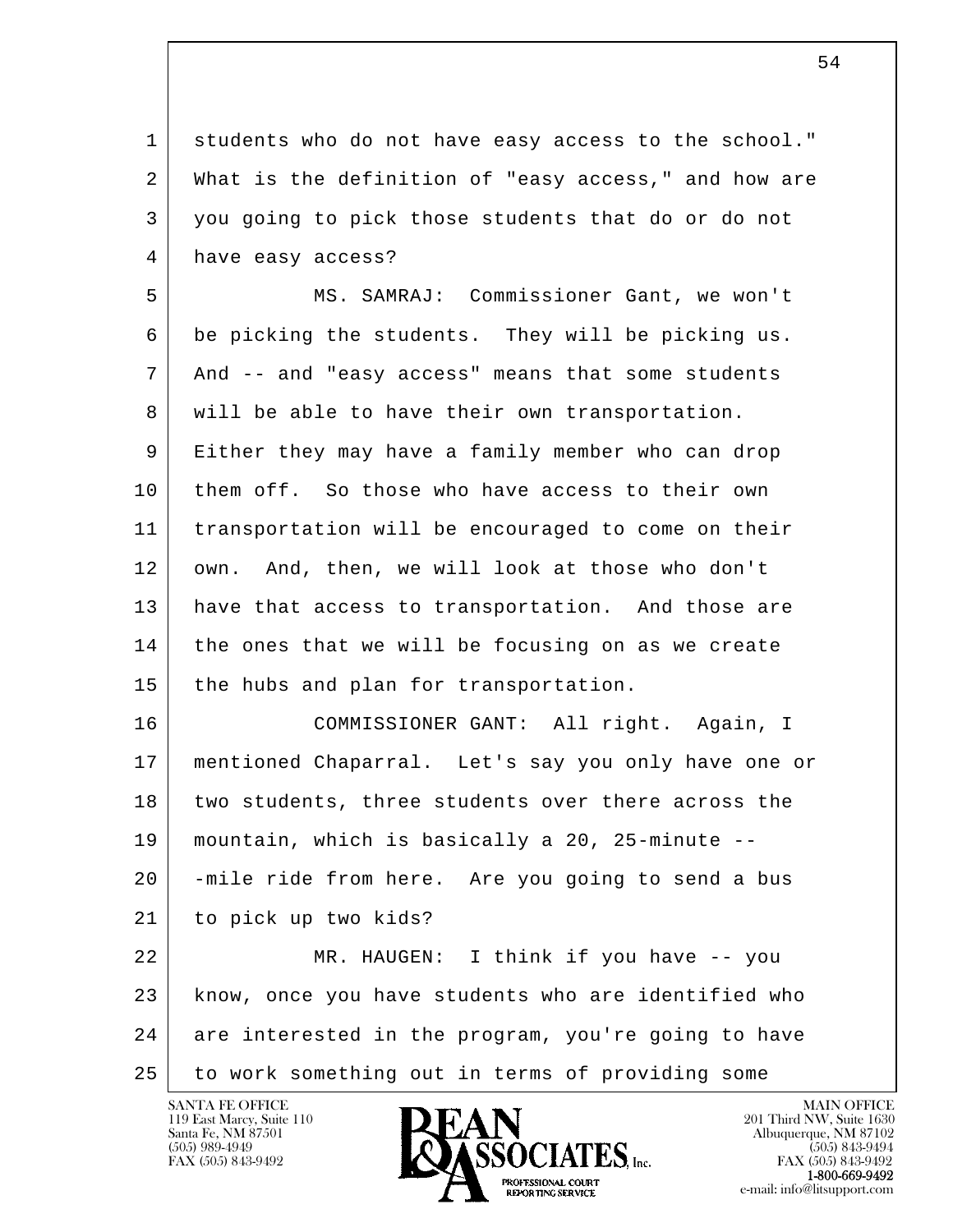1 form of transportation. I mean, that's the crux 2 behind the program, that you're going to serve all 3 the kids who have a need.

 4 How that's going to work logistically to 5 accomplish that, yeah, you'd have to look at the 6 complication of how you can do that and what other 7 methods you have available to get them over here. I 8 think probably, Mr. Iturralde touched on it when he 9 said, "You know, you have schedules -- you have to 10 look at scheduling of schools and where the impact," 11 and things like that. So --

l  $\overline{\phantom{a}}$  12 COMMISSIONER GANT: You mentioned hubs, 13 which leads me to believe that a family member, or 14 | someone -- has transportation to the hub. 15 Therefore, you know, there are parents that live in 16 this county. Both parents work, if they're lucky to 17 have two parents. And school starts -- I don't 18 remember what it said school starts -- which means 19 it's usually after parents go to work. So there's 20 going to be some difficulty even getting to a hub. 21 MR. HAUGEN: That's very true. 22 MS. CARTER: But, you know, that's already 23 something that occurs, because even from the center, 24 all the students get together there early in the 25 morning about 7- -- 7:00, to wait for the bus stop

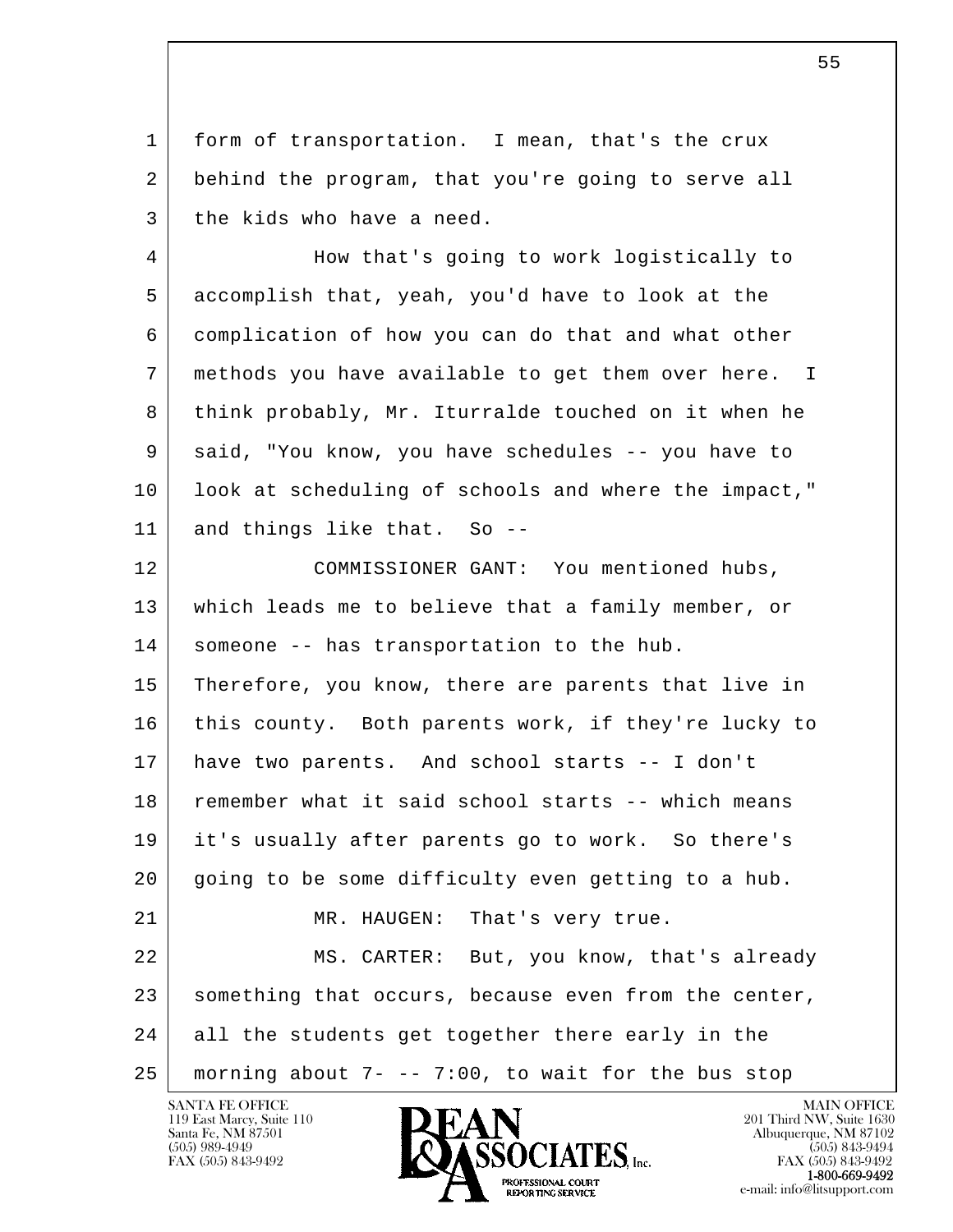1 to come in. But as -- because you're engaged and 2 you want your child to be part of this particular 3 program, you put more effort into ensuring that you 4 make everything -- you're committed to making sure 5 | that your child is going to participate. 6 So that includes even sometimes getting up 7 a little bit earlier, dropping your kid at the hub, 8 and being able to do that. As a parent, myself, I 9 did that for many years, because I went to work at 10 7:30. And I had to be at work at 7:30. So there 11 were times I had to drop my kids off at 7:00. So 12 that was a sacrifice I had to do to be able to do it 13 | for my children. 14 But I believed in the education that they 15 were getting, and, therefore, even my child -- we 16 lived in El Paso, and I had to transfer him over to 17 Canutillo. And I drove him, personally, and went 18 aside from my road and took extra time to take him.

l 19 So, due to this is a different type of 20 programming you're talking about, there are more 21 parents that are interested and doing everything 22 they can to make sure that they will be 23 participating in this program.

 $\overline{\phantom{a}}$  24 COMMISSIONER GANT: Page 49, there's a 25 discussion about having adult students in the

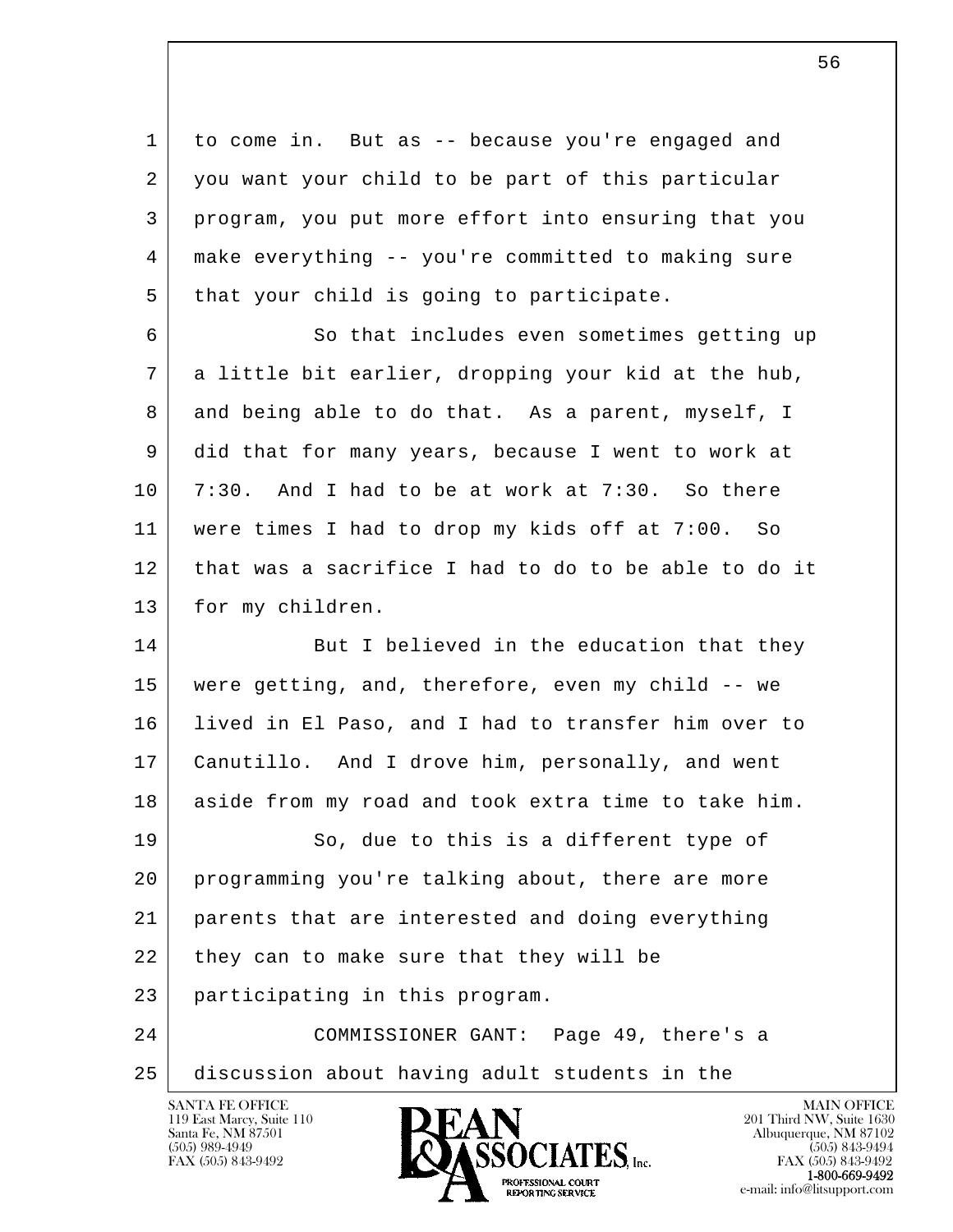l  $\overline{\phantom{a}}$  1 evenings. And my question, is it kind of -- how 2 | many are you planning to have? 3 MR. NEVINS: Lorna. 4 MS. SAMRAJ: Our enrollment projections  $5$  are on  $-$  6 COMMISSIONER GANT: I'm talking about the 7 evening school, though. 8 MS. SAMRAJ: I'm sure we have them here. 9 On Page 1 of Part C, the Educational Plan. 10 COMMISSIONER GANT: Yeah, I saw that. 11 MS. SAMRAJ: Evening students: Fifty for 12 year one; seventy-five for year two; year three is 13 | 100; year four is 150; year five is 185. Those are 14 | the projections. 15 COMMISSIONER GANT: Okay. Now, are those 16 in the evening part of your SEG? 17 MS. SAMRAJ: Yes. 18 COMMISSIONER GANT: They're part of the 19 total count? 20 MS. SAMRAJ: Yes. 21 COMMISSIONER GANT: The 500? 22 | MS. SAMRAJ: I'm pretty sure they are. 23 MR. NEVINS: Sure, they are. We have the 24 total here on the column. 25 COMMISSIONER GANT: I saw that. But

119 East Marcy, Suite 110<br>Santa Fe, NM 87501

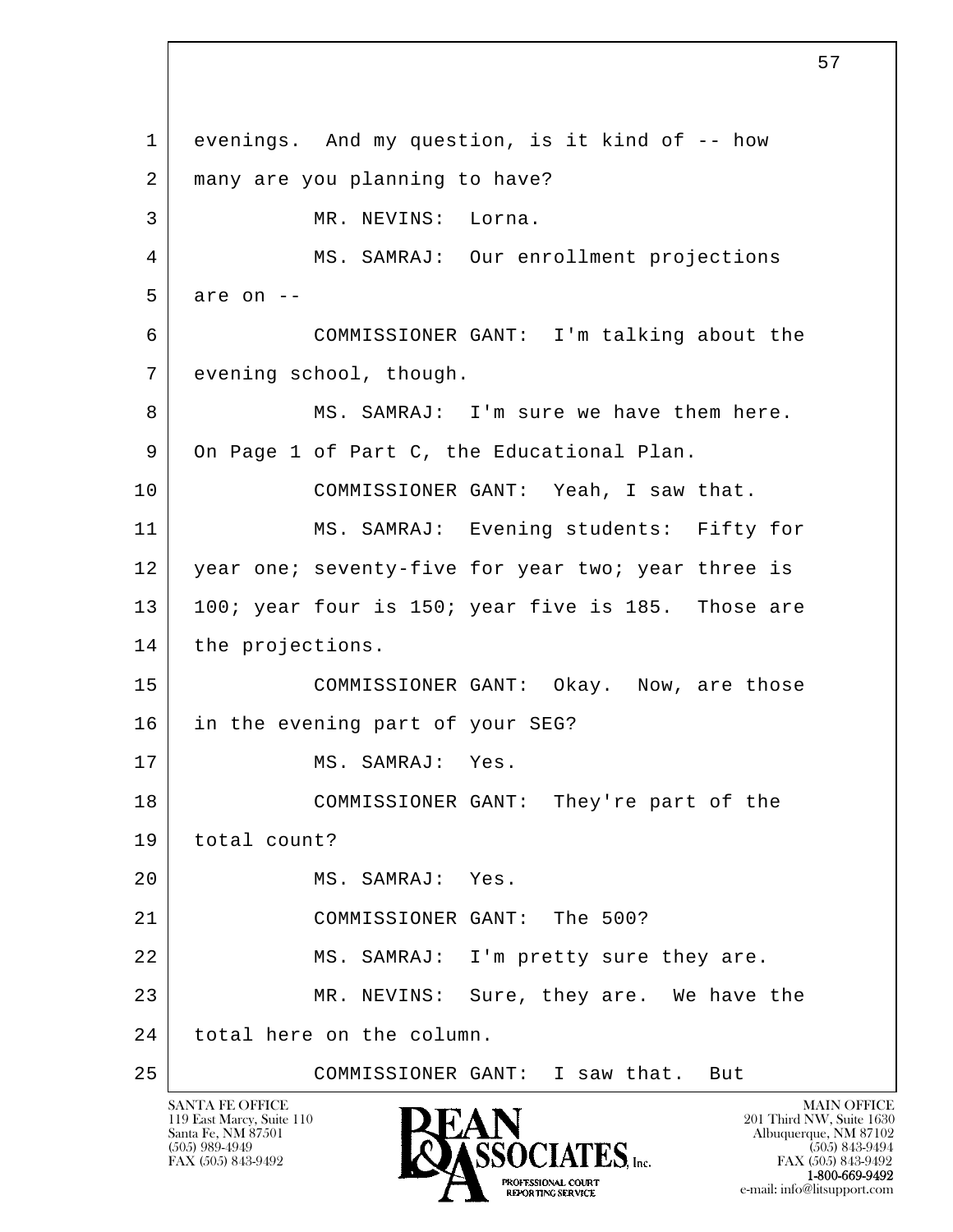l  $\overline{\phantom{a}}$ SANTA FE OFFICE MAIN OFFICE MAIN OFFICE MAIN OFFICE MAIN OFFICE 1 you're going to start school in the morning. 2 MS. SAMRAJ: Uh-huh. 3 COMMISSIONER GANT: So, what if you have 4 enough students to fill your -- your cap during the 5 day? What are you going to do at night? 6 MR. HAUGEN: I would think you still have 7 to offer -- I mean, that's the crux behind the 8 program. If it's the adult program at night -- 9 evening -- that you're talking about, it kind of 10 | runs -- from what I gather, there are separate staff 11 for the two functions. So -- 12 COMMISSIONER GANT: If you hit your cap of 13 500. 14 MR. HAUGEN: Oh, okay. 15 MS. SAMRAJ: If we hit our cap, there will 16 be a lottery process. We'll go into the lottery 17 process for the day program, as well as the night, 18 if we get our cap there. We will stick to our 19 enrollment projections as we recruit and -- and 20 advertise and enroll students. 21 COMMISSIONER GANT: Now, will these 22 evening adults register at the start of the school 23 year? 24 MS. SAMRAJ: They will start at the same 25 time the day students start, if that's what you

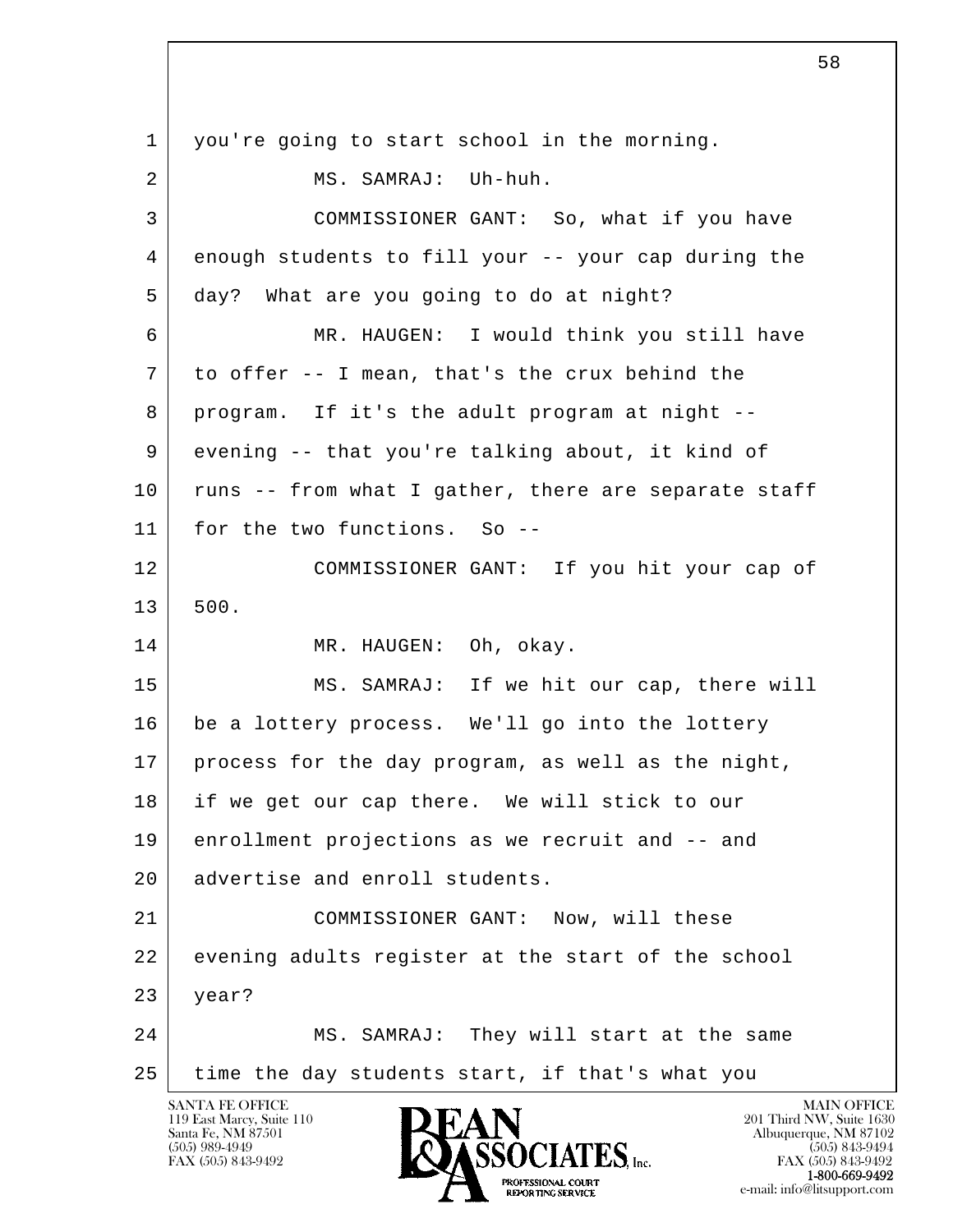1 | mean. The school year?

2 COMMISSIONER GANT: There are charter 3 schools that don't do it that way.

 4 MS. SAMRAJ: The plan is to have them 5 start at the same time. They'll have the same 6 school year.

l  $\overline{\phantom{a}}$  7 COMMISSIONER GANT: Next question, if I 8 may Madame Chair. Basically, it's -- it's on the 9 discipline student policies. And you list 10 New Mexico Statute 22-5-43 [verbatim]. Basically, 11 if you look at that, it deals more with the issuing 12 of medications to students and not primarily for 13 student discipline, okay? Student discipline is 14 more carried in Section 6.11.2, New Mexico 15 Administrative Code, and Sections 22-2-1 and 22-2-2, 16 New Mexico Statutes Annotated 1978. Those are the 17 details. This one you listed here is very generic. 18 MS. SAMRAJ: Is that in the appendix, or 19 is it in the narrative? 20 COMMISSIONER GANT: It's in both, okay? 21 | It's very generic. And one of my issues is with 22 SpEd students. There are very specific things that 23 | must be said and done for SpEd students. 24 MS. SAMRAJ: We will comply with the law. 25 COMMISSIONER GANT: I know that's what you

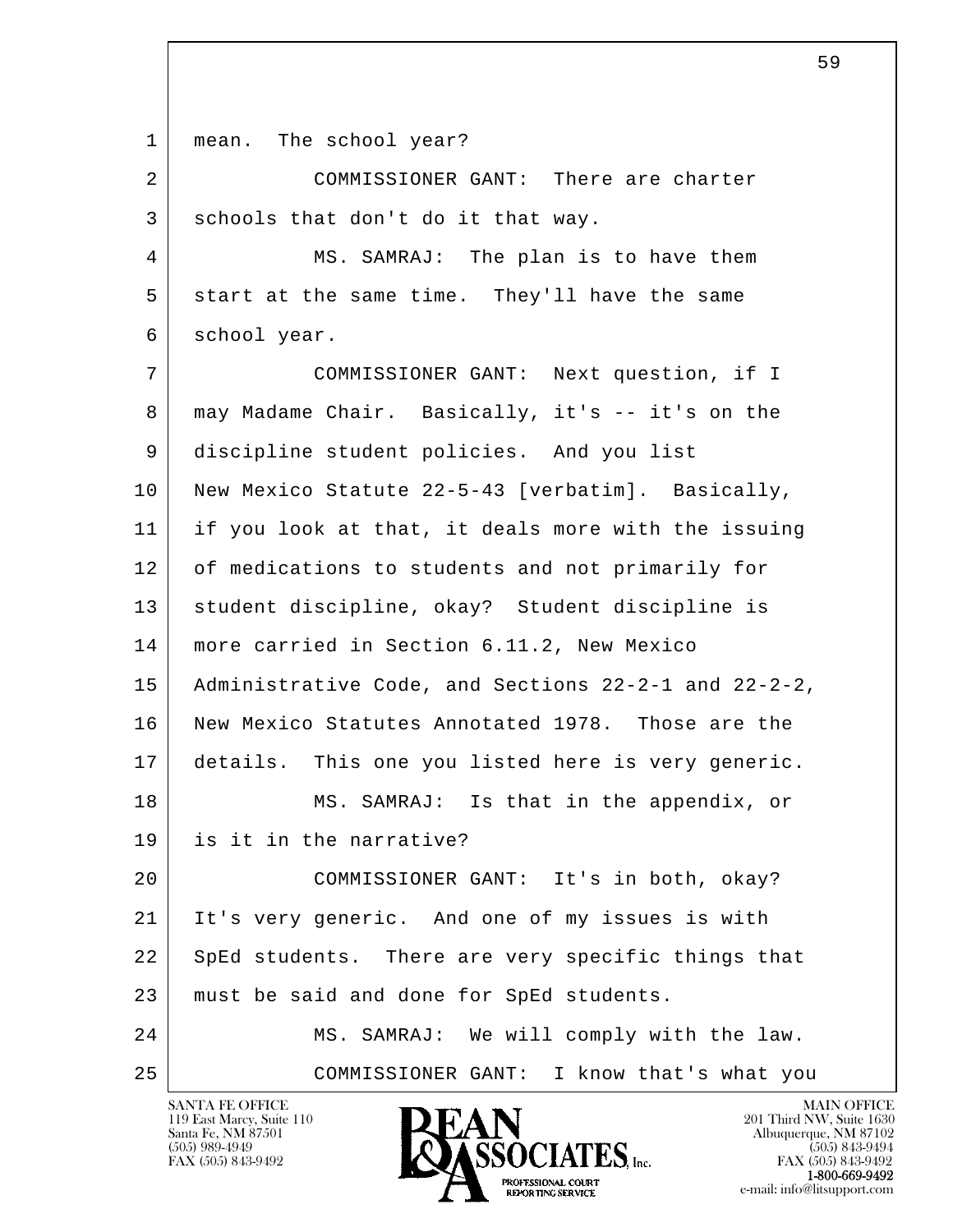| 1  | said. State and federal laws?                        |
|----|------------------------------------------------------|
| 2  | MS. SAMRAJ: Yes.                                     |
| 3  | COMMISSIONER GANT: But I'm a person -- I             |
| 4  | don't know about others -- that wants specificity.   |
| 5  | You know what I'm saying?                            |
| 6  | MR. HAUGEN: Uh-huh. When you're talking              |
| 7  | SpEd kids, obviously, you're going to a different    |
| 8  | arena there in terms of what you have to do          |
| 9  | administratively, or -- on the teaching side as      |
| 10 | well, because you have to look at, you know, the     |
| 11 | condition, the handicapping condition, is it a       |
| 12 | manifestation of that and stuff. So, yeah, you have  |
| 13 | to really be cognizant of what the process is for    |
| 14 | that particular area of concern, should it arise.    |
| 15 | COMMISSIONER GANT: I'm trying to. That's             |
| 16 | fine, the answer. Okay, I got it.                    |
| 17 | Now, let me find the rest of it. I had               |
| 18 | some more on here, if my computer doesn't die on me. |
| 19 | But it's an Apple, so it won't. It's not a PC, like  |
| 20 | she's got over here.                                 |
| 21 | All right. The founders do know -- now,              |
| 22 | on Page 58, you talk about the funding for           |
| 23 | facilities. And one of the sources you gave was      |
| 24 | capital outlay from the PSCOC. You do know that you  |
| 25 | have to wait to have your charter renewed in five    |

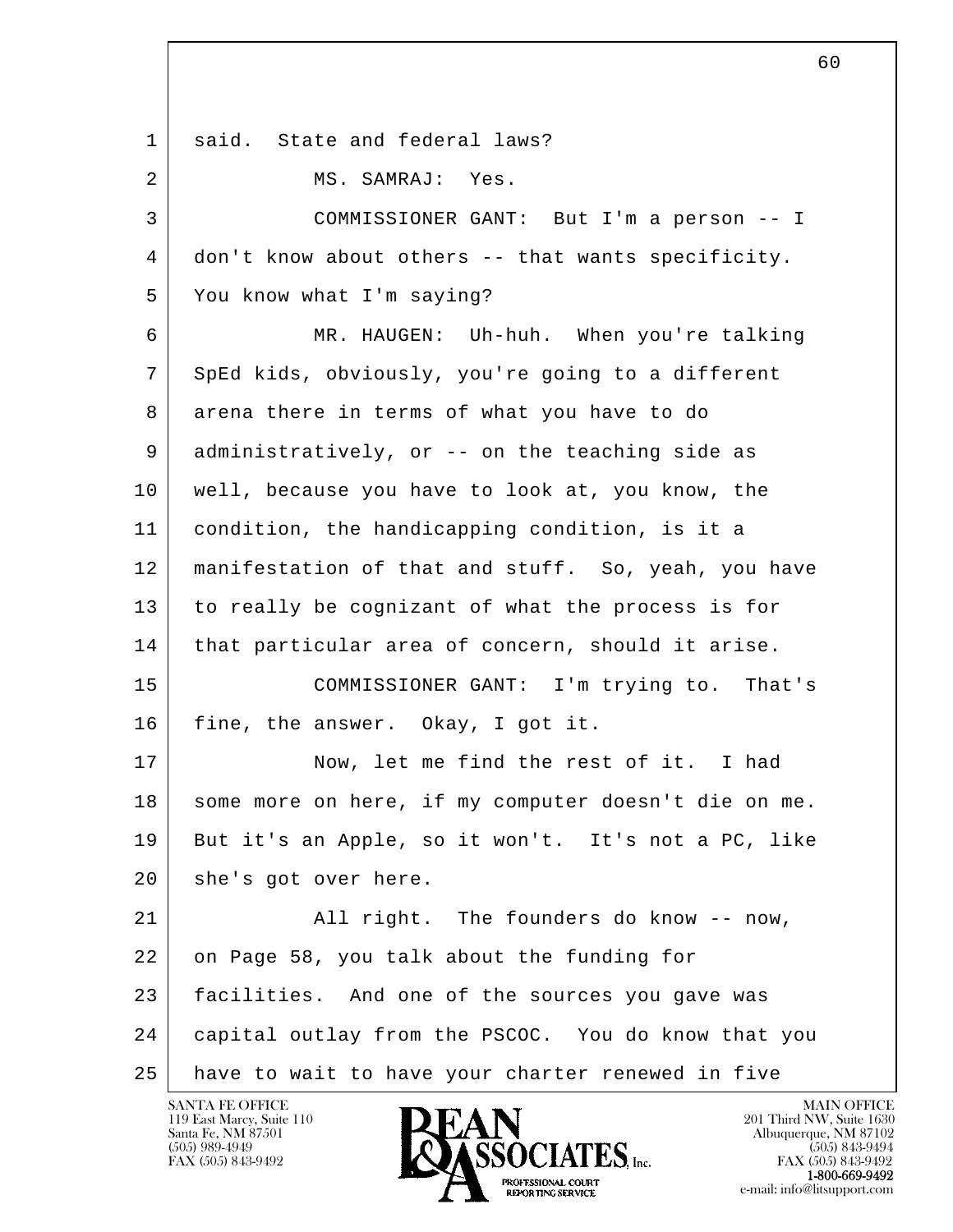l  $\overline{\phantom{a}}$  1 years. 2 MR. NEVINS: That's correct. 3 COMMISSIONER GANT: Okay. So you won't 4 even consider that. But my next question is, you 5 stated that the District has SB-9 coming up, a mill 6 levy vote coming up. What if that doesn't pass? 7 And it doesn't always pass in the State of New 8 Mexico. Okay. That's listed on Page 58. SB-9. 9 That's one of the main sources you listed as -- 10 | MS. SAMRAJ: Here. 11 COMMISSIONER GANT: It doesn't always 12 pass. 13 MR. NEVINS: That's correct, sir. I can 14 call your attention to one of the appendices, where 15 we have letters of support. And one particular 16 letter addresses the issue of capital. And that is 17 from the Charter School Development Corporation, 18 part of Western States, which is the utility. 19 COMMISSIONER GANT: I understand that. 20 MR. NEVINS: You probably know about that. 21 | And you know that their commitment is not in stone, 22 because we have not been approved yet. But they 23 have made a commitment. They know what our target 24 population is. They know where the school hopes to 25 be located, and they said that they would fund a

119 East Marcy, Suite 110<br>Santa Fe, NM 87501

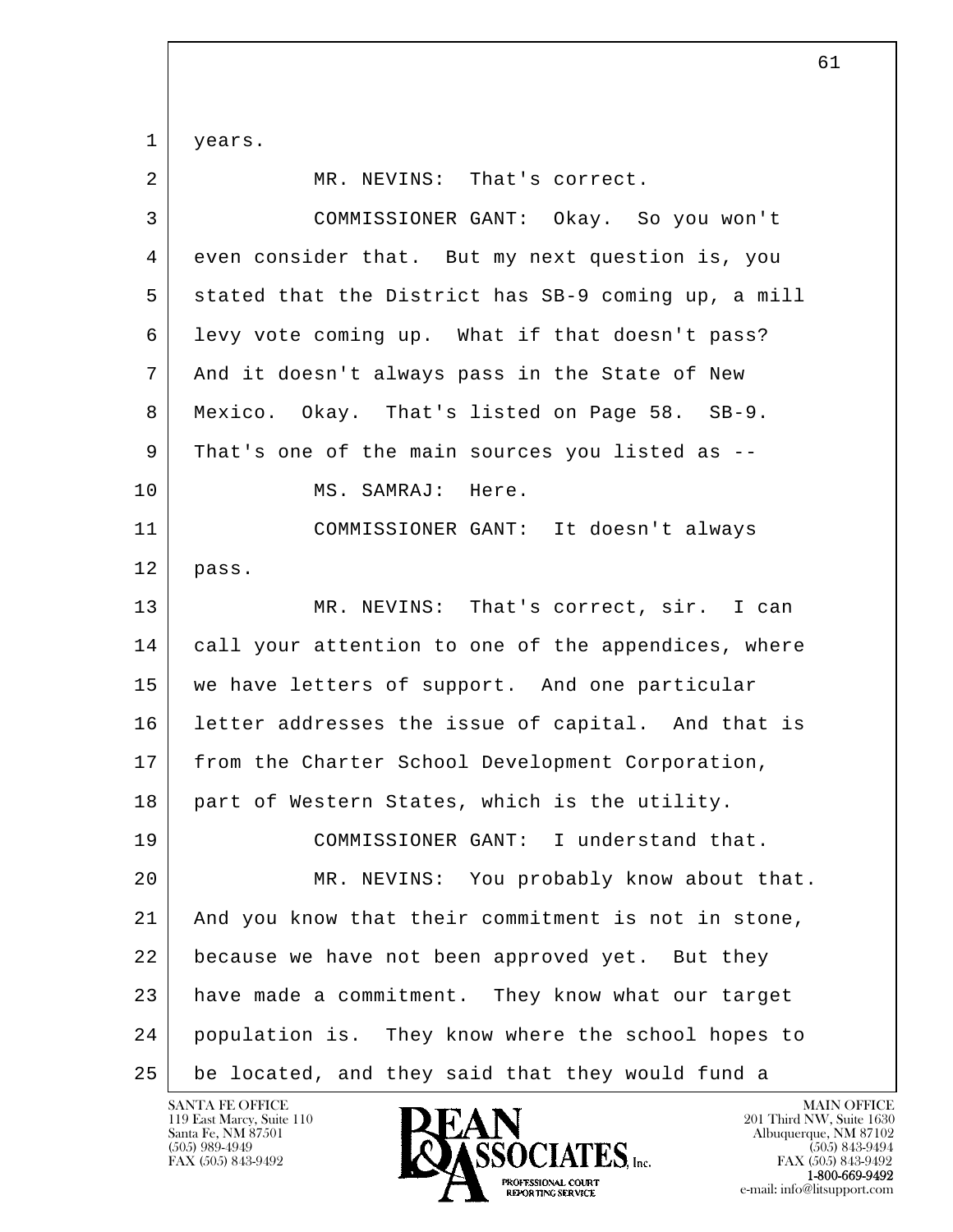| 1  | facility, should we come to their request.           |
|----|------------------------------------------------------|
| 2  | COMMISSIONER GANT: Okay. I sat on the                |
| 3  | Public School Capital Outlay Council. And I see the  |
| 4  | lease assistance given to schools every month, if    |
| 5  | you will, every year. And I know how much they are.  |
| 6  | And I know that, right now, charter schools are      |
| 7  | paying more than -- almost \$7 million out of their  |
| 8  | operating costs. And you believe your \$9.00 that    |
| 9  | you list on Page 58 is going to cover your needs?    |
| 10 | MR. NEVINS: Well, it's a good question.              |
| 11 | And the reason we came up with that number is, after |
| 12 | talking to Richard Romero, who is supposed to be in  |
| 13 | charge of the southern part of the state -- he works |
| 14 | for the Public Facilities folks in Albuquerque. And  |
| 15 | he and I and Lorna sat down with him and went over   |
| 16 | that number, and he thought it was a reasonable      |
| 17 | number for the district.                             |
| 18 | COMMISSIONER GANT: And that \$9.00, if I             |
| 19 | may, probably will not cover your mai- -- I know     |
| 20 | you've got maintenance and repair costs listed in    |
| 21 | your budget.                                         |
| 22 | MR. NEVINS: Sure, we do.                             |
| 23 | COMMISSIONER GANT: So that \$9.00 is just            |
| 24 | going to be the lease rental.                        |
| 25 | MR. NEVINS: That's what I understand.                |

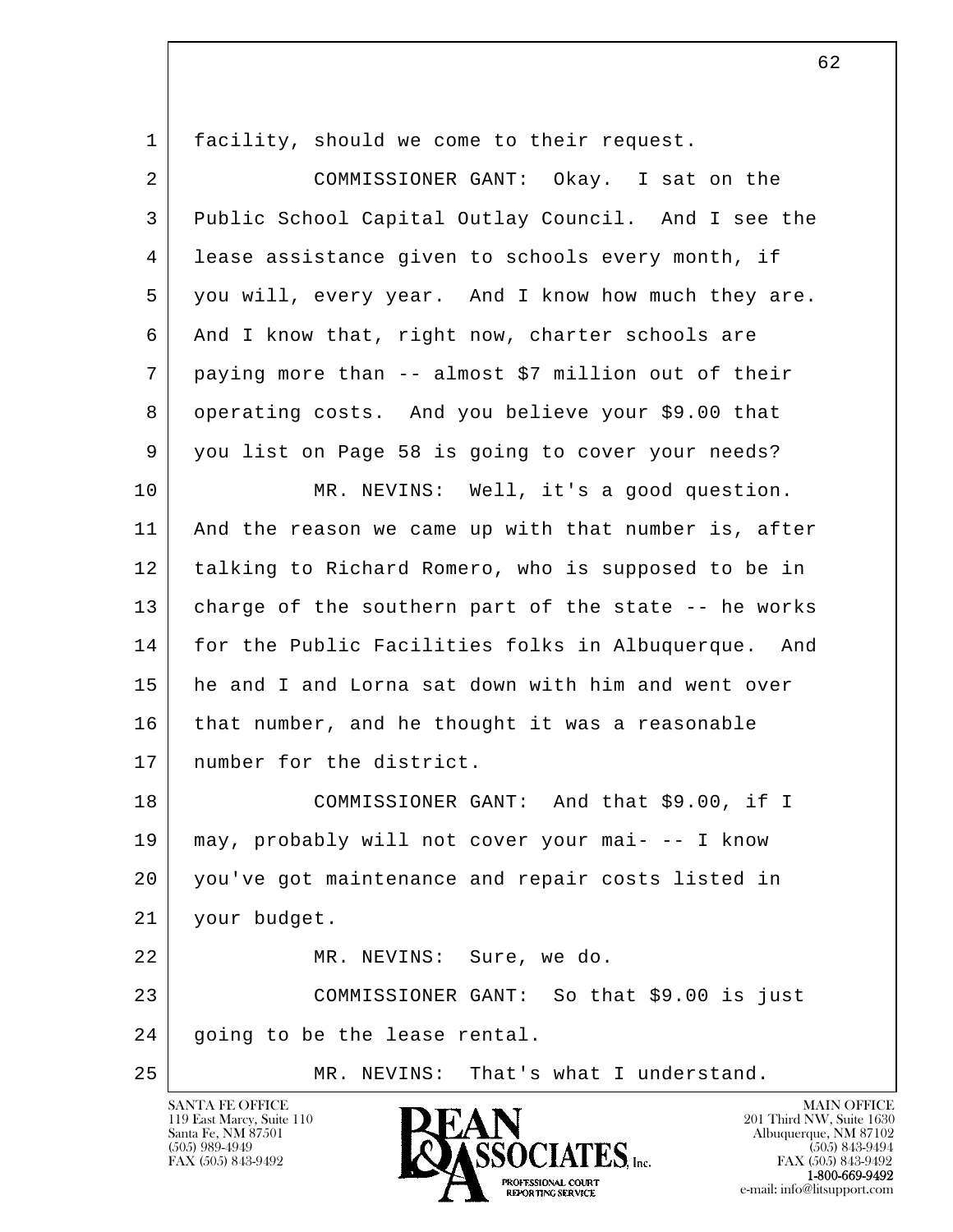l  $\overline{\phantom{a}}$  1 COMMISSIONER GANT: Okay. I just know 2 that this has caused trouble for charter schools. 3 MR. NEVINS: And that's why we went to 4 Richard Romero, to see -- 5 COMMISSIONER GANT: I also know we're 6 coming out with a standardized lease for all charter 7 schools that's going to stop some of -- 8 MR. NEVINS: And we're in favor of that, 9 by the way. 10 COMMISSIONER GANT: All right. Grading. 11 It's in your appendix, Page 51. You say C-minus is 12 a passing grade. If you don't get a C-minus, you 13 | don't get credit for the course, if I remember 14 reading it. Of course, I'm old and blind, so I -- 15 it's on Page 51 of the appendices. 16 MR. NEVINS: Do you know which appendix it 17 is? 18 COMMISSIONER GANT: All I know is it's on 19 Page 51. It's -- 20 MS. SAMRAJ: Can you read that sentence 21 for me, Commissioner Gant, so I can identify -- 22 COMMISSIONER GANT: My question is -- you 23 | really don't have to go look at the page. What is  $24$  the percentage -- you know, A is a 90; B is a 25 whatever; C is a whatever. What are your -- you

119 East Marcy, Suite 110<br>Santa Fe, NM 87501



FAX (505) 843-9492 FAX (505) 843-9492 1-800-669-9492 e-mail: info@litsupport.com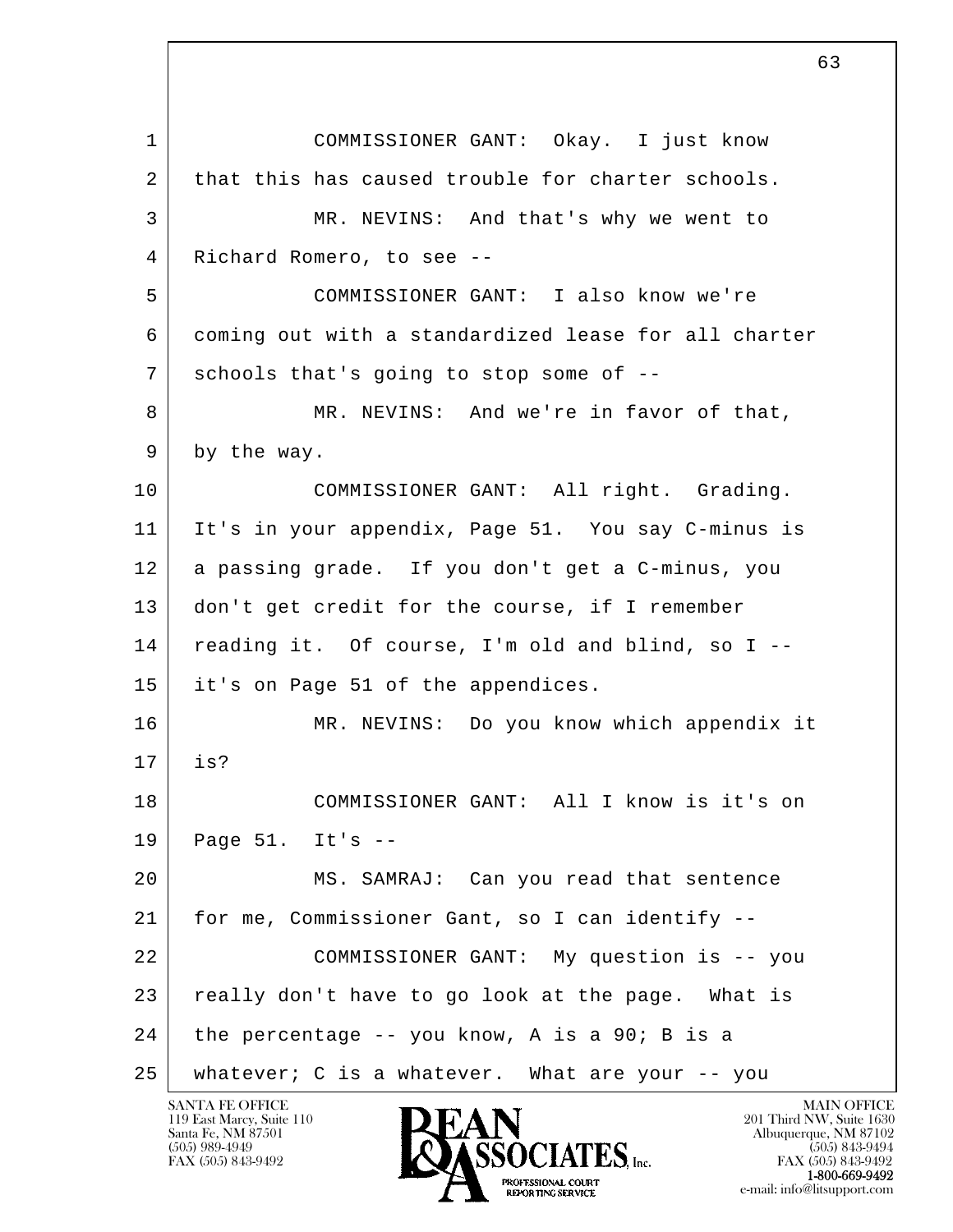l  $\overline{\phantom{a}}$  1 know, some of them in some schools we've seen, the 2 percentage is so low, even my cat could pass it, 3 | okay? So what are your percentages? 4 MS. SAMRAJ: You can answer that. 5 COMMISSIONER GANT: I don't remember  $6$  seeing  $-$  7 MR. NEVINS: Commissioner Gant and 8 Commissioners, may I draw your attention to 9 Appendix E in the handbook, Page 11? And it talks 10 about student promotion and retention policies 11 beginning in grade seven and eight. And then 12 there's a separate discussion of grades nine through 13 twelve. And, so, I'm just going to briefly read one 14 of the paragraphs, and then go on in general. 15 But it says, "Students must demonstrate 16 they're on track to master 80 percent of all course 17 content in order to be promoted to the next grade 18 level." This is Page 11, Appendix E. "If a student 19 falls below the 80-percent mastery in one or more 20 subjects, they will be promoted if the grade below 21 mastery is in the 70- to 79-percent range, the 22 student has consistently completed assignments and 23 has demonstrated an effort to improve, and, the 24 | classroom teacher recommends promotion. Students 25 who do not meet these criteria may only be promoted



FAX (505) 843-9492<br>**1-800-669-9492**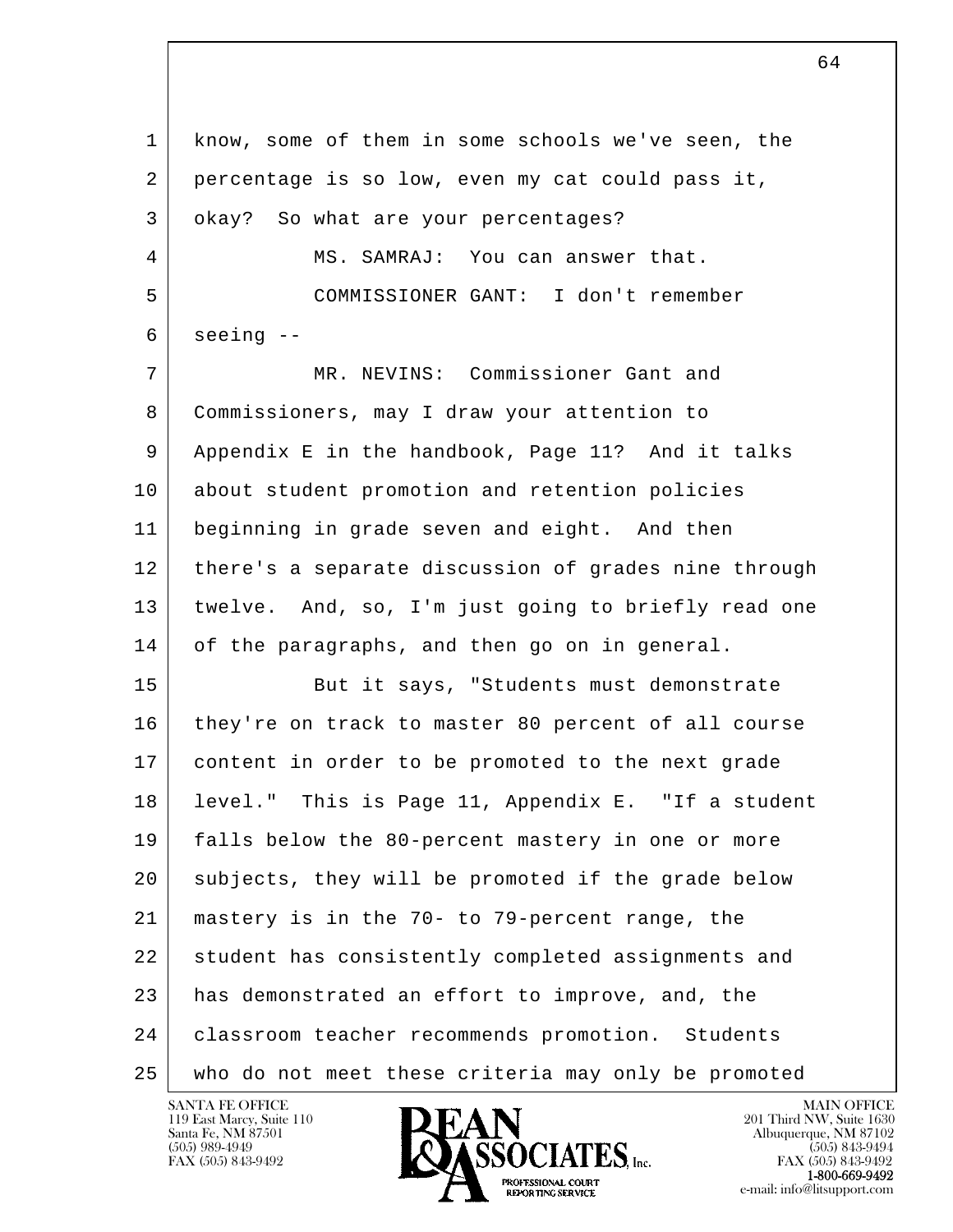l  $\overline{\phantom{a}}$ 1 at the discretion of the principal." 2 So I turn to Mr. Haugen to talk about 3 these issues that are very sensitive to both the 4 parents and the student in terms of promotion, and 5 also, to include the special ed focus. 6 MR. HAUGEN: What I'm familiar with -- 7 it's kind of like a grade placement committee 8 situation, where you have kids, at the end of the 9 year, they don't pass the State examinations which 10 | may be required for them, or their core contents 11 during the course of the year. 12 Obviously, it says in here you can have 13 | this -- you know, three different criteria that you 14 can follow to do that, or it comes down to the 15 administrator making the decision. And that would 16 have to be in conjunction, like it said there, with 17 the parents, obviously, and you have to have the 18 | teachers, okay? Because sometimes there's 19 mitigating circumstances that exist that maybe the 20 teacher is not aware of, the parents -- it's 21 important to get all the parties there, okay? 22 We're not talking about a great number of 23 kids, but I think it's important to have that 24 conversation to ensure that that conversation takes 25 place before any action is taken. I think that's

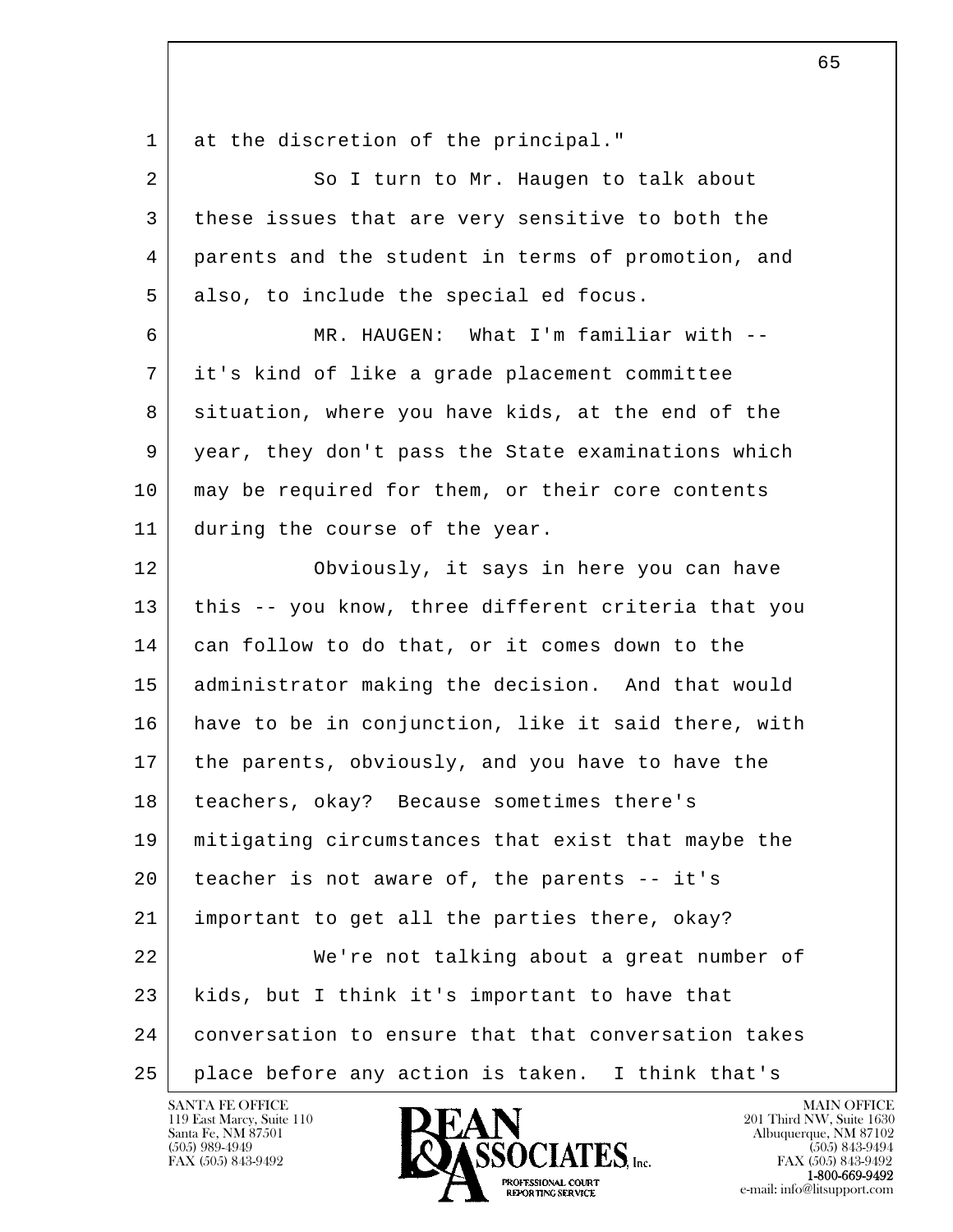1 critical.

| $\overline{a}$ | Myself, I believe, you know, if there are            |
|----------------|------------------------------------------------------|
| 3              | no mitigating circumstances, you know, at some       |
| 4              | point, you have to hold kids accountable. You know,  |
| 5              | if the school is going to have high standards, that  |
| 6              | means you have to tow the line somewhere along the   |
| 7              | way in these particular areas.                       |
| 8              | So, as far as the C-minus, I would count             |
| 9              | that as a 70 myself, so $-$ -                        |
| 10             | COMMISSIONER GANT: Just asking. I                    |
| 11             | just -- one last question, Madame Chair, that        |
| 12             | doesn't really -- it does and doesn't pertain to the |
| 13             | charter. And maybe you can answer this.              |
| 14             | Has the State, the PED, provided any                 |
| 15             | training whatsoever on the PARCC?                    |
| 16             | MR. HAUGEN: That, I could not answer.                |
| 17             | I've been across the line. So I'm finishing up here  |
| 18             | in a few weeks over there, so --                     |
| 19             | COMMISSIONER GANT: Well, you better catch            |
| 20             | up real quick. Are Texas doing PARCC?                |
| 21             | MR. HAUGEN:<br>No.<br>They have their own            |
| 22             | stuff -- torture for people, too.                    |
| 23             | MR. NEVINS: Commissioner Gant, that's an             |
| 24             | excellent question, because you know, and I'm sure   |
| 25             | the other Commissioners know, that in 2015, we're    |

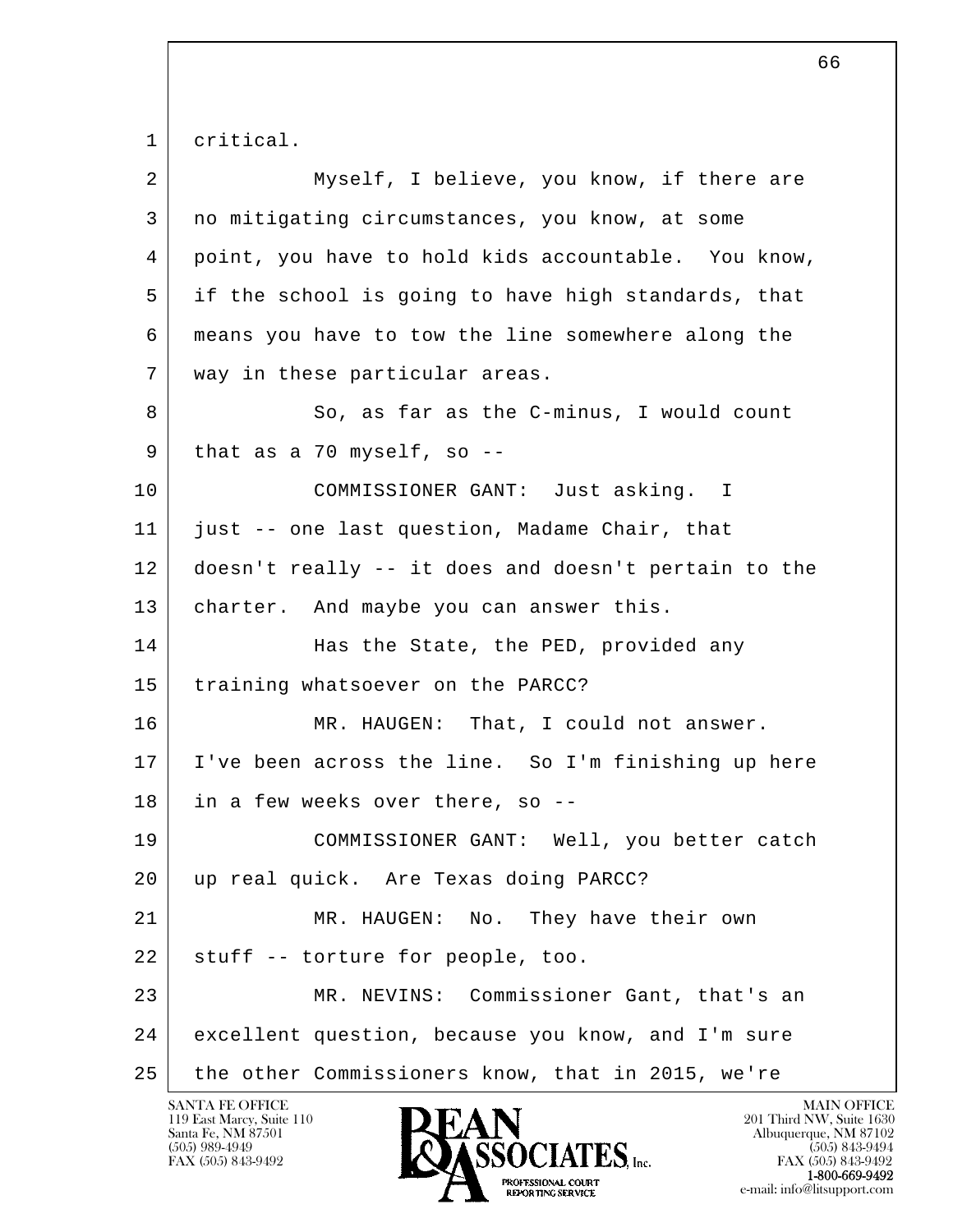l  $\overline{\phantom{a}}$  1 going to migrate to PARCC from SBA in certain areas.  $2$  And, that, when we do our  $-$  assuming we're 3 approved -- our professional development, people 4 have to understand what that all means. We have 5 discussion of PARCC in our -- 6 COMMISSIONER GANT: I saw that. 7 MR. NEVINS: As you know. So we were made 8 aware of PARCC, and then we did our research on what 9 that means. 10 COMMISSIONER GANT: The reason I'm asking, 11 in September, the Commission has a meeting with some 12 of the staff from the PED to try to figure out what 13 the school grading is and what the teacher 14 evaluation is. I -- 15 MR. NEVINS: I just want to make one other 16 extraneous comment. In the newspaper yesterday, 17 Washington Post, they did a survey of parents across 18 the U.S. And they asked, "Do you know what 'Common 19 Core' means?" And two-thirds of the parents did not 20 know what -- had never heard of Common Core, 21 two-thirds. Of the one-third that did, most of them 22 got it wrong. They thought that Common Core was not 23 going to help their kids succeed. So we need to do 24 a lot in terms of education. 25 COMMISSIONER GANT: Appreciate that. Your

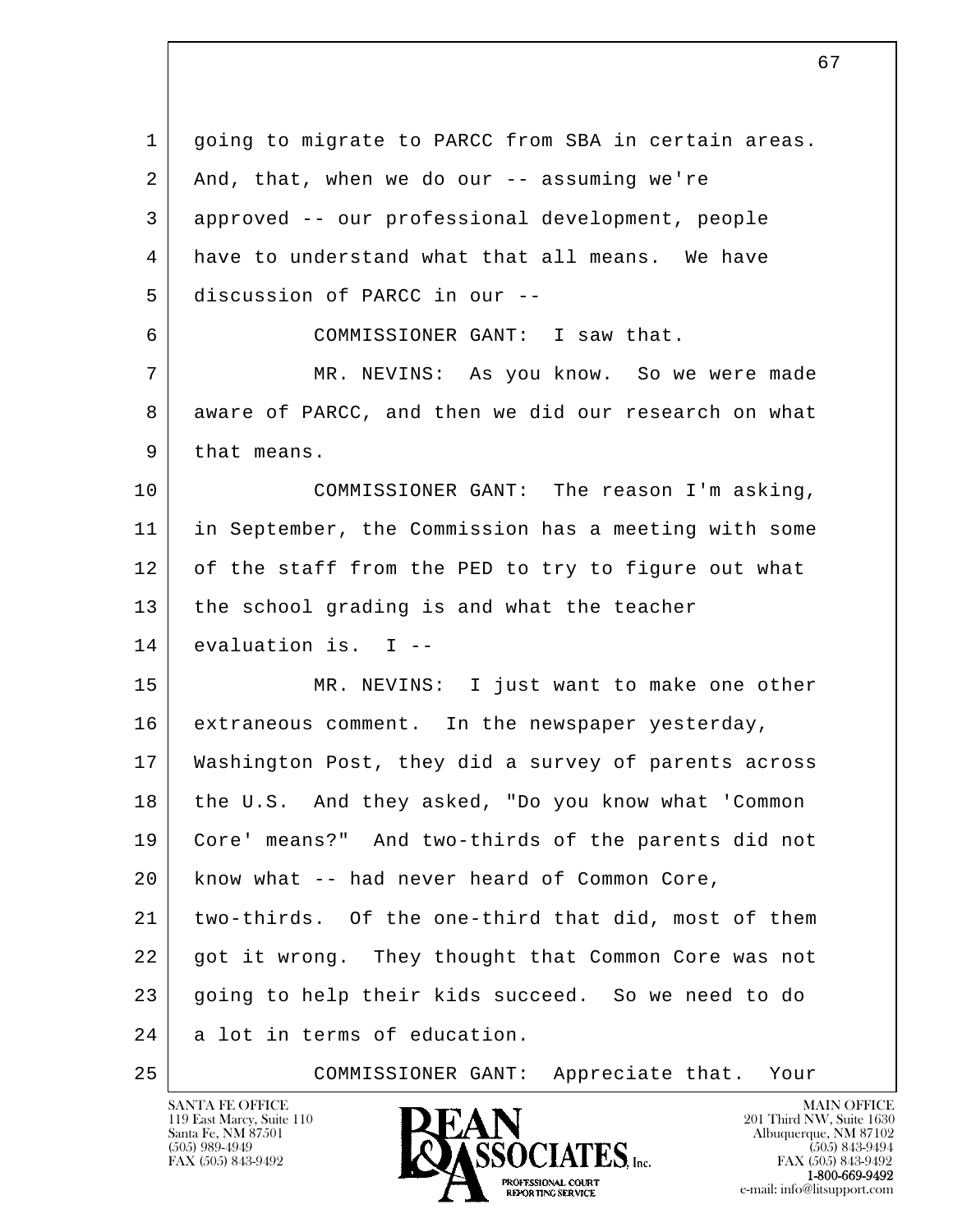l  $\overline{\phantom{a}}$  1 turn. 2 THE CHAIR: Thank you. Is there anywhere 3 in your application, other than the PSCOC letter, 4 that breaks out your day and evening students? 5 MS. SAMRAJ: Yes. 6 THE CHAIR: They have it for the fifth 7 year, 315 day students and 185 night students. 8 MS. SAMRAJ: It's on Paqe 1 of the Part C 9 of the application. 10 THE CHAIR: Well, it's a lump number. I'm 11 asking for a breakout. 12 MS. SAMRAJ: You mean grade-wise, or 13 | night -- just the evening and the day? 14 THE CHAIR: Yes. 15 MS. SAMRAJ: Yeah, it's broken down on 16 Part C. 17 MR. NEVINS: Do you want to read it to 18 | them? Madame Chairman, just to be clear, were you 19 looking at the -- 20 THE CHAIR: Are you saying Page 1? 21 MS. SAMRAJ: Correct. I have a question 22 here, because, you know, there was a little bit of 23 discrepancy in submitting our documents. I don't 24 know if you have the one that has the appendices 25 that complements, or is a supplement to see --

 $\sim$  68

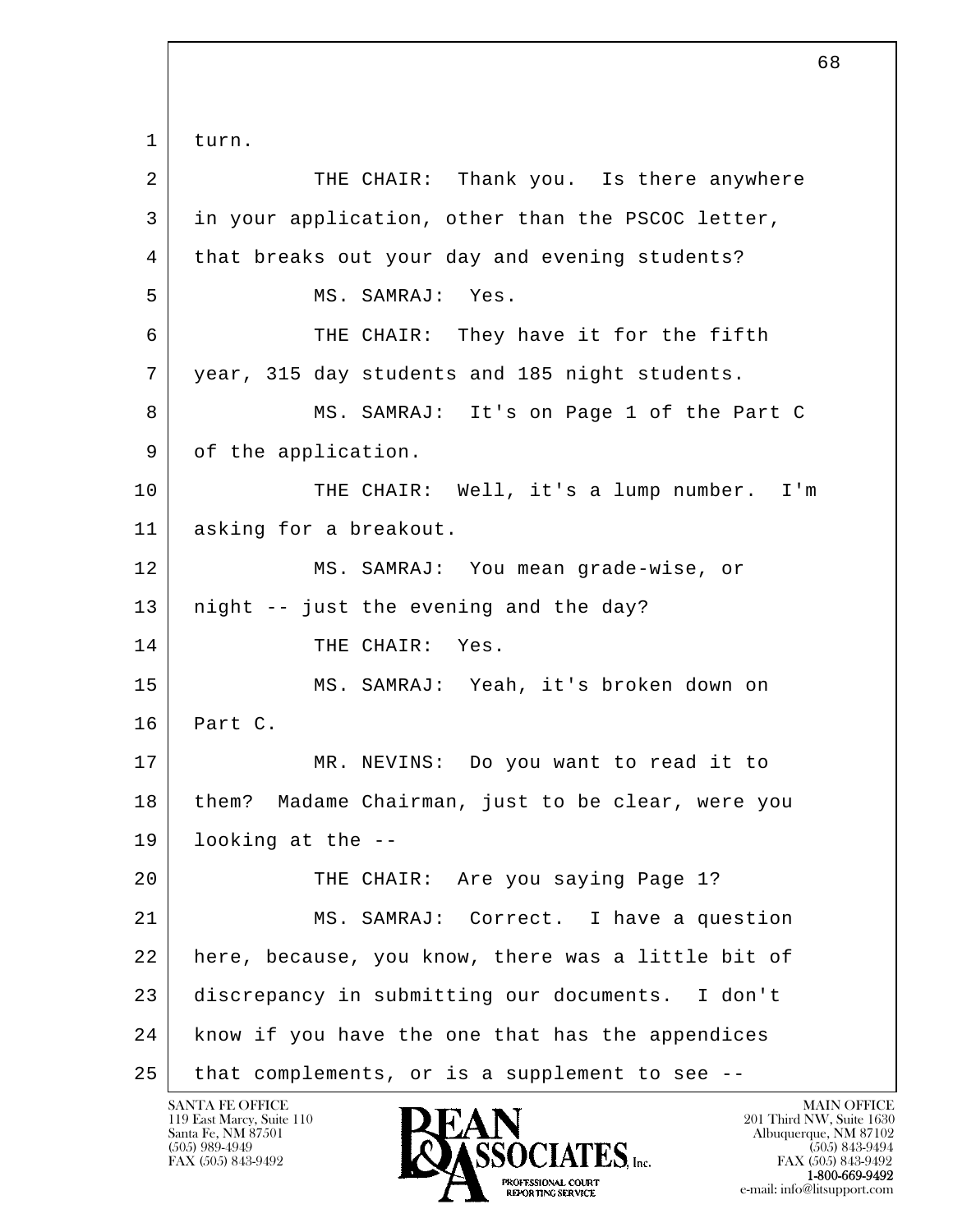l  $\overline{\phantom{a}}$ 1 | MR. GERLICZ: You should have all the 2 appendices. 3 MS. SAMRAJ: So this is what it looks 4 like. (Indicates.) 5 MR. NEVINS: This is what it looks like on 6 our Page 1. 7 COMMISSIONER GANT: Page 1 of what? 8 | THE CHAIR: Page 1 of what? 9 MS. SAMRAJ: Of the application, Part C, 10 "Educational Plan." 11 THE CHAIR: I'm looking at Page 3, 12 | "Education Plan." 13 MS. SAMRAJ: Commissioner Shearman, it 14 could be in Appendix U, because we could not submit 15 the tables in the application initially. 16 MR. GERLICZ: That has happened; we know  $17$  that. 18 THE CHAIR: I have a table right here. 19 MS. SAMRAJ: We're making sure 20 Commissioner Shearman has it, Tony. 21 MR. NEVINS: Here's the issue, if we could 22 just talk to it. We called it to the attention of 23 the Commission. They asked us to upload this, which 24 is what you have here. But whether it got to you, I 25 | can't answer the question.

119 East Marcy, Suite 110<br>Santa Fe, NM 87501

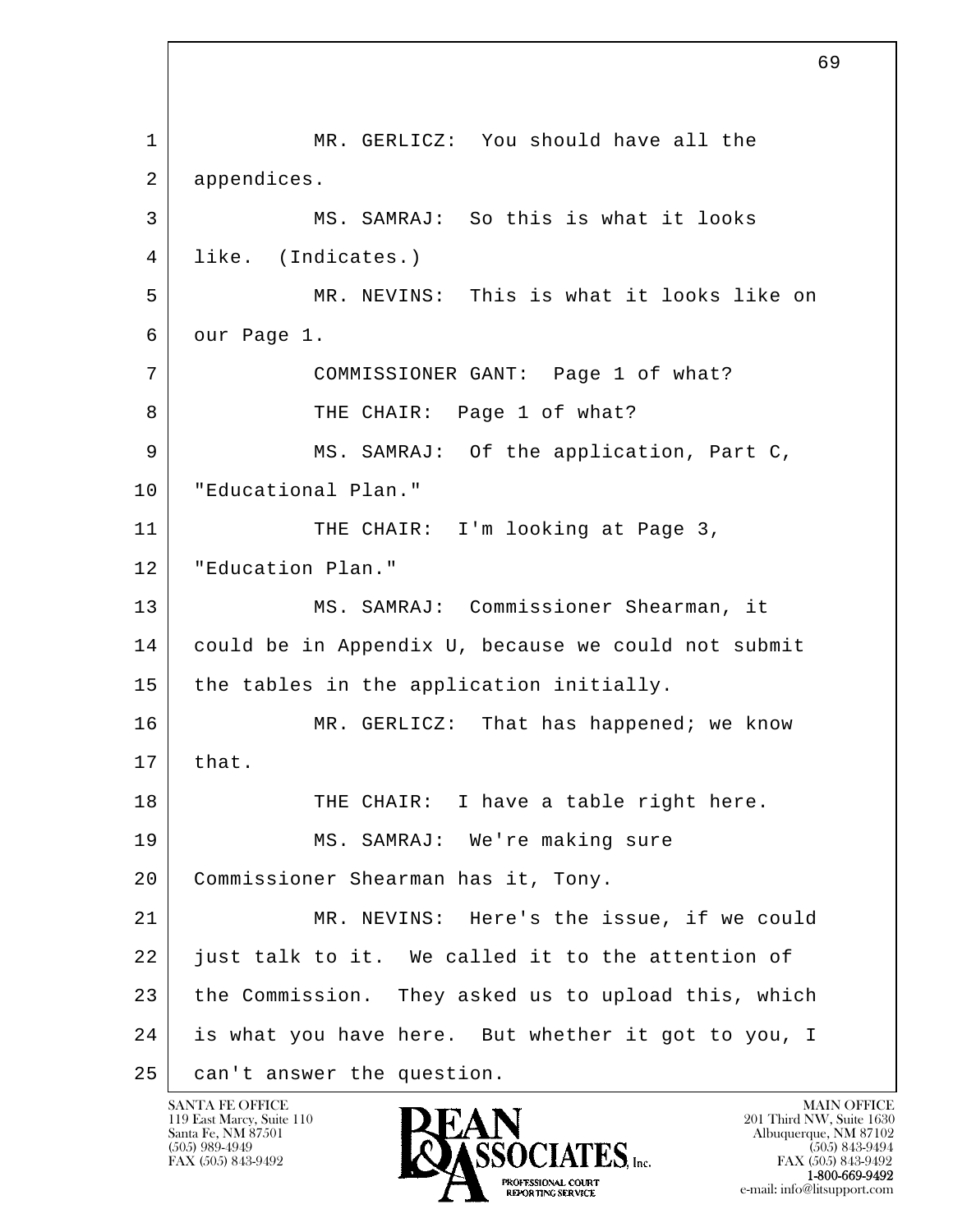l  $\overline{\phantom{a}}$  1 MS. SAMRAJ: It should be in Appendix U, 2 if not there. 3 THE CHAIR: We had quite a discussion last 4 year when you all were proposing to use college 5 students, graduate students, as your educational 6 assistants. Tell me how that is fitting into this 7 year's plan. 8 MS. SAMRAJ: The plan is the same. We've 9 tried to become more clear in explaining how they 10 are going to -- how they are going to be used in the 11 classroom, what kind of supervision they'll have, 12 what kind of training and evaluation. 13 They will be students that will be -- 14 NMSU, College of Health Sciences will help us 15 identify those students who will be in turns. They 16 will be subject-competent. They will work under the 17 direction of the classroom teacher. 18 In our budget narrative, we have an 19 explanation of how we came up with how many EAs or 20 IAs we're going to use. For example, grade seven 21 and eight in middle school, every math and English 22 | teacher will be supported with three instructional 23 assistants. Every science, in seven and eight, will 24 be supported by one instructional assistant. 25 | THE CHAIR: So you have changed the

119 East Marcy, Suite 110<br>Santa Fe, NM 87501

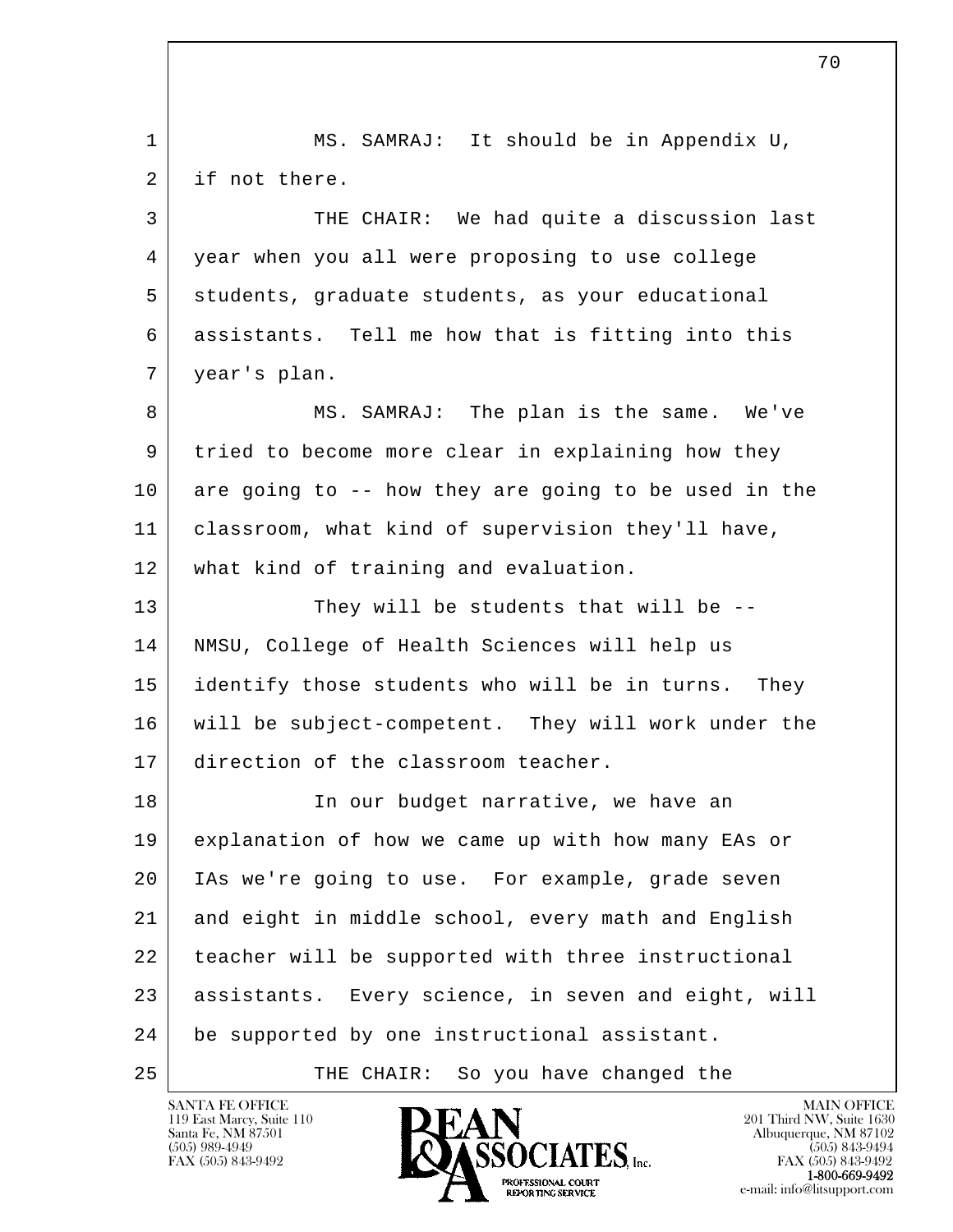l  $\overline{\phantom{a}}$  1 terminology from "educational assistants" -- 2 MS. SAMRAJ: No. We've always used 3 "instructional assistant." I think there was some 4 misunderstanding, because it's so close to 5 "educational assistants." We did retain the same  $6$  name. 7 THE CHAIR: But these are unpaid --8 MS. SAMRAJ: They are paid. They are in 9 the budget. We have them prepaid. 10 | THE CHAIR: Who has them? 11 MR. NEVINS: We do. \$15 an hour. 12 THE CHAIR: Under the SEG funding? 13 MS. SAMRAJ: Correct. I can point it out 14 to you in the budget, if you wish. They are in the 15 same place where you have teacher salaries. 16 THE CHAIR: That's where the confusion is. 17 | MS. SAMRAJ: They will not be full-time. 18 They will be part-time. Nobody will work more than 19 50 percent. 20 MR. GERLICZ: Instructional aides, 21 educational aides have to go through the proper 22 | training. They don't have to be teacher certified, 23 but they have to go through proper training. 24 THE CHAIR: Sixty hours. 25 MR. GERLICZ: I'm not sure what the

119 East Marcy, Suite 110<br>Santa Fe, NM 87501

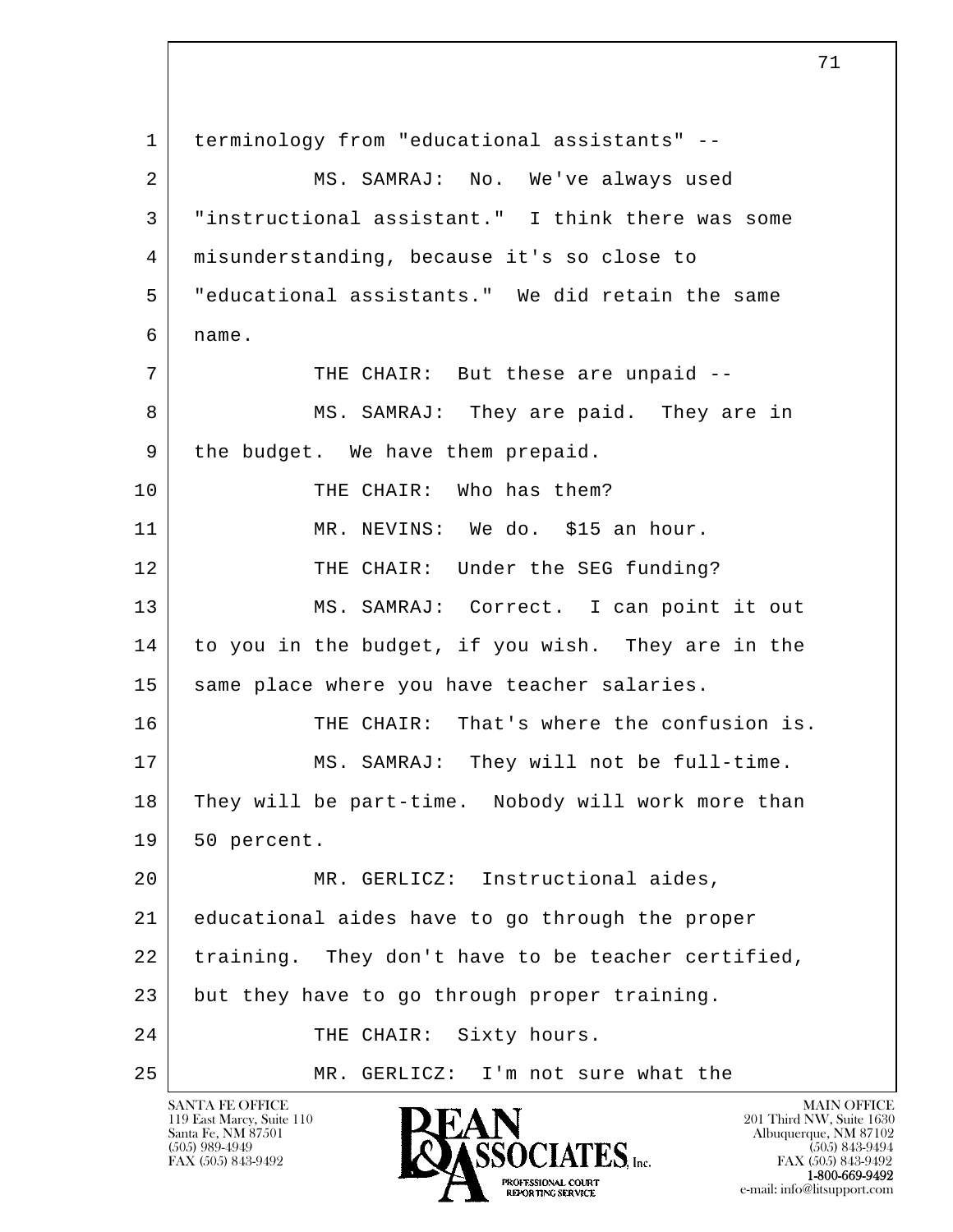l  $\overline{\phantom{a}}$  1 minimum is, but they have to go through 2 State-sanctioned proper training. 3 THE CHAIR: The equivalent of an 4 associate's degree. Do they have to be certified? 5 MR. GERLICZ: They have to have a 6 certificate saying they've gone through whatever the 7 State requires as the program. 8 THE CHAIR: So, in order to be paid as 9 instructional assistants through SEG funding, they 10 have to be certified. 11 MR. GERLICZ: Yes. But I want to be 12 clear, that's not the same certification. It's a 13 different program. I'm not even sure if the State 14 calls it a certification. They have to demonstrate  $15$  that they've gone through  $-$ 16 THE CHAIR: It's educational assistant 17 certification. 18 MR. GERLICZ: Okay. That would be --19 THE CHAIR: So, in order for these 20 instructional assistants to be paid, they must have 21 | this certification. Am I correct? 22 | MR. GERLICZ: You know, I'm not a lawyer, 23 but that is my understanding. 24 THE CHAIR: Will they have the 25 certification?

119 East Marcy, Suite 110<br>Santa Fe, NM 87501

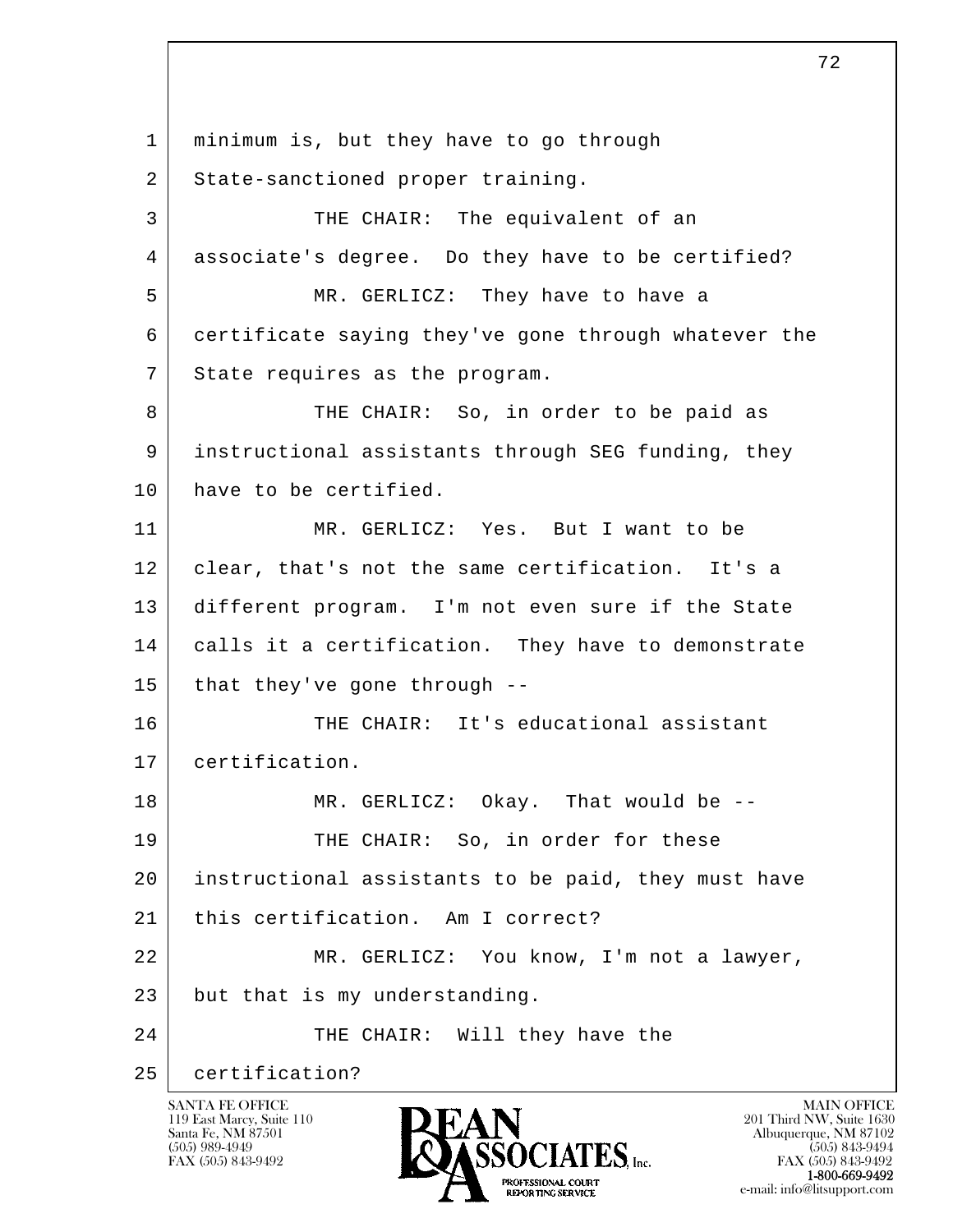| $\mathbf 1$ | MR. NEVINS: Madame Chairman, we will make            |
|-------------|------------------------------------------------------|
| 2           | sure that they have the appropriate certification.   |
| 3           | But we want to add one more level to that, if we     |
| 4           | may. All of the folks who are recommended to be      |
| 5           | these assistants will come from the graduate school  |
| 6           | at New Mexico State College of Health Sciences. We   |
| 7           | have asked them, and they have written a letter of   |
| 8           | support, saying that they will identify the suitable |
| 9           | candidates.                                          |
| 10          | One of the things they'll have to do is go           |
| 11          | through a background check. Another thing, they'll   |
| 12          | have to go through all the State requirements and    |
| 13          | ultimately pass the screening. As the head           |
| 14          | administrator.                                       |
| 15          | MR. GERLICZ: And, Madame Chair, I would              |
| 16          | think that much depends, as well, on the definition. |
| 17          | It's not the same concept as having a graduate       |
| 18          | student come in and sit in the classroom and sit     |
| 19          | with students. But it's not unusual for students to  |
| 20          | have mentors outside of school, and so it really     |
| 21          | does depend on how we define that.                   |
| 22          | THE CHAIR: But I think the key to this is            |
| 23          | being paid as an instructional assistant with SEG    |
| 24          | funding. Then I think that changes the whole         |
| 25          | paradigm.                                            |

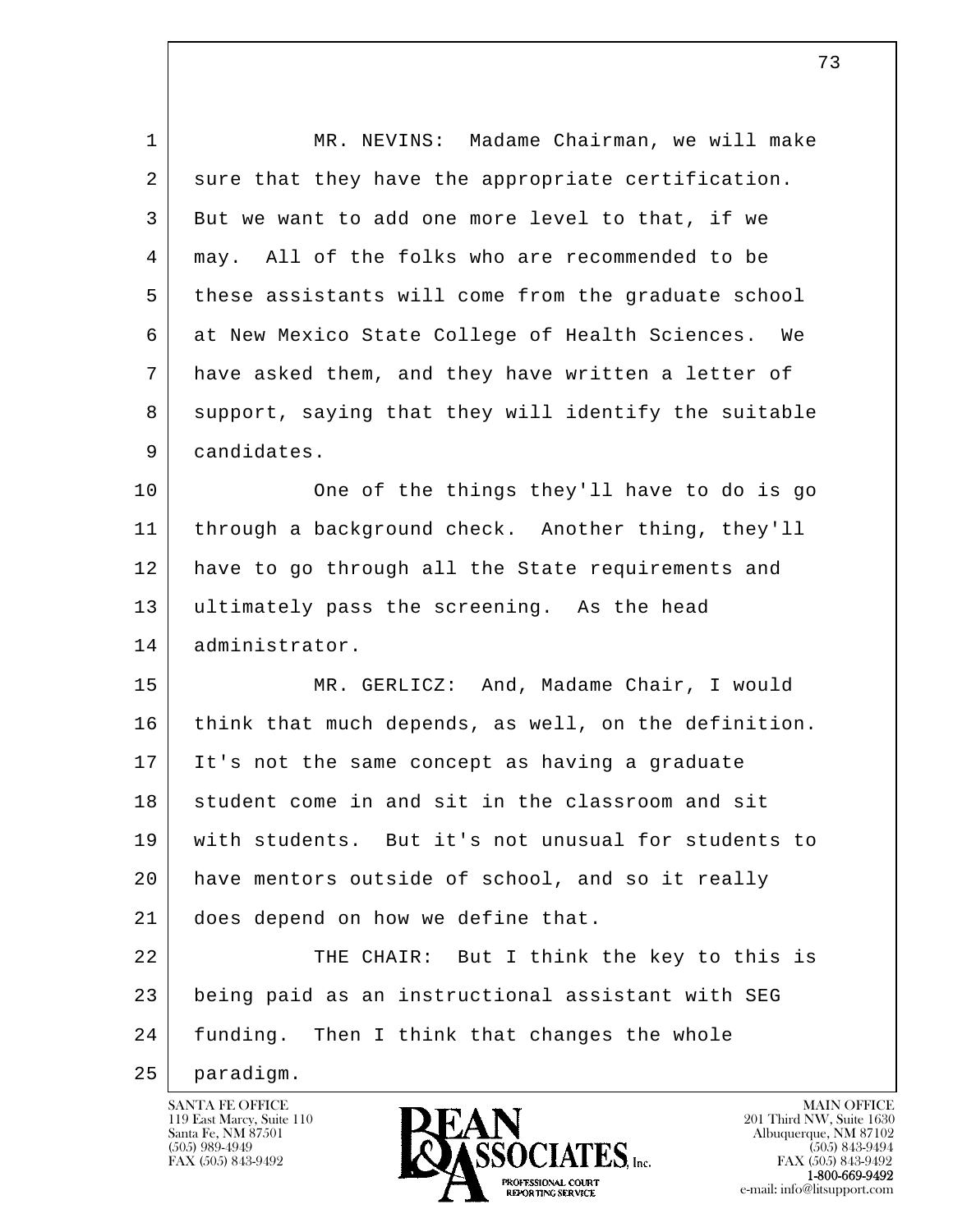l  $\overline{\phantom{a}}$ SANTA FE OFFICE MAIN OFFICE MAIN OFFICE MAIN OFFICE MAIN OFFICE 1 MR. GERLICZ: Yeah. 2 THE CHAIR: So -- 3 MR. NEVINS: Madame Chairman, just to add 4 one more piece. Appendix D, if you have it, Page 8, 5 talks about the instructional assistants, the fact 6 that they have to report and serve under the 7 direction of the lead teacher. And, then, we list 8 all the responsibilities in assisting that teacher. 9 THE CHAIR: But I never saw 10 "certification." 11 MR. NEVINS: And we weren't told that they 12 had to have it in any particular way when we talked  $13$  to  $-$ 14 MS. SAMRAJ: We will make sure we read the 15 requirement. 16 MR. NEVINS: We will comply with the law, 17 and Mr. Haugen will make sure that that happens. 18 THE CHAIR: I think you do. Okay. Let me 19 just look at your goals very quickly on Page 3. I 20 think these should be first-year goals, the way I 21 read the instructions that go along with this 22 information. 23 Your goals are far from first-year goals. 24 Some of them require that students be enrolled for 25 | six consecutive semesters, some for eight semesters,

119 East Marcy, Suite 110<br>Santa Fe, NM 87501

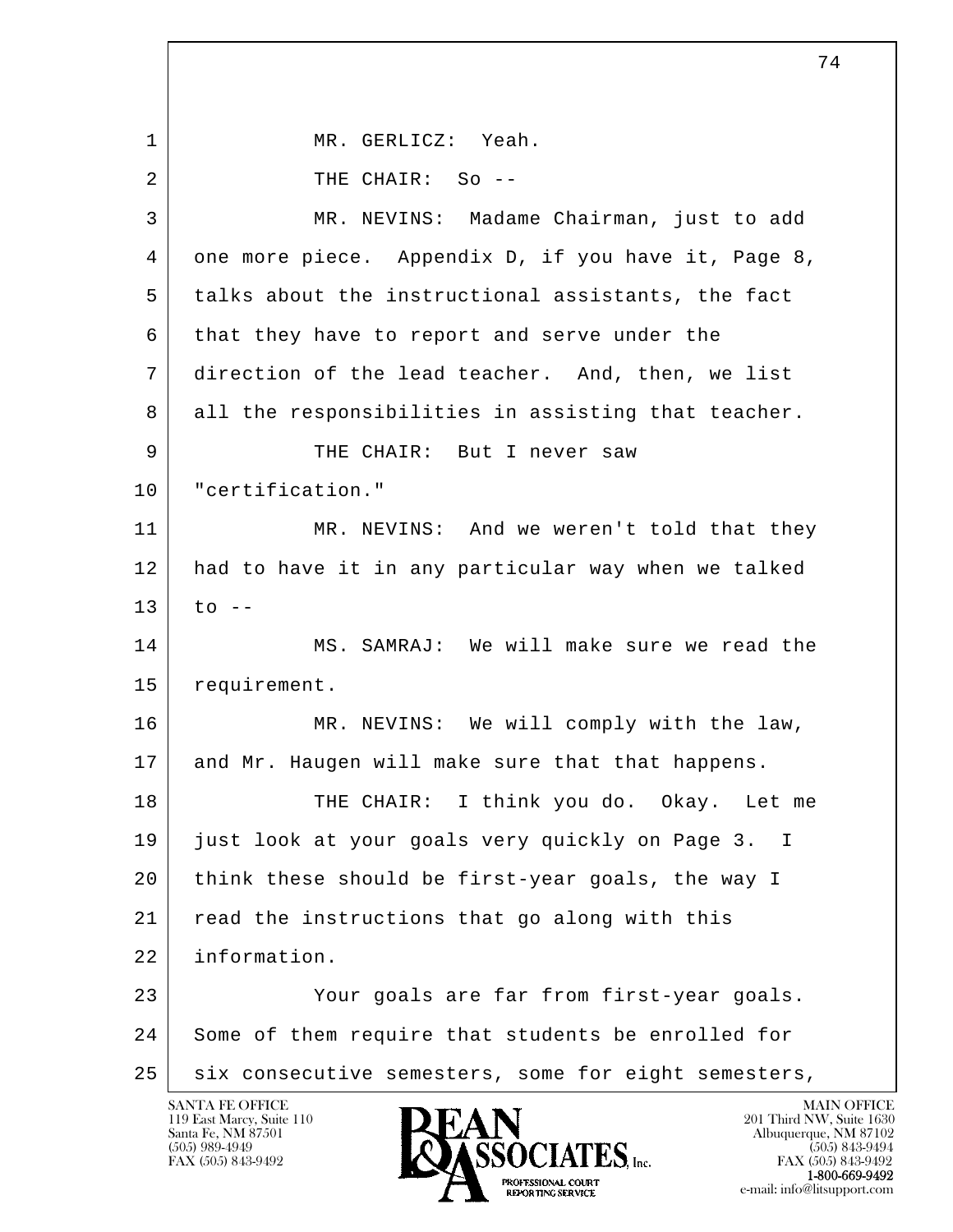1 and so forth. They don't meet the "first-year 2 | goals" requirement that I'm looking for. Now, they 3 meet many of the other goals, measurable and 4 time-specific and all like that. But they need to 5 be first-year goals, okay? So I think we've got a 6 little problem there, okay?

 7 MR. NEVINS: Madame Chair, there are two 8 aspects to that. And I agree with you that they're 9 not first-year goals, per se. But they are moving 10 towards it. And the reason why we have a number of 11 semesters, rather than first-year goals, per se, is 12 you have a lot of transfer in and out of schools in 13 the district. And, so, it would be hard for me to 14 say, if a person just came in, and there are only 15 three more weeks to go in that semester or that 16 | year, that they could meet those goals.

17 So we want to make sure that they get an 18 opportunity to absorb the culture of the school and 19 be under the direction of the administrator and the 20 teachers.

l 21 THE CHAIR: I understand. 22 MR. NEVINS: And that's the reason we 23 | wrote them that way.

 $\overline{\phantom{a}}$ 24 THE CHAIR: You're also leaning more 25 | toward academic goals, and these are

119 East Marcy, Suite 110<br>Santa Fe, NM 87501



FAX (505) 843-9492<br>**1-800-669-9492**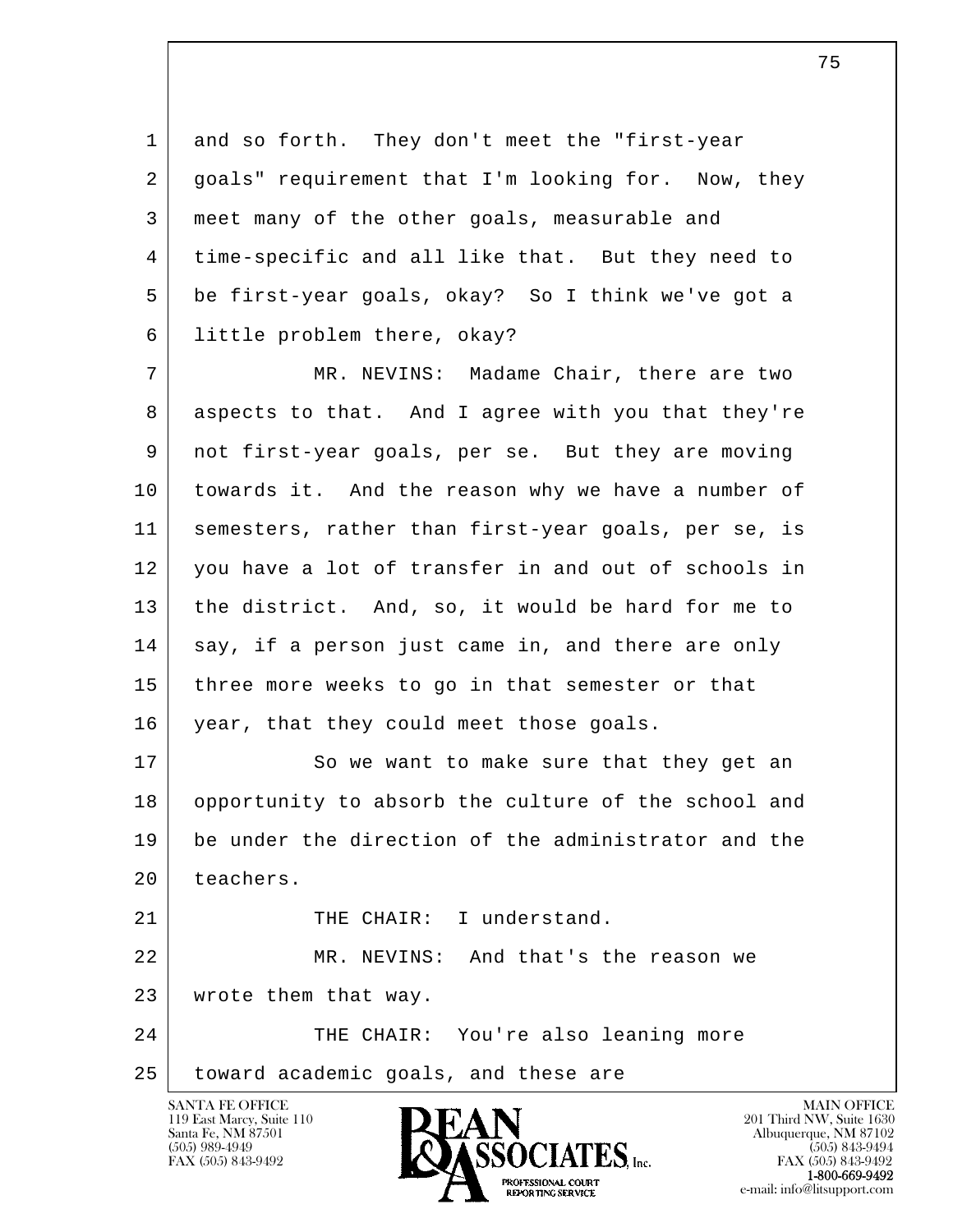l  $\overline{\phantom{a}}$  1 mission-specific goals. So the academic goals will 2 really be set in the contract negotiation process. 3 MR. NEVINS: Yes, ma'am. 4 THE CHAIR: These mission goals, kind of a 5 | little on the other side. 6 MR. NEVINS: Thank you, ma'am. 7 THE CHAIR: Let me ask you, in your 8 budget -- and let me just pull that up so I know 9 what I'm talking about. On Page -- on the third 10 page of your budget -- some of these are so hard to 11 read, they're so small. 12 MS. SAMRAJ: I had to get a magnifying 13 glass. 14 THE CHAIR: I didn't find anything 15 allocated for diagnosticians, speech, OT, PT, all of 16 | those ancillary services. 17 | MS. SAMRAJ: I -- I will point them out to 18 you, Commissioner. I should -- let me just see 19 here. It's 2100, 53218. 20 MR. NEVINS: Take that page out. 21 MS. SAMRAJ: Let me see what page of the 22 budget it is. 2100, 53218. It's on Page 1. 23 THE CHAIR: I realize it says they're all 24 contracted. 25 MS. SAMRAJ: Chairman Shearman, if you

119 East Marcy, Suite 110<br>Santa Fe, NM 87501

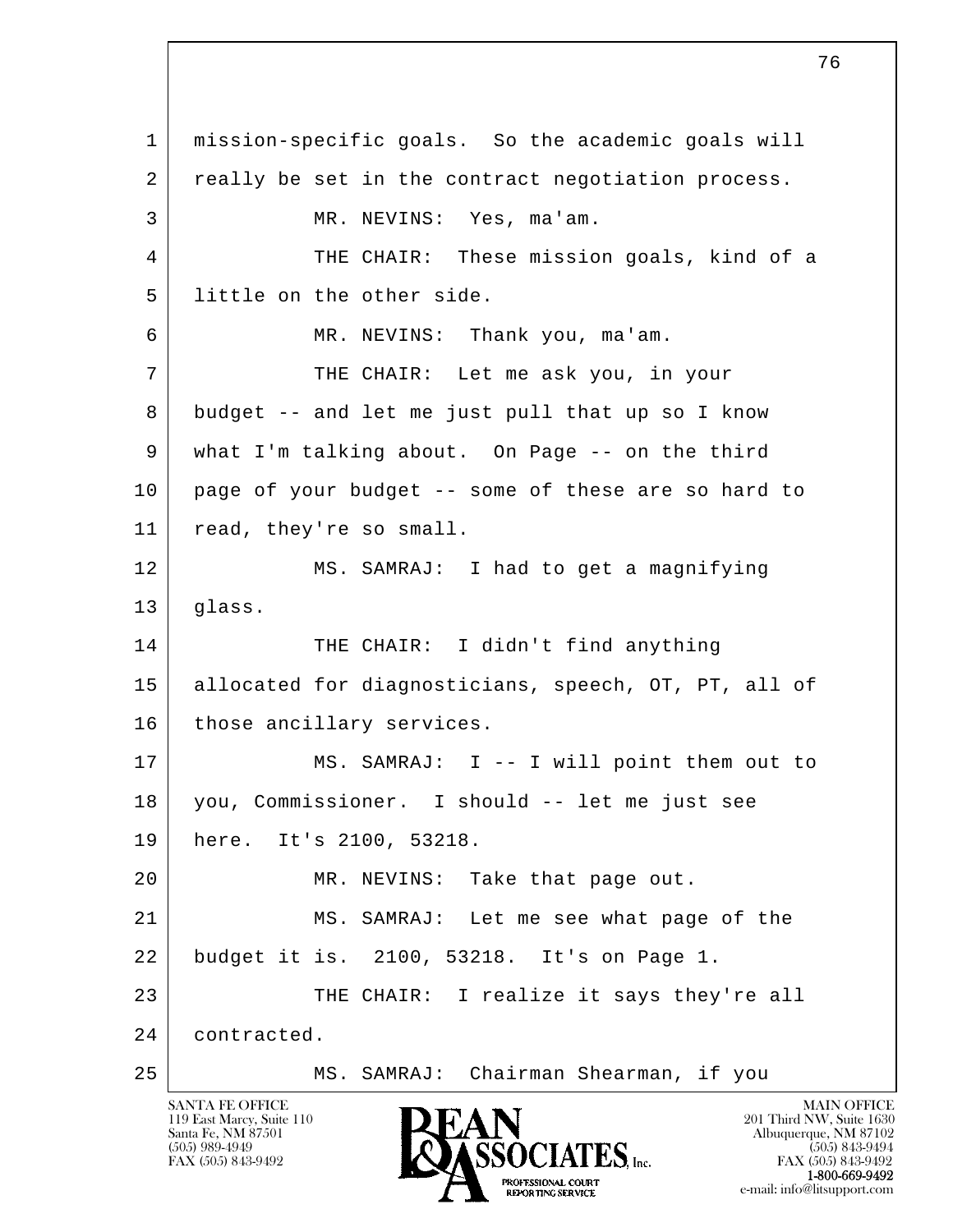l  $\overline{\phantom{a}}$  1 look after the Page 1, under "Purchase Professional 2 and Technical Services," where it says "Specialists, 3 Contracted," there's \$5,000 the first year, \$7,500 4 in year two, \$10,000 in year three. That's the 5 line. In our narrative, we say, "Contracted, 6 diagnostic services for special education students." 7 We assume that number at 10 percent of the special 8 education students that may require these services. 9 THE CHAIR: So \$12,000 in year one for 10 diagnosticians, OT, PT, all of that. 11 | MS. SAMRAJ: That's \$5,000 in year one -- $12$  for 10 percent  $-$ 13 THE CHAIR: I'm talking about the total, 14 | that is very low. 15 MR. NEVINS: So we're talking about a 16 class of 150 maximum, of which they estimate  $17$  10 percent of the  $-$ 18 MS. SAMRAJ: No. 19 MR. NEVINS: -- special ed. 20 MS. SAMRAJ: First of all, we assume 21 15 percent of total day enrollment as special ed 22 students, on the average of a C-level special ed 23 kids. And then we assume a 10 percent off the 24 special education students that will require 25 services.

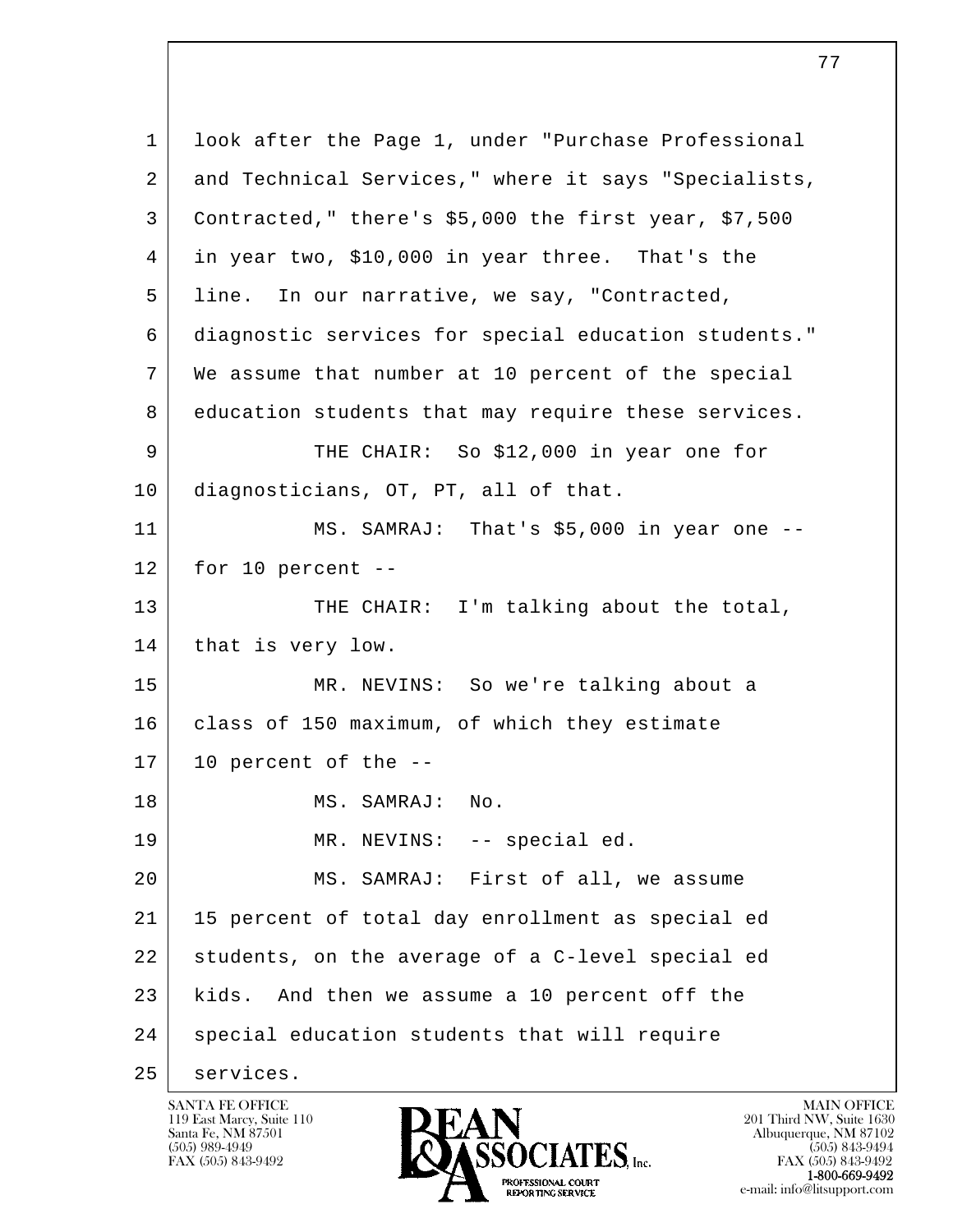l  $\overline{\phantom{a}}$ 1 and these are based on -- for example, the 2 | 15 percent of the total day enrollment is higher 3 than the current Gadsden district special ed 4 enrollment. Theirs is at a 12 percent, so we 5 assumed 15. 6 THE CHAIR: In my opinion, that's very 7 low. 8 MS. SAMRAJ: So it's higher than the 9 Gadsden district at the moment, what we've 10 | projected. 11 THE CHAIR: Okay. So you have lumped it, 12 rather than breaking it out as diagnosticians, 13 | speech therapists? 14 MS. SAMRAJ: We have lumped it. That is 15 correct. 16 THE CHAIR: Page 9. 17 MS. SAMRAJ: Of the budget? 18 THE CHAIR: Of your budget. I think it 19 must be getting hot in here. This computer is doing 20 | some strange stuff. 21 MS. SAMRAJ: I'm on Page 9. 22 THE CHAIR: Last line of the page. I 23 can't get -- my computer is going crazy on me. 24 Yeah. Rental, land, and buildings. Year one is 25 \$100,000; year two, \$120,140. Now, I assume that's

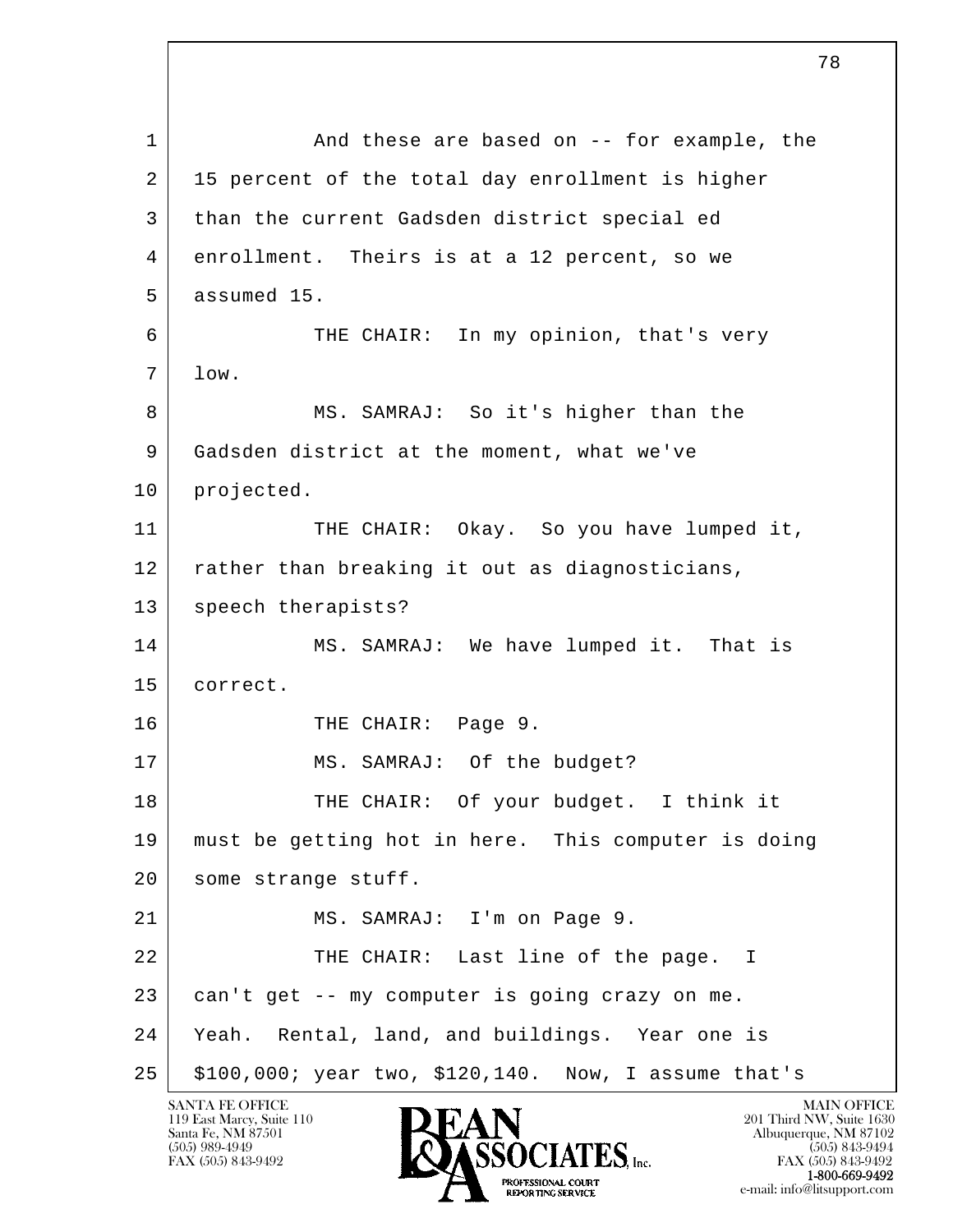| $\mathbf 1$ | for the rental of a specific facility? And I know       |
|-------------|---------------------------------------------------------|
| 2           | Commissioner Gant asked about some of this. My          |
| 3           | question is, if -- if, in year five -- because that     |
| 4           | was the only breakout number I had -- 350 daytime       |
| 5           | students -- 315 -- and I used \$700 a student as        |
| 6           | lease assistance, that would produce \$220,000, plus    |
| 7           | the -- let's just say year one, the \$100,000 that      |
| 8           | you have allocated from your instructional budget,      |
| 9           | that's \$320,000 in one year for the rental of a        |
| 10          | facility. What kind of facility -- do you have a        |
| 11          | facility in mind that -- what is available in           |
| 12          | Anthony?                                                |
| 13          | MR. NEVINS: Madame Chairman, just to be                 |
| 14          | clear, we have not said we're going to be here in       |
| 15          | Anthony. It may be in Sunland Park; it may be           |
| 16          | another location that's suitable that meets the         |
| 17          | requirements of the PSFA.                               |
| 18          | So we're looking all over. We are talking               |
| 19          | to the BLM folks. we're talking to the State Land       |
| 20          | folks, the project folks, in an attempt to find a       |
| 21          | location that is suitable that meets the codes.<br>- So |
| 22          | we have an estimated number here. It has to conform     |
| 23          | to the approval, as Mr. Gant said, of both the PSFA     |
| 24          | and the new lease guidance that may be -- so we will    |
| 25          | conform.                                                |

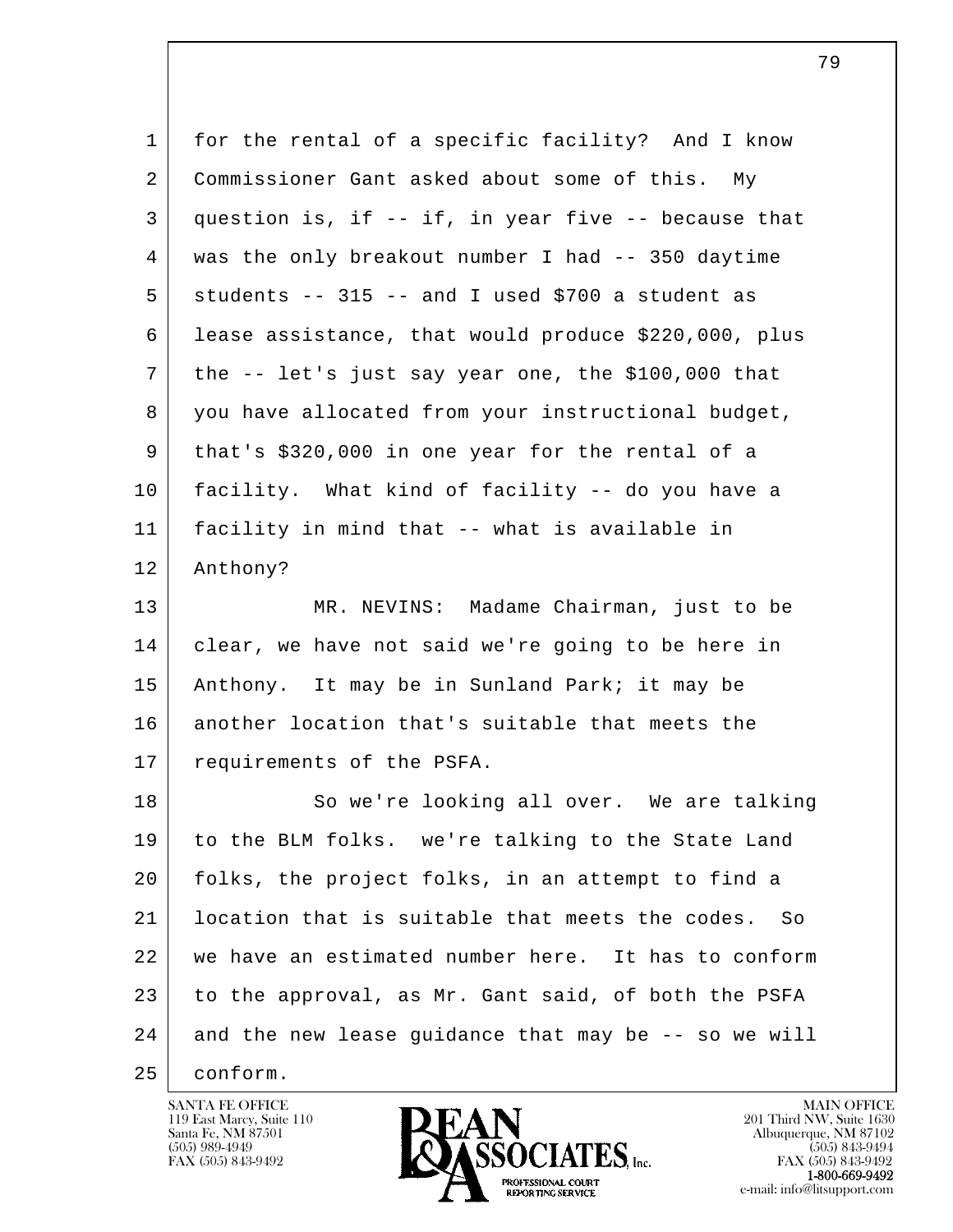l  $\overline{\phantom{a}}$ 1 THE CHAIR: All right. And my last 2 question. On Page 12, there are fewer employees in 3 year five than in year four. 4 MS. SAMRAJ: I don't have a Page 12 in my 5 budget. 6 THE CHAIR: It's the little number at the 7 bottom middle of the -- 8 MS. SAMRAJ: Is it under the staffing 9 plan? 10 THE CHAIR: Well, I went to Page 12. 11 MR. GERLICZ: I don't have a Page 12. 12 | MS. SAMRAJ: Is it the number of teachers? 13 THE CHAIR: It says Page 12 on my -- 14 COMMISSIONER GANT: The problem is some of 15 the pages got split. 16 THE CHAIR: Could very well be. 17 MR. NEVINS: The one you just saw. 18 MS. SAMRAJ: This one? 19 MR. NEVINS: The 48, the number of staff. 20 MS. SAMRAJ: I can read out the numbers 21 from the budget for classroom teachers, if you would 22 like. 23 THE CHAIR: That's not a critical 24 question; more out of curiosity than anything. 25 | MR. NEVINS: It's an increasing number

119 East Marcy, Suite 110<br>Santa Fe, NM 87501



FAX (505) 843-9492 FAX (505) 843-9492 1-800-669-9492 e-mail: info@litsupport.com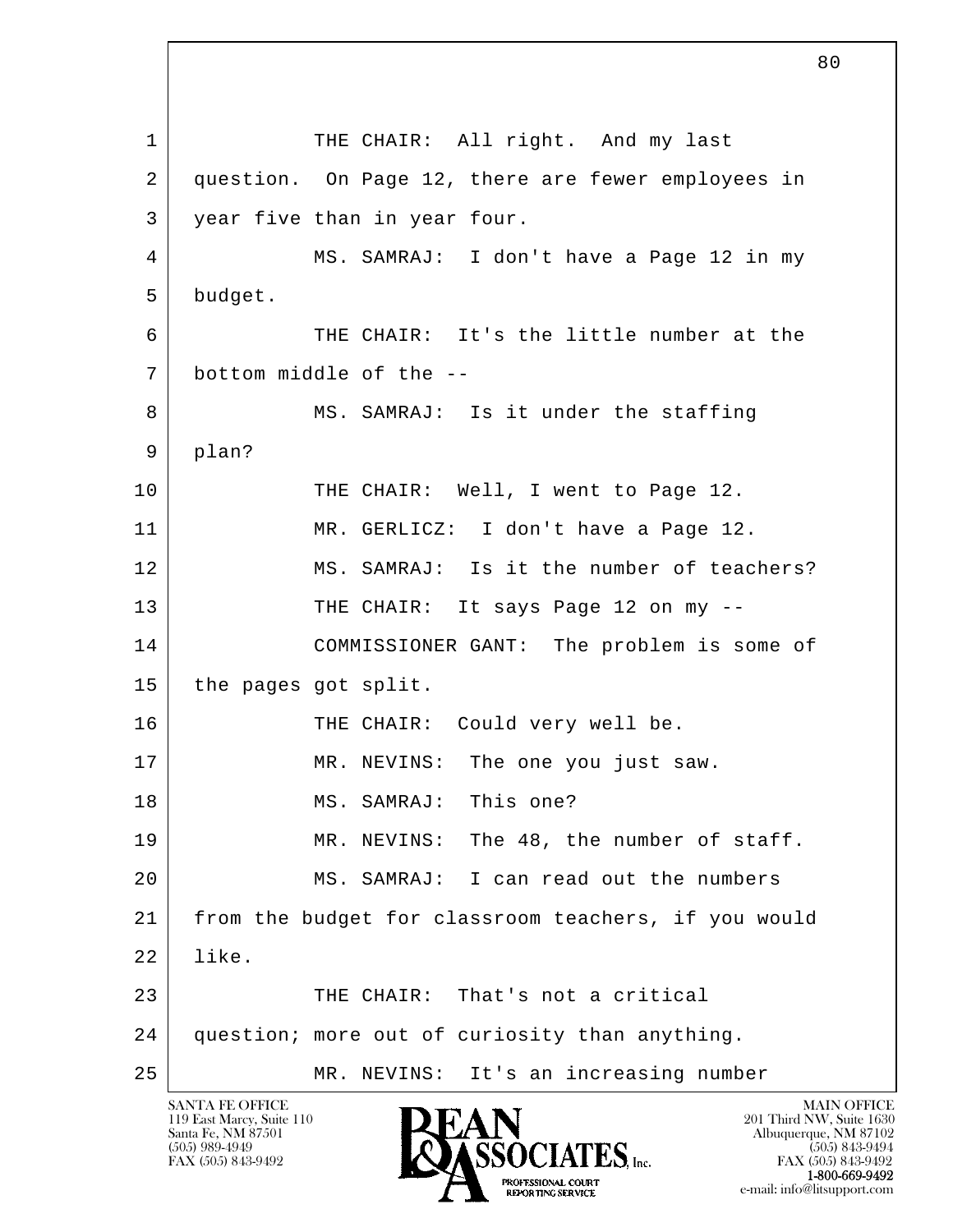| $\mathbf 1$ | from 16 1/2 to forty-four eighty-five. The last      |
|-------------|------------------------------------------------------|
| 2           | year is forty-four eighty-five, and year four is     |
| 3           | 38.9, FTE.                                           |
| 4           | THE CHAIR: All right. That does it. Any              |
| 5           | other questions, Commissioners? We're almost out of  |
| 6           | time.                                                |
| 7           | Okay. I believe we're done. Thank you so             |
| 8           | much for your presentation. Let me finish up, and    |
| 9           | we'll be able to pack up our computers.              |
| 10          | Any member of the public, including the              |
| 11          | applicants, may submit written input following this  |
| 12          | hearing. Written comments can be sent to the         |
| 13          | Commission via the Public Education Web site.<br>And |
| 14          | there should be yellow pieces of paper on this table |
| 15          | right out here that have the address, but I'll read  |
| 16          | it just in case.                                     |
| 17          | The link is www.PED.State.NM.US/Comments.            |
| 18          | You will be directed to an e-mail format in which to |
| 19          | write your comment. Please make sure you identify    |
| 20          | the school you're commenting on in the drop-down     |
| 21          | Please note that any written input must be<br>menu.  |
| 22          | received by no later than the close of business on   |
| 23          | the third business day following the hearing on the  |
| 24          | application in which you wish to comment on.         |
| 25          | However, for this particular application,            |

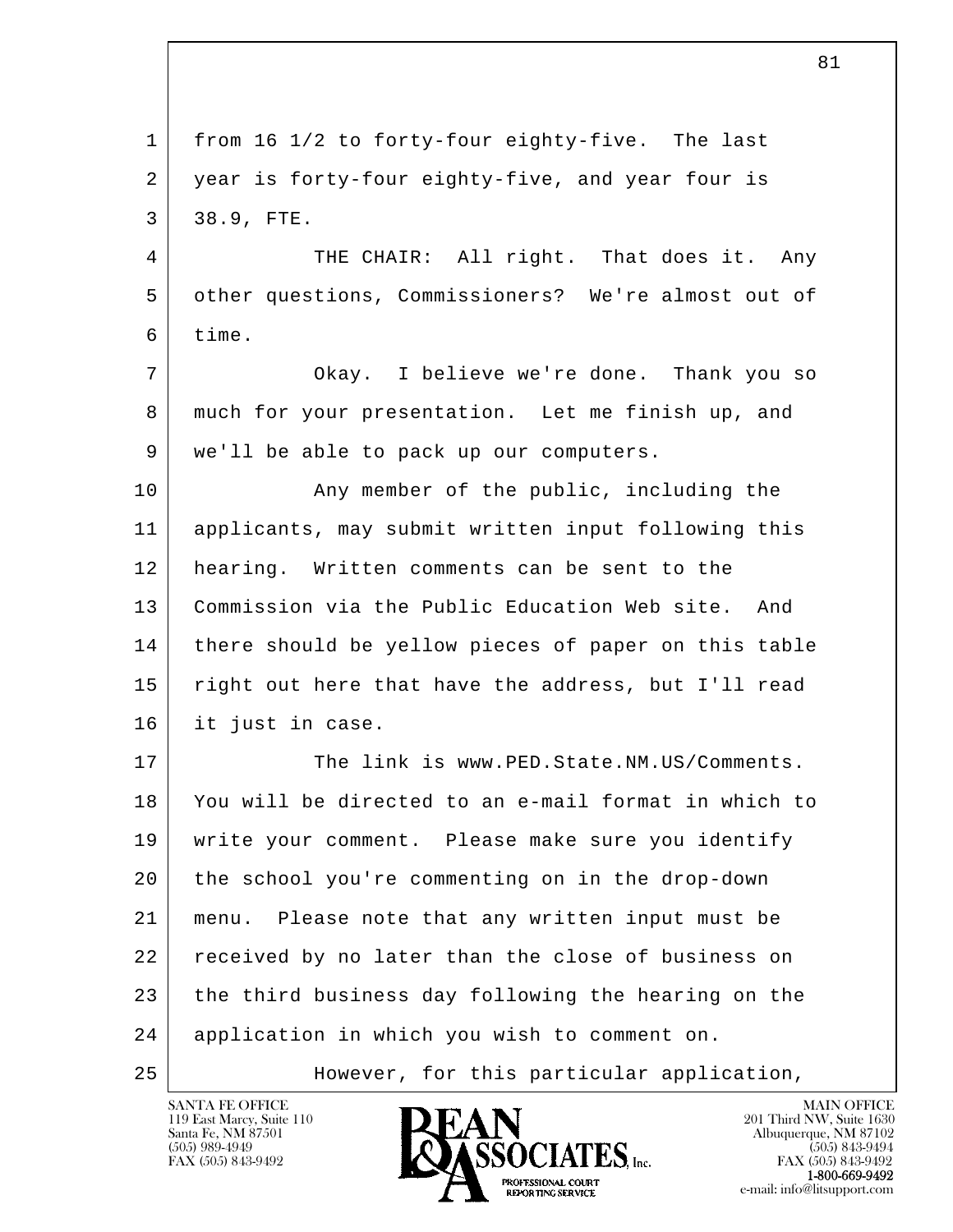l  $\overline{\phantom{a}}$ SANTA FE OFFICE MAIN OFFICE MAIN OFFICE MAIN OFFICE MAIN OFFICE 119 East Marcy, Suite 110<br>Santa Fe, NM 87501 Santa Fe, NM 87501 Albuquerque, NM 87102  $\overline{\text{SSOCIATES}}_{\text{Lnc}}$  (505) 989-4949 (505) 843-9492 (505) 843-9492 (505) 843-9492 FAX (505) 843-9492 FAX (505) 843-9492 POTESSIONAL COURT  $\frac{1-800-669-9492}{1-800-669-9492}$ <br>
REPORTING SERVICE 1 since the third business day would fall on Saturday, 2 | we have extended that time to Monday. So Monday at  $3$  | 5:00 p.m. is the cutoff. 4 We thank you all for your presentation 5 today and for the public's comments. The Public 6 Education Commission will meet in Santa Fe 7 September 26-27, 2013, to render their decision on 8 approval or denial of this and other new charter 9 | school applications. 10 This is the last hearing we will hold this 11 | year. The commission is now adjourned. Thank you 12 very much. 13 (Proceedings adjourned at 3:40 p.m.) 14 15 16 17 18 19 20 21 22 23 24 25

82

e-mail: info@litsupport.com